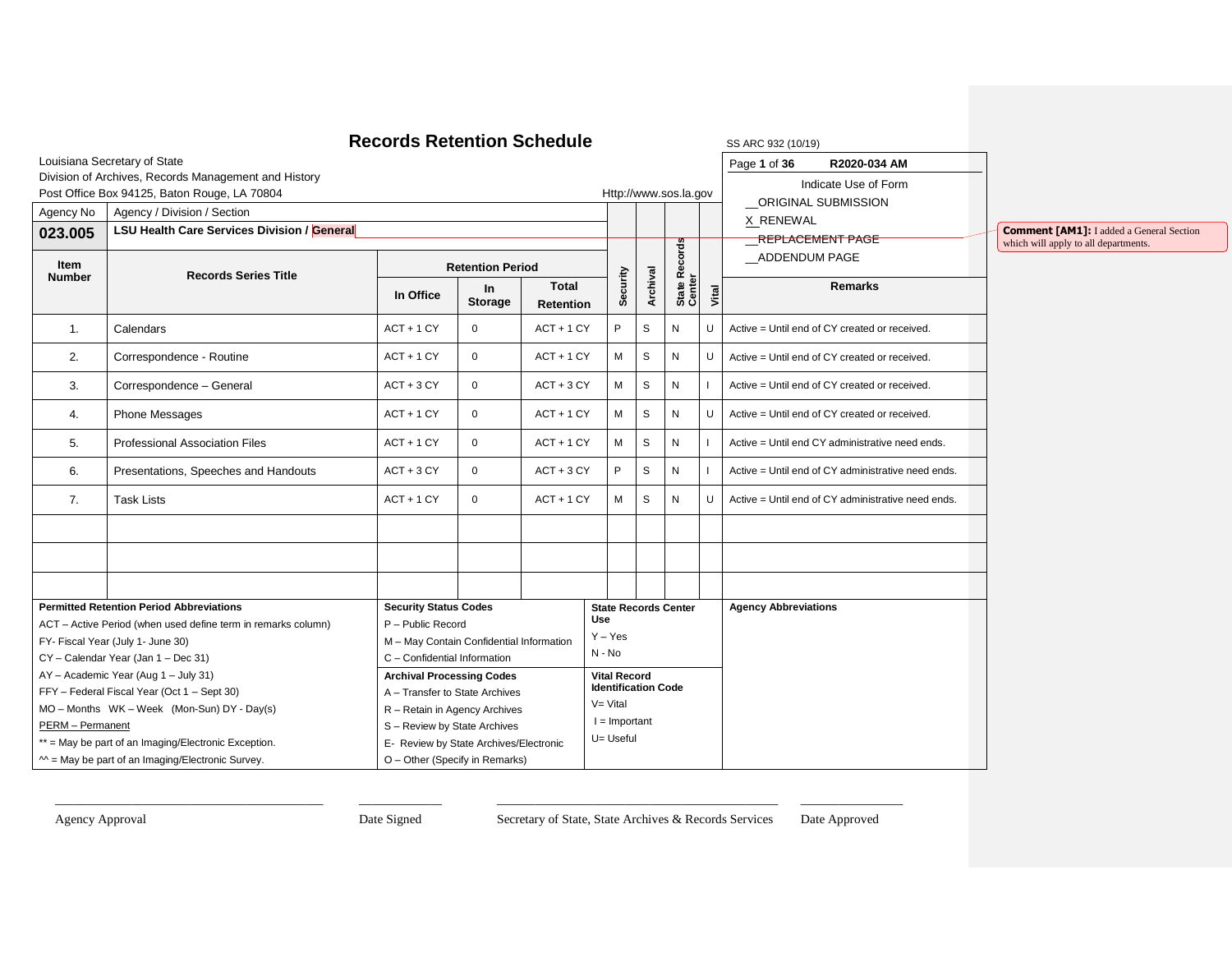| <b>Records Retention Schedule</b><br>SS ARC 932 (10/19) |                                                                                                                                  |                                                                                   |                         |             |                                                   |                   |                             |               |                                                                                                                                                                            |  |  |
|---------------------------------------------------------|----------------------------------------------------------------------------------------------------------------------------------|-----------------------------------------------------------------------------------|-------------------------|-------------|---------------------------------------------------|-------------------|-----------------------------|---------------|----------------------------------------------------------------------------------------------------------------------------------------------------------------------------|--|--|
|                                                         | Louisiana Secretary of State                                                                                                     |                                                                                   |                         |             |                                                   | Page 2 of 36      |                             |               |                                                                                                                                                                            |  |  |
|                                                         | Division of Archives, Records Management and History                                                                             |                                                                                   |                         |             |                                                   |                   |                             |               | Indicate Use of Form                                                                                                                                                       |  |  |
|                                                         | Post Office Box 94125, Baton Rouge, LA 70804                                                                                     |                                                                                   |                         |             |                                                   |                   | Http://www.sos.la.gov       |               | ORIGINAL SUBMISSION                                                                                                                                                        |  |  |
| Agency / Division / Section<br>Agency No                |                                                                                                                                  |                                                                                   |                         |             |                                                   |                   |                             |               | X RENEWAL                                                                                                                                                                  |  |  |
| 023.005                                                 | <b>LSU Health Care Services Division / Administration</b>                                                                        |                                                                                   |                         |             |                                                   |                   |                             |               | REPLACEMENT PAGE                                                                                                                                                           |  |  |
| Item                                                    | <b>Records Series Title</b>                                                                                                      |                                                                                   | <b>Retention Period</b> |             |                                                   |                   | Records                     |               | ADDENDUM PAGE                                                                                                                                                              |  |  |
| <b>Number</b>                                           |                                                                                                                                  | Security<br><b>Total</b><br>In<br>In Office<br><b>Storage</b><br><b>Retention</b> |                         | Archival    | State R<br>Center                                 | Vital             | <b>Remarks</b>              |               |                                                                                                                                                                            |  |  |
| 1.                                                      | <b>Annual Report</b>                                                                                                             | $ACT + 3FY$                                                                       | PERM                    | <b>PERM</b> | P                                                 | $\overline{A}$    | N                           |               | ACT = until end of FY created or received.<br>Transfer to State Archives after 3 FY                                                                                        |  |  |
| 2.                                                      | Minutes of Board of Supervisors, Board of<br><b>Directors</b>                                                                    | PERM                                                                              | PERM                    | <b>PERM</b> | M                                                 | $\mathsf{R}$      | Ν                           | $\vee$        | La. R.S. 44:7                                                                                                                                                              |  |  |
| 3.                                                      | <b>Executive Committee, Medical Staff</b>                                                                                        | PERM<br>PERM<br><b>PERM</b>                                                       |                         |             |                                                   | $\mathsf{R}$<br>м | N                           | $\vee$        | La. R.S. 44:7                                                                                                                                                              |  |  |
| 4.                                                      | Policies and Procedures (includes policy related<br>correspondence)                                                              | PERM<br>PERM<br><b>PERM</b>                                                       |                         |             |                                                   | $\mathsf{R}$      | N                           | $\vee$        | Medicare and Medicaid Guide (PRM-I, §2304.1 ¶<br>6420.85;45 CFR 413.20; 45 CFR 413.24; Health<br>Insurance Manual 10 Section 413.04 <sup>1</sup>                           |  |  |
| 5.                                                      | Record Retention Management Files (includes<br>Records Retention Schedule, Disposal Requests<br>and Certificates of Destruction) | <b>PERM</b><br><b>PERM</b><br><b>PERM</b>                                         |                         | P           | $\mathsf{R}$                                      | N                 |                             | LA R.S. 44:36 |                                                                                                                                                                            |  |  |
| 6.                                                      | Audit issues, appeal & Litigation                                                                                                | $ACT + 3FY$                                                                       | $\mathbf 0$             | $ACT + 3FY$ | М                                                 | S                 | N                           | $\vee$        | $ACT =$ until end of $FY$ resolution or appeals are<br>exhausted.<br>La R.S. 40:2144(F)(2) has been re designated as<br>40:1165.1<br>La. R.S. 40:1299.96; La. R.S. 37:2817 |  |  |
|                                                         |                                                                                                                                  |                                                                                   |                         |             |                                                   |                   |                             |               |                                                                                                                                                                            |  |  |
|                                                         | <b>Permitted Retention Period Abbreviations</b>                                                                                  | <b>Security Status Codes</b>                                                      |                         |             |                                                   |                   | <b>State Records Center</b> |               | <b>Agency Abbreviations</b>                                                                                                                                                |  |  |
|                                                         | ACT - Active Period (when used define term in remarks column)                                                                    | P - Public Record                                                                 |                         |             | <b>Use</b><br>$Y - Yes$                           |                   |                             |               |                                                                                                                                                                            |  |  |
|                                                         | FY- Fiscal Year (July 1- June 30)                                                                                                | M - May Contain Confidential Information                                          |                         |             | $N - No$                                          |                   |                             |               |                                                                                                                                                                            |  |  |
|                                                         | CY - Calendar Year (Jan 1 - Dec 31)                                                                                              | C - Confidential Information                                                      |                         |             |                                                   |                   |                             |               |                                                                                                                                                                            |  |  |
|                                                         | AY - Academic Year (Aug 1 - July 31)<br>FFY - Federal Fiscal Year (Oct 1 - Sept 30)                                              | <b>Archival Processing Codes</b><br>A - Transfer to State Archives                |                         |             | <b>Vital Record</b><br><b>Identification Code</b> |                   |                             |               |                                                                                                                                                                            |  |  |
|                                                         | MO - Months WK - Week (Mon-Sun) DY - Day(s)                                                                                      | R - Retain in Agency Archives                                                     |                         |             | $V = Vital$                                       |                   |                             |               |                                                                                                                                                                            |  |  |
| PERM - Permanent                                        |                                                                                                                                  | S - Review by State Archives                                                      | $I =$ Important         |             |                                                   |                   |                             |               |                                                                                                                                                                            |  |  |
|                                                         | ** = May be part of an Imaging/Electronic Exception.                                                                             | E- Review by State Archives/Electronic                                            | U= Useful               |             |                                                   |                   |                             |               |                                                                                                                                                                            |  |  |
|                                                         | $M =$ May be part of an Imaging/Electronic Survey.                                                                               | O - Other (Specify in Remarks)                                                    |                         |             |                                                   |                   |                             |               |                                                                                                                                                                            |  |  |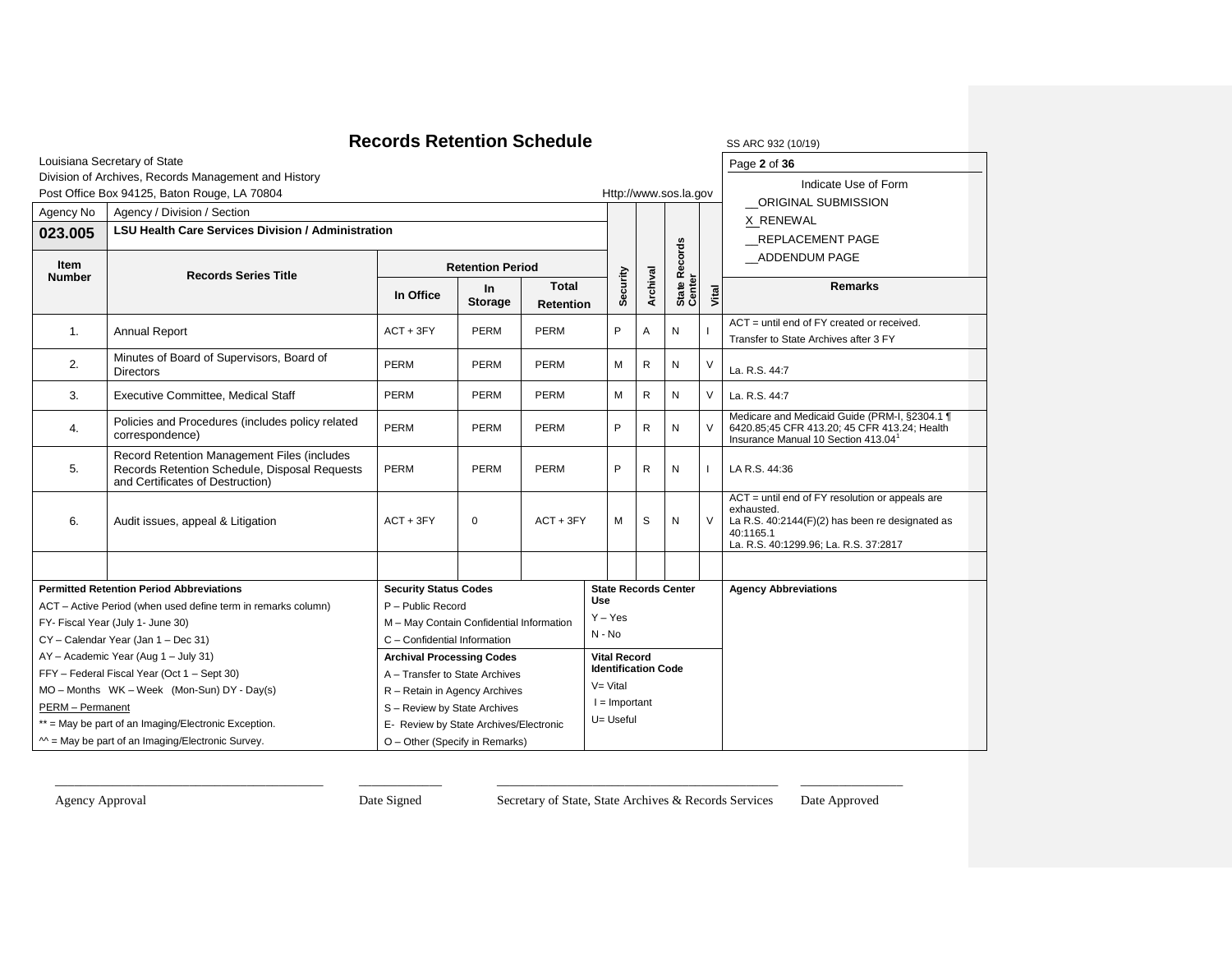|                  |                                                                                                              | <b>Records Retention Schedule</b>                                        |                             |                                  |                                                   |              |                       |                   |               | SS ARC 932 (10/19)                                                            |                                                                                                        |
|------------------|--------------------------------------------------------------------------------------------------------------|--------------------------------------------------------------------------|-----------------------------|----------------------------------|---------------------------------------------------|--------------|-----------------------|-------------------|---------------|-------------------------------------------------------------------------------|--------------------------------------------------------------------------------------------------------|
|                  | Louisiana Secretary of State                                                                                 |                                                                          |                             |                                  |                                                   |              |                       |                   |               | Page 3 of 36                                                                  |                                                                                                        |
|                  | Division of Archives, Records Management and History                                                         |                                                                          |                             |                                  |                                                   |              |                       |                   |               | Indicate Use of Form                                                          |                                                                                                        |
|                  | Post Office Box 94125, Baton Rouge, LA 70804                                                                 |                                                                          |                             |                                  |                                                   |              | Http://www.sos.la.gov |                   |               | ORIGINAL SUBMISSION                                                           |                                                                                                        |
| Agency No        | Agency / Division / Section                                                                                  |                                                                          |                             |                                  |                                                   |              |                       |                   |               | X RENEWAL                                                                     |                                                                                                        |
| 023.005          | <b>LSU Health Care Services Division / Blood Bank</b>                                                        |                                                                          |                             |                                  |                                                   |              |                       |                   |               | REPLACEMENT PAGE                                                              |                                                                                                        |
| Item             |                                                                                                              |                                                                          |                             |                                  |                                                   |              |                       | Records           |               | ADDENDUM PAGE                                                                 |                                                                                                        |
| <b>Number</b>    | <b>Records Series Title</b>                                                                                  |                                                                          | <b>Retention Period</b>     |                                  |                                                   |              |                       |                   |               |                                                                               |                                                                                                        |
|                  |                                                                                                              | In Office                                                                | <b>In</b><br><b>Storage</b> | <b>Total</b><br><b>Retention</b> | Security                                          |              | Archival              | State R<br>Center | Vital         | <b>Remarks</b>                                                                |                                                                                                        |
| $\mathbf{1}$ .   | ABO and RH Blood Types                                                                                       | PERM                                                                     | PERM                        | <b>PERM</b>                      | M                                                 | $\mathsf{R}$ |                       | N                 |               | 21 CFR 606.160 AABB 5.13.1                                                    |                                                                                                        |
| 2.               | <b>Adverse Reactions to Transfusions</b>                                                                     | PERM                                                                     | PERM                        | <b>PERM</b>                      | M                                                 | R            |                       | N                 | $\vee$        | 21 CFR 606.160 AABB 7.4.2; 7.4.33; 7.4.4.1                                    |                                                                                                        |
| 3.               | <b>Blood Donor Records</b>                                                                                   | PERM                                                                     | PERM                        | PERM                             | М                                                 | R            |                       | N                 | $\vee$        | 21 CFR 606.160 AABB 5.2.1; 5.4.2; 5.4.3.1; 5.2; 5.81;<br>5.82                 |                                                                                                        |
| 4.               | <b>Blood Test Results</b>                                                                                    | $ACT + 5FY$                                                              | $\mathbf 0$                 | $ACT + 5FY$                      | M                                                 | S            |                       | N                 | $\mathcal{V}$ | Active = Until end of FY results are processed.<br>21 CFR 606.160 AABB 5.14.1 |                                                                                                        |
| 5.               | Clinically significant antibodies                                                                            | <b>PERM</b>                                                              | <b>PERM</b>                 | <b>PERM</b>                      | M                                                 | R            |                       | N                 |               | <b>AABB Standards</b>                                                         |                                                                                                        |
| 6.               | Final Disposition of Blood and Components                                                                    | PERM                                                                     | <b>PERM</b>                 | <b>PERM</b>                      | M                                                 | R            |                       | N                 |               | 21 CFR 606.160 AABB 5.1.6.5                                                   |                                                                                                        |
| 7.               | <b>General Records</b>                                                                                       | $ACT + 5FY$                                                              | $\mathbf 0$                 | $ACT + 5FY$                      | М                                                 | $\mathbb S$  |                       | Y                 |               | Active = Until end of FY Expiration Date is met<br>21 CFR 606.160             | <b>Comment [AM2]:</b> We need a more precise<br>description of these records than "General." It has an |
| 8.               | <b>Quality Control</b>                                                                                       | $ACT + 5FY$                                                              | $\mathbf 0$                 | ACT+5FY                          | P                                                 | S            |                       | Y                 |               | Active = Until end of FY created or received.<br>21CFR 606.160 AABB 5.1.3     | expiration date. What is expiring?                                                                     |
| 9.               | Refrigeration and Blood Inspection Records                                                                   | $ACT + 5FY$                                                              | $\mathbf{0}$                | ACT+5FY                          | P                                                 | S            |                       | N                 |               | Active = Until end of FY created or received.<br>21CRF 606.160 AABB5.18       |                                                                                                        |
| 10.              | <b>Transfusion Request Records</b>                                                                           | $ACT + 5FY$                                                              | $\Omega$                    | $ACT + 5FY$                      | M                                                 | S            |                       | N                 |               | Active = Until end of FY created or received.<br>21 CRF 606.160 AABB5.18.4.5  |                                                                                                        |
|                  | <b>Permitted Retention Period Abbreviations</b>                                                              | <b>Security Status Codes</b>                                             |                             |                                  | <b>State Records Center</b>                       |              |                       |                   |               | <b>Agency Abbreviations</b>                                                   |                                                                                                        |
|                  | ACT - Active Period (when used define term in remarks column)                                                | P - Public Record                                                        |                             |                                  | Use<br>$Y - Yes$                                  |              |                       |                   |               |                                                                               |                                                                                                        |
|                  | FY- Fiscal Year (July 1- June 30)                                                                            | M - May Contain Confidential Information                                 |                             |                                  | $N - No$                                          |              |                       |                   |               |                                                                               |                                                                                                        |
|                  | CY - Calendar Year (Jan 1 - Dec 31)                                                                          | C - Confidential Information                                             |                             |                                  |                                                   |              |                       |                   |               |                                                                               |                                                                                                        |
|                  | AY - Academic Year (Aug 1 - July 31)                                                                         | <b>Archival Processing Codes</b>                                         |                             |                                  | <b>Vital Record</b><br><b>Identification Code</b> |              |                       |                   |               |                                                                               |                                                                                                        |
|                  | FFY - Federal Fiscal Year (Oct 1 - Sept 30)                                                                  | A - Transfer to State Archives                                           |                             |                                  | $V = Vital$                                       |              |                       |                   |               |                                                                               |                                                                                                        |
|                  | MO - Months WK - Week (Mon-Sun) DY - Day(s)<br>R - Retain in Agency Archives<br>S - Review by State Archives |                                                                          |                             |                                  | $I =$ Important                                   |              |                       |                   |               |                                                                               |                                                                                                        |
| PERM - Permanent | ** = May be part of an Imaging/Electronic Exception.                                                         |                                                                          |                             |                                  | U= Useful                                         |              |                       |                   |               |                                                                               |                                                                                                        |
|                  | $M =$ May be part of an Imaging/Electronic Survey.                                                           | E- Review by State Archives/Electronic<br>O - Other (Specify in Remarks) |                             |                                  |                                                   |              |                       |                   |               |                                                                               |                                                                                                        |
|                  |                                                                                                              |                                                                          |                             |                                  |                                                   |              |                       |                   |               |                                                                               |                                                                                                        |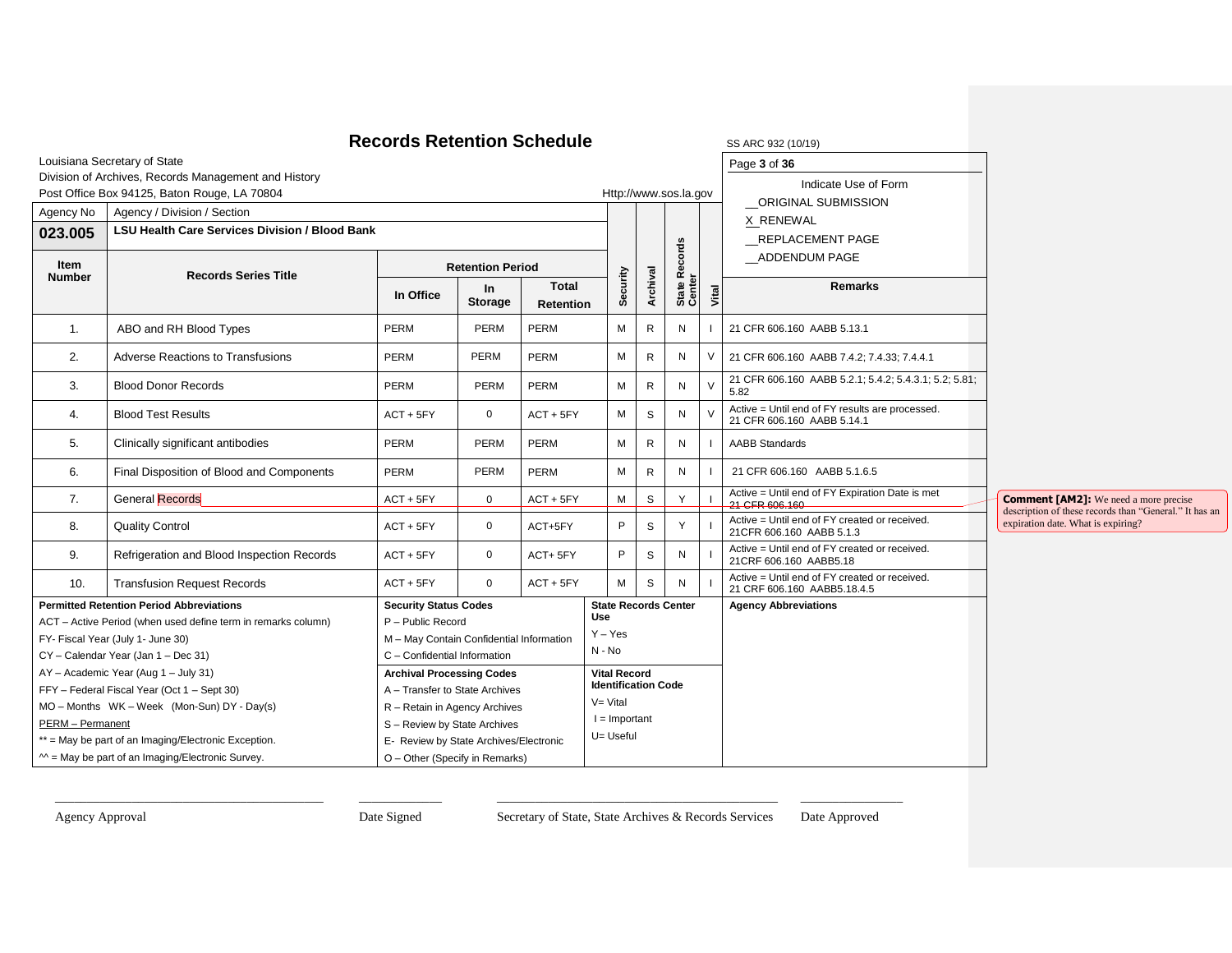#### **Records Retention Schedule** SS ARC 932 (10/19) Louisiana Secretary of State Division of Archives, Records Management and History Post Office Box 94125, Baton Rouge, LA 70804 Http://www.sos.la.gov Page **4** of **36** Indicate Use of Form \_\_ORIGINAL SUBMISSION X RENEWAL \_\_REPLACEMENT PAGE \_\_ADDENDUM PAGE Agency No | Agency / Division / Section **Security Archival State Records**  State Records<br>Center **Vital 023.005 LSU Health Care Services Division / Compliance Item Records Series Title Retention Period In Office In Storage Total Retention Remarks** 1. Audits-External ACT+ 5FY 0 ACT+ 5FY P S Y V Active =Until end of FY audit is complete 2. Audits-Internal ACT + 5FY 0 ACT + 5FY P S N V Active =Until end of FY audit is complete 3. Compliance Officer Designation Form ACT + 1FY 0 ACT + 1FY P S Y V Active =Until end of FY officer is superseded 4. Inspector General Correspondence ACT + 3FY 0 ACT + 3FY M S Y I Active = Until the end of the FY created or received. 5. Correspondence with Ethics and Compliance<br>Officers  $ACT + 5FY$  0  $ACT + 5FY$  C S N I Active = Until end of FY created or received 6. Investigation-Documentation <br>ACT+10FY 0 ACT+10FY C S N I Active =Until end of FY investigation is concluded. 7. Newsletters/Bulletins **ACT + 2FY PERM** PERM PERM PERM P A N U Active = Until end of FY created or received. Transfer 3 copies of each publication produced to State Archives. 8. Quarterly Reports examples and the CT + 5FY 0 ACT + 5FY C S N U Active = Until end of FY created or received. 9. Reference Files ACT + 10FY 0 ACT + 10FY M S N U Active = Until end of FY no longer needed for administrative use. (Administrative Decision) **Permitted Retention Period Abbreviations** ACT – Active Period (when used define term in remarks column) FY- Fiscal Year (July 1- June 30) CY – Calendar Year (Jan 1 – Dec 31) AY – Academic Year (Aug 1 – July 31) FFY – Federal Fiscal Year (Oct 1 – Sept 30) MO – Months WK – Week (Mon-Sun) DY - Day(s) PERM – Permanent \*\* = May be part of an Imaging/Electronic Exception.  $^{\sim}$  = May be part of an Imaging/Electronic Survey. **Security Status Codes** P – Public Record M – May Contain Confidential Information C – Confidential Information **State Records Center Use** Y – Yes N - No **Agency Abbreviations Archival Processing Codes** A – Transfer to State Archives R – Retain in Agency Archives S – Review by State Archives E- Review by State Archives/Electronic O – Other (Specify in Remarks) **Vital Record Identification Code**  $V = V$ ital  $I =$  Important U= Useful

\_\_\_\_\_\_\_\_\_\_\_\_\_\_\_\_\_\_\_\_\_\_\_\_\_\_\_\_\_\_\_\_\_\_\_\_\_\_\_\_\_\_ \_\_\_\_\_\_\_\_\_\_\_\_\_ \_\_\_\_\_\_\_\_\_\_\_\_\_\_\_\_\_\_\_\_\_\_\_\_\_\_\_\_\_\_\_\_\_\_\_\_\_\_\_\_\_\_\_\_ \_\_\_\_\_\_\_\_\_\_\_\_\_\_\_\_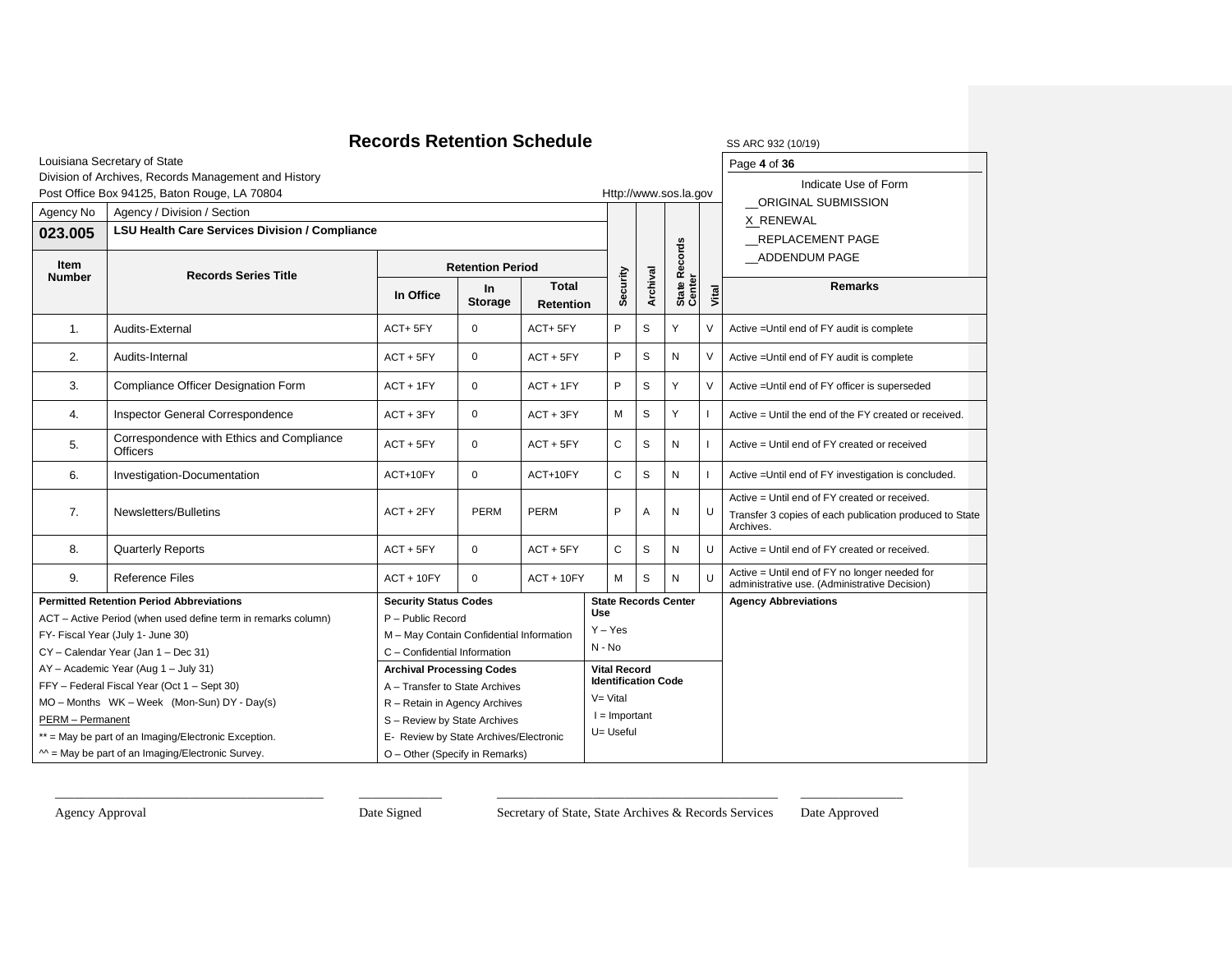| <b>Records Retention Schedule</b><br>SS ARC 932 (10/19)                                                                                                       |                                                                                                                                                    |                                           |                       |                                  |                                                   |           |                             |        |                                                            |  |  |
|---------------------------------------------------------------------------------------------------------------------------------------------------------------|----------------------------------------------------------------------------------------------------------------------------------------------------|-------------------------------------------|-----------------------|----------------------------------|---------------------------------------------------|-----------|-----------------------------|--------|------------------------------------------------------------|--|--|
|                                                                                                                                                               | Louisiana Secretary of State                                                                                                                       | Page 5 of 36                              |                       |                                  |                                                   |           |                             |        |                                                            |  |  |
|                                                                                                                                                               | Division of Archives, Records Management and History                                                                                               |                                           |                       |                                  |                                                   |           |                             |        | Indicate Use of Form                                       |  |  |
|                                                                                                                                                               | Post Office Box 94125, Baton Rouge, LA 70804                                                                                                       |                                           |                       |                                  |                                                   |           | Http://www.sos.la.gov       |        | ORIGINAL SUBMISSION                                        |  |  |
| Agency No                                                                                                                                                     | Agency / Division / Section                                                                                                                        |                                           |                       |                                  |                                                   |           |                             |        | X RENEWAL                                                  |  |  |
| 023.005                                                                                                                                                       | <b>LSU Health Care Services Division / Compliance</b>                                                                                              |                                           |                       |                                  |                                                   |           |                             |        | _REPLACEMENT PAGE                                          |  |  |
|                                                                                                                                                               | <b>Item</b>                                                                                                                                        |                                           |                       |                                  |                                                   |           | <b>Records</b>              |        | ADDENDUM PAGE                                              |  |  |
| <b>Number</b>                                                                                                                                                 | <b>Retention Period</b><br><b>Records Series Title</b>                                                                                             |                                           |                       |                                  | Security                                          |           |                             |        |                                                            |  |  |
|                                                                                                                                                               |                                                                                                                                                    | In Office                                 | In.<br><b>Storage</b> | <b>Total</b><br><b>Retention</b> |                                                   | Archival  | State Re<br>Center          | Vital  | <b>Remarks</b>                                             |  |  |
| 10.                                                                                                                                                           | <b>Training Materials</b>                                                                                                                          | $ACT + 5FY$                               | $\mathbf{0}$          | $ACT + 5FY$                      | P                                                 | S         | N                           | $\vee$ | Active= Until end of FY superseded or no longer in<br>use. |  |  |
| 11.                                                                                                                                                           | <b>Training Programs</b>                                                                                                                           | $\mathbf 0$<br>$ACT + 5FY$<br>$ACT + 5FY$ |                       |                                  |                                                   | S         | N                           | V      | Active= Until end of FY superseded or no longer in<br>use. |  |  |
|                                                                                                                                                               |                                                                                                                                                    |                                           |                       |                                  |                                                   |           |                             |        |                                                            |  |  |
|                                                                                                                                                               |                                                                                                                                                    |                                           |                       |                                  |                                                   |           |                             |        |                                                            |  |  |
|                                                                                                                                                               |                                                                                                                                                    |                                           |                       |                                  |                                                   |           |                             |        |                                                            |  |  |
|                                                                                                                                                               |                                                                                                                                                    |                                           |                       |                                  |                                                   |           |                             |        |                                                            |  |  |
|                                                                                                                                                               |                                                                                                                                                    |                                           |                       |                                  |                                                   |           |                             |        |                                                            |  |  |
|                                                                                                                                                               |                                                                                                                                                    |                                           |                       |                                  |                                                   |           |                             |        |                                                            |  |  |
|                                                                                                                                                               |                                                                                                                                                    |                                           |                       |                                  |                                                   |           |                             |        |                                                            |  |  |
|                                                                                                                                                               |                                                                                                                                                    |                                           |                       |                                  |                                                   |           |                             |        |                                                            |  |  |
|                                                                                                                                                               | <b>Permitted Retention Period Abbreviations</b>                                                                                                    | <b>Security Status Codes</b>              |                       |                                  | Use                                               |           | <b>State Records Center</b> |        | <b>Agency Abbreviations</b>                                |  |  |
|                                                                                                                                                               | ACT - Active Period (when used define term in remarks column)                                                                                      | P - Public Record                         |                       |                                  | $Y - Yes$                                         |           |                             |        |                                                            |  |  |
|                                                                                                                                                               | FY- Fiscal Year (July 1- June 30)                                                                                                                  | M - May Contain Confidential Information  |                       |                                  | $N - No$                                          |           |                             |        |                                                            |  |  |
|                                                                                                                                                               | CY - Calendar Year (Jan 1 - Dec 31)                                                                                                                | C - Confidential Information              |                       |                                  |                                                   |           |                             |        |                                                            |  |  |
| AY - Academic Year (Aug 1 - July 31)<br><b>Archival Processing Codes</b>                                                                                      |                                                                                                                                                    |                                           |                       |                                  | <b>Vital Record</b><br><b>Identification Code</b> |           |                             |        |                                                            |  |  |
| FFY - Federal Fiscal Year (Oct 1 - Sept 30)<br>A - Transfer to State Archives<br>MO - Months WK - Week (Mon-Sun) DY - Day(s)<br>R - Retain in Agency Archives |                                                                                                                                                    |                                           |                       |                                  | $V = Vital$                                       |           |                             |        |                                                            |  |  |
|                                                                                                                                                               |                                                                                                                                                    |                                           |                       | $I =$ Important                  |                                                   |           |                             |        |                                                            |  |  |
|                                                                                                                                                               | PERM - Permanent<br>S - Review by State Archives<br>** = May be part of an Imaging/Electronic Exception.<br>E- Review by State Archives/Electronic |                                           |                       |                                  |                                                   | U= Useful |                             |        |                                                            |  |  |
|                                                                                                                                                               | $M =$ May be part of an Imaging/Electronic Survey.                                                                                                 | O - Other (Specify in Remarks)            |                       |                                  |                                                   |           |                             |        |                                                            |  |  |
|                                                                                                                                                               |                                                                                                                                                    |                                           |                       |                                  |                                                   |           |                             |        |                                                            |  |  |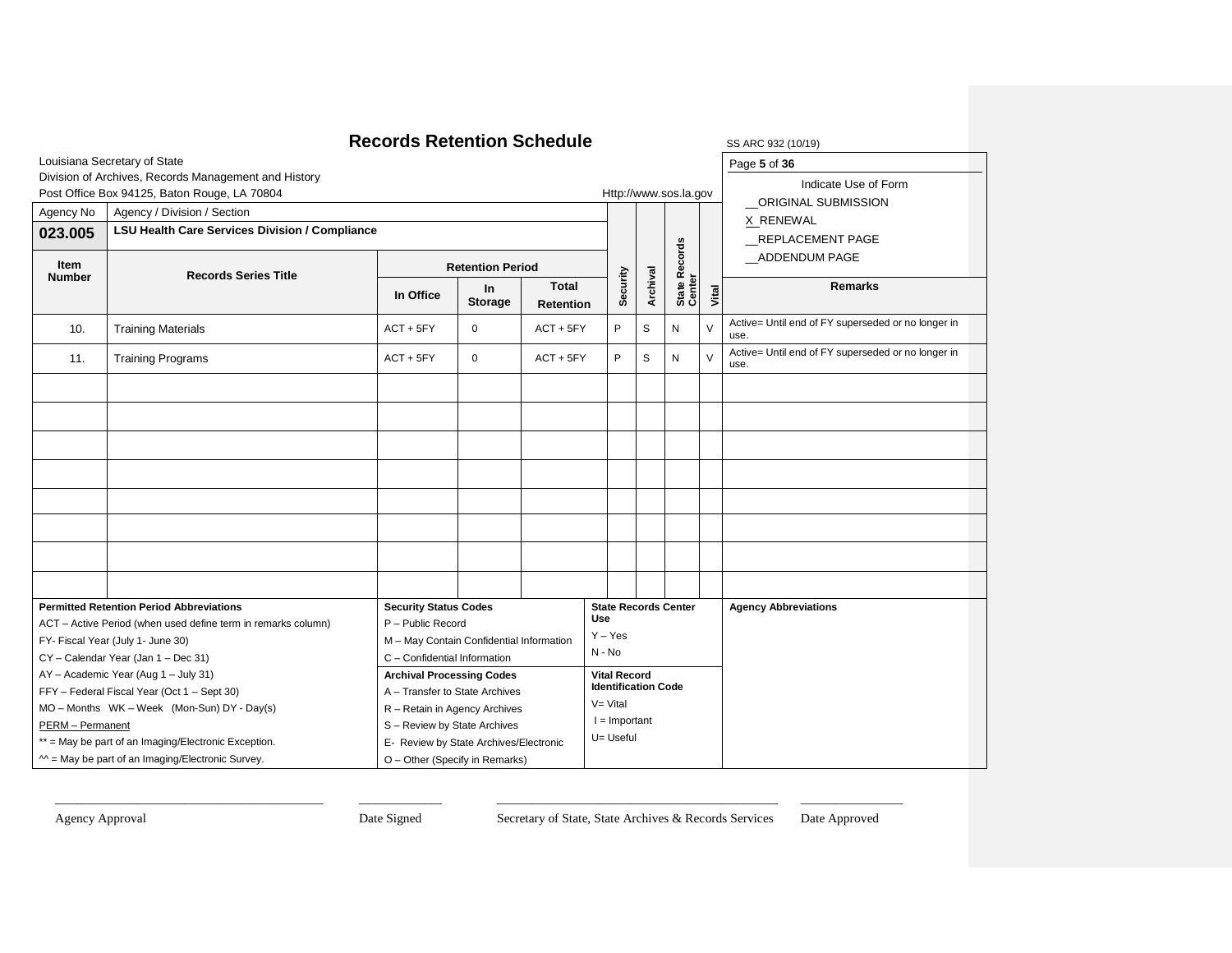### **Records Retention Schedule** SS ARC 932 (10/19) Louisiana Secretary of State Division of Archives, Records Management and History Post Office Box 94125, Baton Rouge, LA 70804 Http://www.sos.la.gov Page **6** of **36** Indicate Use of Form \_\_ORIGINAL SUBMISSION X RENEWAL \_\_REPLACEMENT PAGE \_\_ADDENDUM PAGE Agency No | Agency / Division / Section **Security Archival State Records**  State Records<br>Center **Vital 023.005 LSU Health Care Services Division / Dietary/Nutritional Services Item Records Series Title Retention Period In Office In Storage Total Retention Remarks** 1. Dietary Recipe Records **ACT + 1FY** 0 ACT + 1FY P S N I Active= Until end of FY superseded or no longer in use. 2. Dietician Counseling Summaries **ACT + 2FY** 0 ACT + 2FY M S N V Active = Until end of FY created or received. 3. Food Costs **ACT + 6FY P** ACT + 6FY P S N I Active = Until end of FY created or received. 4. Inspection Reports **ACT + 4FY** 0 ACT + 4FY P S N V Active = Until end of FY created or received. 5. Meal Counts Counts ACT + 4FY 0 ACT + 4FY P S N I Active = Until end of FY created or received. 6. Menus **ACT + 4FY** 0 ACT + 4FY P S N I Active = Until end of FY created or received. **Permitted Retention Period Abbreviations** ACT – Active Period (when used define term in remarks column) FY- Fiscal Year (July 1- June 30) CY – Calendar Year (Jan 1 – Dec 31) AY – Academic Year (Aug 1 – July 31) FFY – Federal Fiscal Year (Oct 1 – Sept 30) MO – Months WK – Week (Mon-Sun) DY - Day(s) PERM – Permanent \*\* = May be part of an Imaging/Electronic Exception.  $^{\sim}$  = May be part of an Imaging/Electronic Survey. **Security Status Codes** P – Public Record M – May Contain Confidential Information C – Confidential Information **State Records Center Use** Y – Yes N - No **Agency Abbreviations Archival Processing Codes** A – Transfer to State Archives R – Retain in Agency Archives S – Review by State Archives E- Review by State Archives/Electronic O – Other (Specify in Remarks) **Vital Record Identification Code**  $V = V$ ital  $I =$  Important U= Useful

\_\_\_\_\_\_\_\_\_\_\_\_\_\_\_\_\_\_\_\_\_\_\_\_\_\_\_\_\_\_\_\_\_\_\_\_\_\_\_\_\_\_ \_\_\_\_\_\_\_\_\_\_\_\_\_ \_\_\_\_\_\_\_\_\_\_\_\_\_\_\_\_\_\_\_\_\_\_\_\_\_\_\_\_\_\_\_\_\_\_\_\_\_\_\_\_\_\_\_\_ \_\_\_\_\_\_\_\_\_\_\_\_\_\_\_\_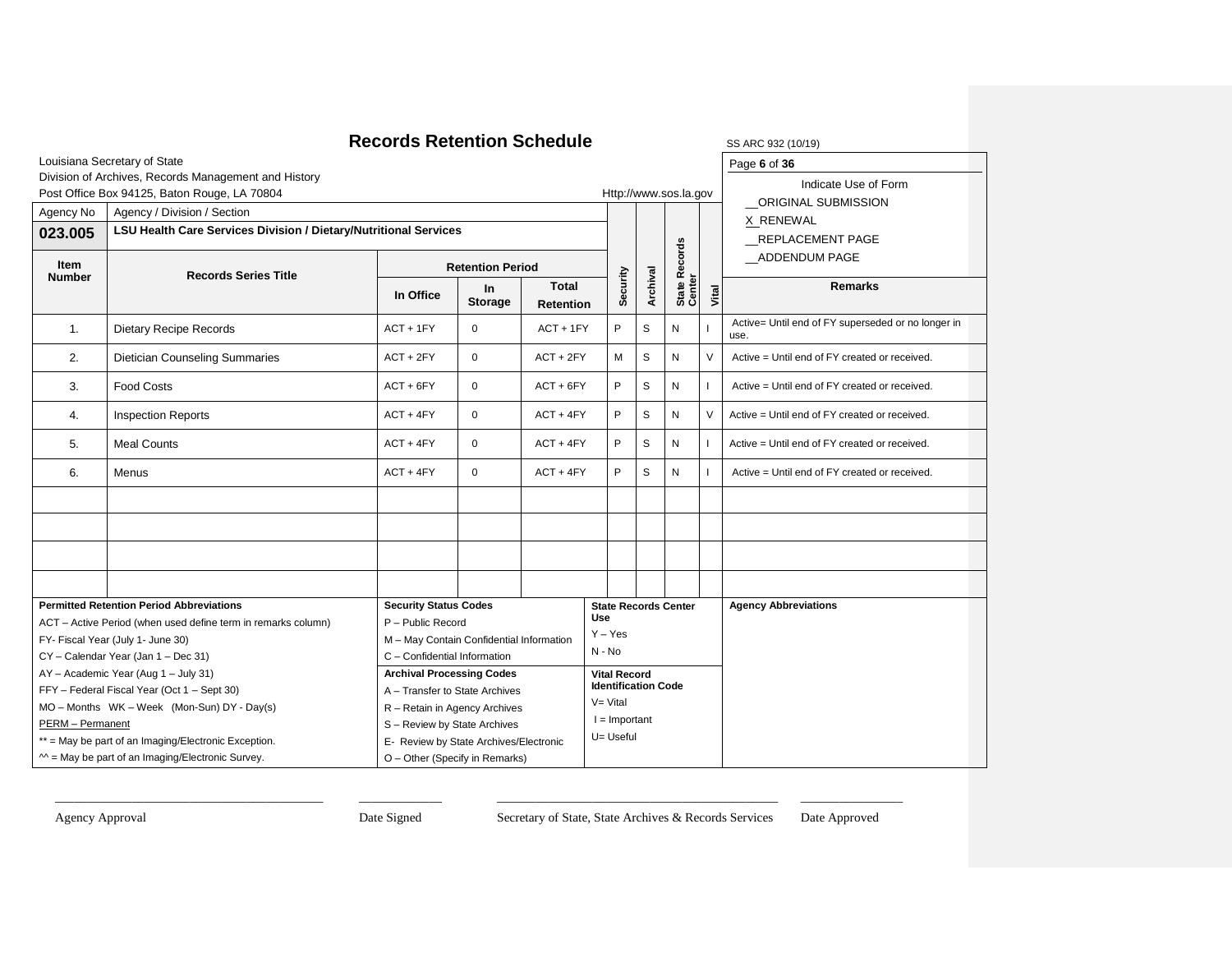|                                                                                                                                  |                                                                                                      | <b>Records Retention Schedule</b>        |                         |                                  |                                                   |                       |           |                         |        | SS ARC 932 (10/19)                                                     |                                                           |
|----------------------------------------------------------------------------------------------------------------------------------|------------------------------------------------------------------------------------------------------|------------------------------------------|-------------------------|----------------------------------|---------------------------------------------------|-----------------------|-----------|-------------------------|--------|------------------------------------------------------------------------|-----------------------------------------------------------|
|                                                                                                                                  | Louisiana Secretary of State                                                                         |                                          |                         |                                  |                                                   |                       |           |                         |        | Page 7 of 36                                                           |                                                           |
|                                                                                                                                  | Division of Archives, Records Management and History<br>Post Office Box 94125, Baton Rouge, LA 70804 |                                          |                         |                                  |                                                   | Http://www.sos.la.gov |           |                         |        | Indicate Use of Form<br>ORIGINAL SUBMISSION                            |                                                           |
| Agency No                                                                                                                        | Agency / Division / Section                                                                          |                                          |                         |                                  |                                                   |                       |           |                         |        | X RENEWAL                                                              |                                                           |
| 023.005                                                                                                                          | <b>LSU Health Care Services Division / Finance</b>                                                   |                                          |                         |                                  |                                                   |                       |           |                         |        | REPLACEMENT PAGE                                                       |                                                           |
| Item<br><b>Number</b>                                                                                                            | <b>Records Series Title</b>                                                                          |                                          | <b>Retention Period</b> |                                  |                                                   |                       |           |                         |        | ADDENDUM PAGE                                                          |                                                           |
|                                                                                                                                  |                                                                                                      | In Office                                | In.<br><b>Storage</b>   | <b>Total</b><br><b>Retention</b> | Security                                          | Archival              |           | State Records<br>Center | Vital  | <b>Remarks</b>                                                         |                                                           |
| 1.                                                                                                                               | <b>Accounts Payable Records</b>                                                                      | $ACT + 3FY$                              | 7FY                     | <b>ACT + 10 FY</b>               | P                                                 | $\mathsf{s}$          | N         |                         | $\vee$ | ACT = Until end of FY in which audited.                                | <b>Comment [AM3]:</b> All footnotes have been<br>removed. |
| 2.                                                                                                                               | <b>Accounts Receivable Records</b>                                                                   | $ACT + 3FY$                              | 7 FY                    | <b>ACT + 10 FY</b>               | P                                                 | S                     | N         |                         | $\vee$ | ACT = Until end of FY in which audited.                                |                                                           |
| 3.                                                                                                                               | <b>Audit Reports</b>                                                                                 | $ACT + 3FY$                              | 7 FY                    | $ACT + 10 FY$                    | P                                                 | S                     | ${\sf N}$ |                         |        | ACT = Until end of FY created or received.                             |                                                           |
| 4.                                                                                                                               | <b>Bank Account Statements</b>                                                                       | $ACT + 3FY$                              | 7 FY                    | <b>ACT + 10 FY</b>               | P                                                 | S                     | Y         |                         | $\vee$ | ACT = Until end of FY in which audited.                                |                                                           |
| 5.                                                                                                                               | <b>Bank Deposit Receipts</b>                                                                         | $ACT + 3FY$                              | 7 FY                    | <b>ACT + 10 FY</b>               | P                                                 | S                     | Y         |                         | $\vee$ | ACT = Until end of FY created or received.                             |                                                           |
| 6.                                                                                                                               | <b>Bonds</b>                                                                                         | $ACT + 3FY$                              | 7 FY                    | <b>ACT + 10 FY</b>               | P                                                 | S                     | Y         |                         |        | ACT = Until end of FY in which bond issue is paid off /<br>closed out. |                                                           |
| 7.                                                                                                                               | <b>Budgets</b>                                                                                       | $ACT + 3FY$                              | 7 FY                    | <b>ACT + 10 FY</b>               | P                                                 | S                     | N         |                         |        | ACT = Until end of FY in which budget is revised or<br>superseded.     |                                                           |
| 8.                                                                                                                               | <b>Canceled Checks</b>                                                                               | $ACT + 3FY$                              | 7FY                     | <b>ACT + 10 FY</b>               | M                                                 | S                     | N         |                         |        | ACT = Until end of FY created or received.                             |                                                           |
| 9.                                                                                                                               | <b>Canceled Notes</b>                                                                                | $ACT + 3FY$                              | 7 FY                    | <b>ACT + 10 FY</b>               | M                                                 | S                     | N         |                         |        | ACT = Until end of FY created or received.                             |                                                           |
| 10.                                                                                                                              | Cash disbursements                                                                                   | $ACT + 3FY$                              | 7FY                     | <b>ACT + 10 FY</b>               | M                                                 | S                     | N         |                         | $\vee$ | Active = Until end of FY in which audited.                             |                                                           |
|                                                                                                                                  | <b>Permitted Retention Period Abbreviations</b>                                                      | <b>Security Status Codes</b>             |                         |                                  | <b>State Records Center</b><br><b>Use</b>         |                       |           |                         |        | <b>Agency Abbreviations</b>                                            |                                                           |
|                                                                                                                                  | ACT - Active Period (when used define term in remarks column)                                        | P - Public Record                        |                         |                                  | $Y - Yes$                                         |                       |           |                         |        |                                                                        |                                                           |
|                                                                                                                                  | FY- Fiscal Year (July 1- June 30)                                                                    | M - May Contain Confidential Information |                         |                                  | N - No                                            |                       |           |                         |        |                                                                        |                                                           |
|                                                                                                                                  | CY - Calendar Year (Jan 1 - Dec 31)                                                                  | C - Confidential Information             |                         |                                  |                                                   |                       |           |                         |        |                                                                        |                                                           |
|                                                                                                                                  | AY - Academic Year (Aug 1 - July 31)                                                                 | <b>Archival Processing Codes</b>         |                         |                                  | <b>Vital Record</b><br><b>Identification Code</b> |                       |           |                         |        |                                                                        |                                                           |
|                                                                                                                                  | FFY - Federal Fiscal Year (Oct 1 - Sept 30)<br>A - Transfer to State Archives                        |                                          |                         | $V = V$ ital                     |                                                   |                       |           |                         |        |                                                                        |                                                           |
| MO - Months WK - Week (Mon-Sun) DY - Day(s)<br>R - Retain in Agency Archives<br>PERM - Permanent<br>S - Review by State Archives |                                                                                                      |                                          |                         |                                  | $I =$ Important                                   |                       |           |                         |        |                                                                        |                                                           |
|                                                                                                                                  | ** = May be part of an Imaging/Electronic Exception.                                                 | E- Review by State Archives/Electronic   |                         |                                  | U= Useful                                         |                       |           |                         |        |                                                                        |                                                           |
|                                                                                                                                  | $M =$ May be part of an Imaging/Electronic Survey.                                                   | O - Other (Specify in Remarks)           |                         |                                  |                                                   |                       |           |                         |        |                                                                        |                                                           |
|                                                                                                                                  |                                                                                                      |                                          |                         |                                  |                                                   |                       |           |                         |        |                                                                        |                                                           |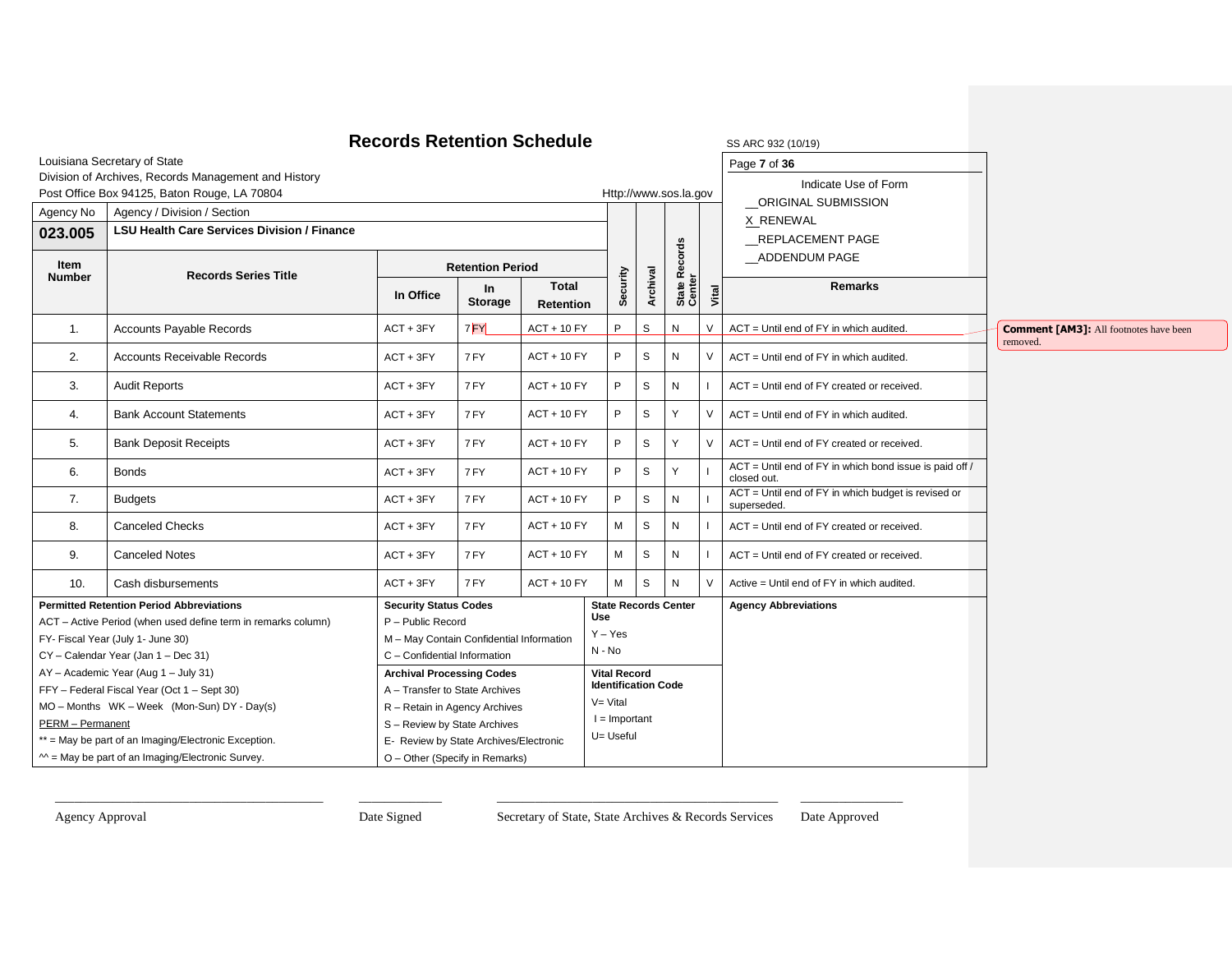| <b>Records Retention Schedule</b><br>SS ARC 932 (10/19)                                                                                                   |                                                               |                                          |                                                          |               |            |                     |                            |                                |        |                                                                                               |  |
|-----------------------------------------------------------------------------------------------------------------------------------------------------------|---------------------------------------------------------------|------------------------------------------|----------------------------------------------------------|---------------|------------|---------------------|----------------------------|--------------------------------|--------|-----------------------------------------------------------------------------------------------|--|
|                                                                                                                                                           | Louisiana Secretary of State                                  |                                          |                                                          |               |            |                     |                            |                                |        | Page 8 of 36                                                                                  |  |
|                                                                                                                                                           | Division of Archives, Records Management and History          |                                          |                                                          |               |            |                     |                            |                                |        | Indicate Use of Form                                                                          |  |
|                                                                                                                                                           | Post Office Box 94125, Baton Rouge, LA 70804                  |                                          |                                                          |               |            |                     |                            | Http://www.sos.la.gov          |        | ORIGINAL SUBMISSION<br>X RENEWAL                                                              |  |
| Agency No                                                                                                                                                 | Agency / Division / Section                                   |                                          |                                                          |               |            |                     |                            |                                |        |                                                                                               |  |
| 023.005                                                                                                                                                   | <b>LSU Health Care Services Division / Finance</b>            |                                          |                                                          |               |            |                     |                            |                                |        | <b>REPLACEMENT PAGE</b>                                                                       |  |
| Item<br><b>Number</b>                                                                                                                                     | <b>Records Series Title</b>                                   |                                          | <b>Retention Period</b>                                  |               |            |                     |                            | <b>Records</b>                 |        | ADDENDUM PAGE                                                                                 |  |
|                                                                                                                                                           |                                                               | In Office                                | <b>Total</b><br>In<br><b>Storage</b><br><b>Retention</b> |               |            | Security            | Archival                   | State R <sub>v</sub><br>Center | Vital  | <b>Remarks</b>                                                                                |  |
| 11.                                                                                                                                                       | <b>Cash Receipts</b>                                          | $ACT + 3 FY$                             | 7 FY                                                     | $ACT + 10 FY$ |            | P                   | S                          | N                              | $\vee$ | Active = Until end of FY in which audited.                                                    |  |
| 12.                                                                                                                                                       | <b>Chart of Accounts</b>                                      | $ACT + 3 FY$                             | 7 FY                                                     | $ACT + 10FY1$ |            | М                   | S                          | Ν                              | $\vee$ | Active = Until end of FY in which superseded.                                                 |  |
| 13.                                                                                                                                                       | Contracts / Cooperative Endeavor Agreements                   | $ACT + 10FY$                             | $\mathbf 0$                                              | $ACT + 10FY$  |            | М                   | S                          | Ν                              |        | Active = Until end of FY contract or agreement expires.<br>Civil Code                         |  |
| 14.                                                                                                                                                       | <b>Credit Card Records</b>                                    | $ACT + 3 FY$<br>7 FY                     |                                                          | $ACT + 10FY1$ |            |                     | S                          | Ν                              | $\vee$ | Active = Until end of FY in which audited.                                                    |  |
| 15.                                                                                                                                                       | <b>Depreciation Schedules</b>                                 | 7 FY<br>$ACT + 3 FY$                     |                                                          | $ACT + 10FY1$ |            | м                   | S                          | N                              | $\vee$ | Active = Until end of FY created or received.                                                 |  |
| 16.                                                                                                                                                       | <b>Federal Financial Awards</b>                               | 7 FY<br>$ACT + 3 FY$                     |                                                          | $ACT + 10FY1$ |            | M                   | S                          | Y                              | $\vee$ | Active = Until end of FY created or received.                                                 |  |
| 17.                                                                                                                                                       | FEMA / GOHSEP Files                                           | $ACT + 1 FY$                             | 7 FY                                                     | $ACT + 5 FY$  |            | м                   | S                          | Ν                              | $\vee$ | Active = Until end of FY in which FEMA/GOSHEP<br>closes out the project for the entire state. |  |
| 18.                                                                                                                                                       | <b>Financial Statements</b>                                   | $ACT + 3 FY$                             | 7 FY                                                     | $ACT + 10FY1$ |            | м                   | S                          | N                              | $\vee$ | Active = Until end of FY in which audited.                                                    |  |
| 19.                                                                                                                                                       | Inventory                                                     | $ACT + 3 FY$                             | 7 FY                                                     | $ACT + 10FY1$ |            | P                   | S                          | N                              |        | Active = Until end of FY created or received.                                                 |  |
| 20.                                                                                                                                                       | Invoices                                                      | $ACT + 3 FY$                             | 7 FY                                                     | $ACT + 10FY1$ |            | P                   | S                          | N                              | $\vee$ | Active = Until end of FY in which audited.                                                    |  |
|                                                                                                                                                           | <b>Permitted Retention Period Abbreviations</b>               | <b>Security Status Codes</b>             |                                                          |               | <b>Use</b> |                     |                            | <b>State Records Center</b>    |        | <b>Agency Abbreviations</b>                                                                   |  |
|                                                                                                                                                           | ACT - Active Period (when used define term in remarks column) | P - Public Record                        |                                                          |               |            | $Y - Yes$           |                            |                                |        |                                                                                               |  |
|                                                                                                                                                           | FY- Fiscal Year (July 1- June 30)                             | M - May Contain Confidential Information |                                                          |               | $N - No$   |                     |                            |                                |        | FEMA = Federal Emergency Management Agency                                                    |  |
| CY - Calendar Year (Jan 1 - Dec 31)<br>C - Confidential Information                                                                                       |                                                               |                                          |                                                          |               |            |                     |                            |                                |        | <b>GOHSEP = Governor's Office of Homeland Security</b><br><b>Emergency Preparedness</b>       |  |
| <b>Archival Processing Codes</b><br>AY - Academic Year (Aug 1 - July 31)<br>FFY - Federal Fiscal Year (Oct 1 - Sept 30)<br>A - Transfer to State Archives |                                                               |                                          |                                                          |               |            | <b>Vital Record</b> | <b>Identification Code</b> |                                |        |                                                                                               |  |
| MO - Months WK - Week (Mon-Sun) DY - Day(s)<br>R - Retain in Agency Archives                                                                              |                                                               |                                          |                                                          |               |            | $V = Vital$         |                            |                                |        |                                                                                               |  |
| <b>PERM</b> - Permanent                                                                                                                                   |                                                               | S - Review by State Archives             |                                                          |               |            |                     | $I =$ Important            |                                |        |                                                                                               |  |
|                                                                                                                                                           | ** = May be part of an Imaging/Electronic Exception.          | E- Review by State Archives/Electronic   | U= Useful                                                |               |            |                     |                            |                                |        |                                                                                               |  |
|                                                                                                                                                           | $M = May$ be part of an Imaging/Electronic Survey.            | O - Other (Specify in Remarks)           |                                                          |               |            |                     |                            |                                |        |                                                                                               |  |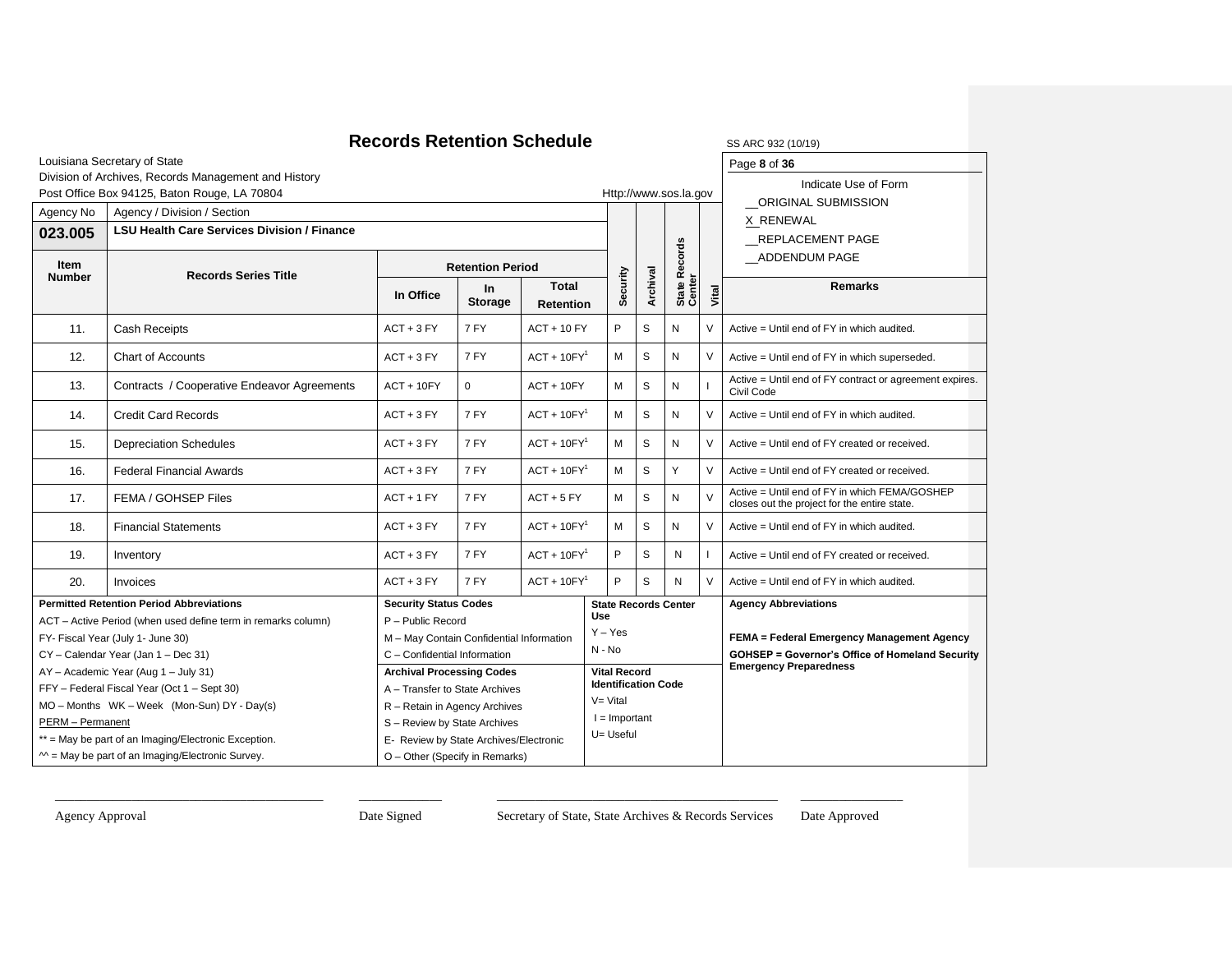|                                                                                                |                                                                               | <b>Records Retention Schedule</b>        |                             |                                  |                             |                     |                            |                             |        | SS ARC 932 (10/19)                                      |
|------------------------------------------------------------------------------------------------|-------------------------------------------------------------------------------|------------------------------------------|-----------------------------|----------------------------------|-----------------------------|---------------------|----------------------------|-----------------------------|--------|---------------------------------------------------------|
|                                                                                                | Louisiana Secretary of State                                                  |                                          |                             |                                  |                             |                     |                            |                             |        | Page 9 of 36                                            |
|                                                                                                | Division of Archives, Records Management and History                          |                                          |                             |                                  |                             |                     |                            |                             |        | Indicate Use of Form                                    |
|                                                                                                | Post Office Box 94125, Baton Rouge, LA 70804                                  |                                          |                             |                                  |                             |                     |                            | Http://www.sos.la.gov       |        | <b>ORIGINAL SUBMISSION</b>                              |
| Agency No                                                                                      | Agency / Division / Section                                                   |                                          |                             |                                  |                             |                     |                            |                             |        | X RENEWAL                                               |
| 023.005                                                                                        | <b>LSU Health Care Services Division / Finance</b>                            |                                          |                             |                                  |                             |                     |                            | REPLACEMENT PAGE            |        |                                                         |
|                                                                                                |                                                                               |                                          |                             |                                  |                             |                     |                            | Records                     |        | ADDENDUM PAGE                                           |
| Item<br><b>Number</b>                                                                          | <b>Records Series Title</b>                                                   | <b>Retention Period</b>                  |                             |                                  |                             |                     |                            |                             |        |                                                         |
|                                                                                                |                                                                               | In Office                                | <b>In</b><br><b>Storage</b> | <b>Total</b><br><b>Retention</b> |                             | Security            | Archival                   | State R<br>Center           | Vital  | <b>Remarks</b>                                          |
| 21.                                                                                            | Journal Vouchers                                                              | $ACT + 3 FY$                             | 7 FY                        | $ACT + 10 FY$                    |                             | М                   | S                          | N                           | $\vee$ | Active = Until end of FY created or received.           |
| 22.                                                                                            | Payroll (Payables & Invoices)                                                 | $ACT + 3 FY$                             | 7 FY                        | $ACT + 10 FY$                    |                             | P                   | S                          | N                           | V      | Active = Until end of FY created or received.           |
| 23.                                                                                            | Petty Cash Records                                                            | $ACT + 3 FY$                             | 7 FY                        | $ACT + 10 FY$                    |                             | P                   | S                          | N                           |        | Active = Until end of FY created or received.           |
| 24.                                                                                            | <b>Purchase Orders</b>                                                        | $ACT + 3 FY$                             | 7 FY                        | $ACT + 10 FY$                    |                             | P                   | S                          | N                           | $\vee$ | Active = Until end of FY created or received.           |
| 25.                                                                                            | <b>Purchase Requisitions</b>                                                  | 7 FY<br>$ACT + 3 FY$                     |                             | $ACT + 10 FY$                    |                             | P                   | S                          | N                           | $\vee$ | Active = Until end of FY created or received.           |
| 26.                                                                                            | <b>Sales Receipts</b>                                                         | $ACT + 3 FY$                             | 7 FY                        | $ACT + 10 FY$                    |                             | P                   | S                          | N                           | $\vee$ | Active = Until end of FY in which audited.              |
| 27.                                                                                            | <b>Travel Authorizations (official)</b>                                       | $ACT + 3 FY$                             | 7 FY                        | $ACT + 10 FY$                    |                             | М                   | $\mathsf S$                | N                           |        | Active = Until end of FY in which authorization lapses. |
| 28.                                                                                            | <b>Travel Expense Requests</b>                                                | $ACT + 3 FY$                             | 7 FY                        | $ACT + 10 FY$                    |                             | М                   | S                          | N                           |        | Active = Until end of FY in which completed.            |
| 29.                                                                                            | Unemployment Insurance Payments                                               | $ACT + 3 FY$                             | 7 FY                        | $ACT + 10 FY$                    |                             | м                   | S                          | N                           |        | Active = Until end of FY in which payment was made.     |
| 30.                                                                                            | <b>Wire Transfers</b>                                                         | $ACT + 3 FY$                             | 7 FY                        | $ACT + 10 FY$                    |                             | M                   | S                          | N                           | $\vee$ | Active = Until end of FY created or received.           |
|                                                                                                | <b>Permitted Retention Period Abbreviations</b>                               | <b>Security Status Codes</b>             |                             |                                  | <b>Use</b>                  |                     |                            | <b>State Records Center</b> |        | <b>Agency Abbreviations</b>                             |
|                                                                                                | ACT - Active Period (when used define term in remarks column)                 | P - Public Record                        |                             |                                  |                             | $Y - Yes$           |                            |                             |        |                                                         |
|                                                                                                | FY- Fiscal Year (July 1- June 30)                                             | M - May Contain Confidential Information |                             |                                  | N - No                      |                     |                            |                             |        |                                                         |
|                                                                                                | CY - Calendar Year (Jan 1 - Dec 31)                                           | C - Confidential Information             |                             |                                  |                             |                     |                            |                             |        |                                                         |
|                                                                                                | AY - Academic Year (Aug 1 - July 31)                                          | <b>Archival Processing Codes</b>         |                             |                                  |                             | <b>Vital Record</b> |                            |                             |        |                                                         |
|                                                                                                | FFY - Federal Fiscal Year (Oct 1 - Sept 30)<br>A - Transfer to State Archives |                                          |                             |                                  |                             |                     | <b>Identification Code</b> |                             |        |                                                         |
| MO - Months WK - Week (Mon-Sun) DY - Day(s)<br>R - Retain in Agency Archives                   |                                                                               |                                          |                             |                                  | V= Vital<br>$I =$ Important |                     |                            |                             |        |                                                         |
| PERM - Permanent<br>S - Review by State Archives                                               |                                                                               |                                          |                             |                                  | U= Useful                   |                     |                            |                             |        |                                                         |
| ** = May be part of an Imaging/Electronic Exception.<br>E- Review by State Archives/Electronic |                                                                               |                                          |                             |                                  |                             |                     |                            |                             |        |                                                         |
|                                                                                                | $M = May$ be part of an Imaging/Electronic Survey.                            | O - Other (Specify in Remarks)           |                             |                                  |                             |                     |                            |                             |        |                                                         |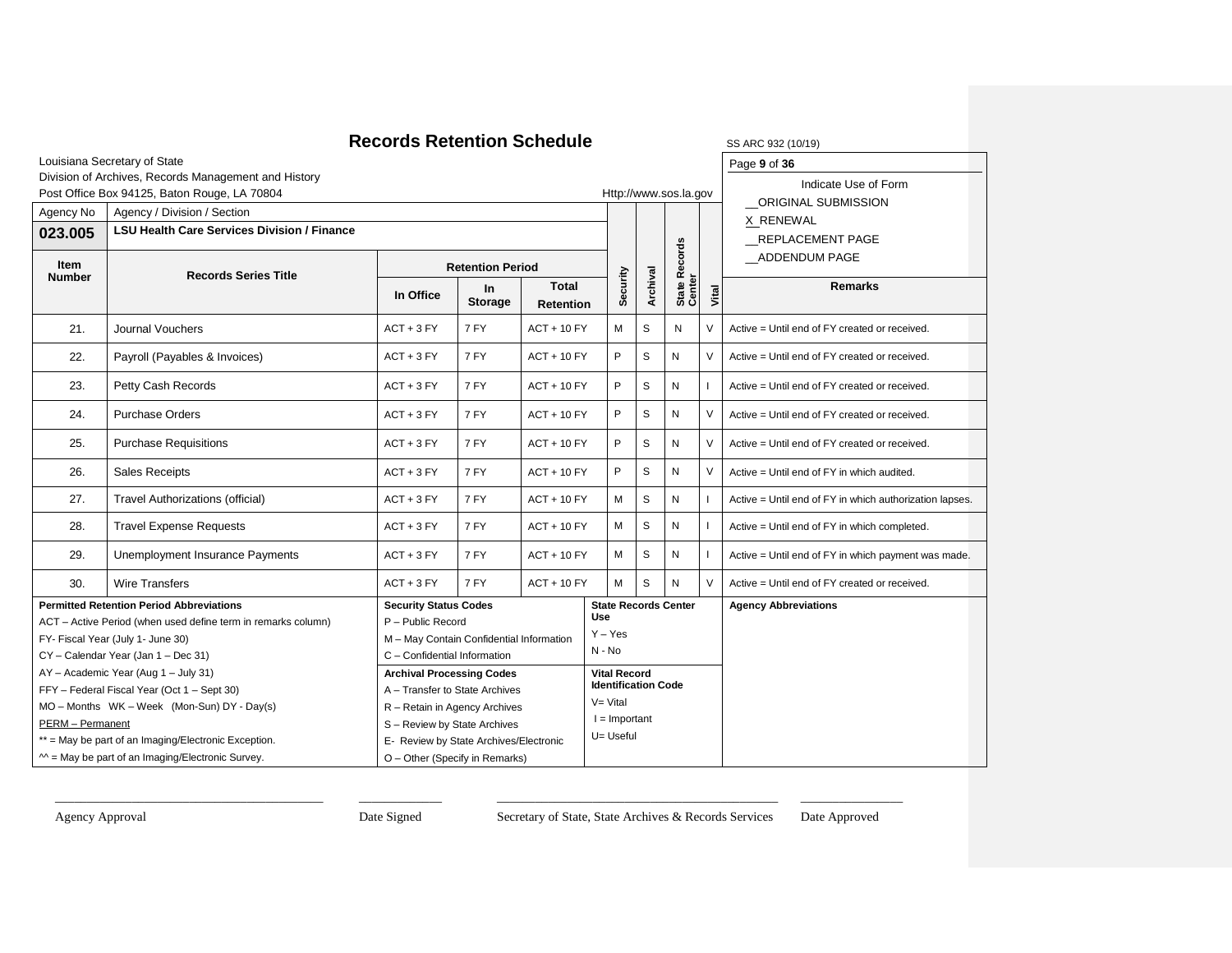|                                                                                      | <b>Records Retention Schedule</b>                                                                                                                  | SS ARC 932 (10/19)                       |                         |                                  |                             |                     |                            |                             |               |                                               |
|--------------------------------------------------------------------------------------|----------------------------------------------------------------------------------------------------------------------------------------------------|------------------------------------------|-------------------------|----------------------------------|-----------------------------|---------------------|----------------------------|-----------------------------|---------------|-----------------------------------------------|
|                                                                                      | Louisiana Secretary of State                                                                                                                       | Page 10 of 36                            |                         |                                  |                             |                     |                            |                             |               |                                               |
|                                                                                      | Division of Archives, Records Management and History                                                                                               | Indicate Use of Form                     |                         |                                  |                             |                     |                            |                             |               |                                               |
|                                                                                      | Post Office Box 94125, Baton Rouge, LA 70804                                                                                                       |                                          |                         |                                  |                             |                     |                            | Http://www.sos.la.gov       |               | ORIGINAL SUBMISSION                           |
| Agency No                                                                            | Agency / Division / Section                                                                                                                        |                                          |                         |                                  |                             |                     |                            |                             |               | X RENEWAL                                     |
| 023.005                                                                              | <b>LSU Health Care Services Division / Finance</b>                                                                                                 |                                          |                         |                                  |                             |                     |                            |                             |               | <b>REPLACEMENT PAGE</b>                       |
|                                                                                      |                                                                                                                                                    |                                          |                         |                                  |                             |                     |                            |                             | ADDENDUM PAGE |                                               |
| Item<br><b>Number</b>                                                                | <b>Records Series Title</b>                                                                                                                        |                                          | <b>Retention Period</b> |                                  |                             |                     |                            |                             |               |                                               |
|                                                                                      |                                                                                                                                                    | In Office                                | In<br><b>Storage</b>    | <b>Total</b><br><b>Retention</b> |                             | Security            | Archival                   | State Records<br>Center     | Vital         | <b>Remarks</b>                                |
| 31.                                                                                  | Workers Compensation Insurance                                                                                                                     | $ACT + 3 FY$                             | 7 FY                    | $ACT + 10FY$                     |                             | М                   | S                          | N                           |               | Active = Until end of FY created or received. |
|                                                                                      |                                                                                                                                                    |                                          |                         |                                  |                             |                     |                            |                             |               |                                               |
|                                                                                      |                                                                                                                                                    |                                          |                         |                                  |                             |                     |                            |                             |               |                                               |
|                                                                                      |                                                                                                                                                    |                                          |                         |                                  |                             |                     |                            |                             |               |                                               |
|                                                                                      |                                                                                                                                                    |                                          |                         |                                  |                             |                     |                            |                             |               |                                               |
|                                                                                      |                                                                                                                                                    |                                          |                         |                                  |                             |                     |                            |                             |               |                                               |
|                                                                                      |                                                                                                                                                    |                                          |                         |                                  |                             |                     |                            |                             |               |                                               |
|                                                                                      |                                                                                                                                                    |                                          |                         |                                  |                             |                     |                            |                             |               |                                               |
|                                                                                      |                                                                                                                                                    |                                          |                         |                                  |                             |                     |                            |                             |               |                                               |
|                                                                                      |                                                                                                                                                    |                                          |                         |                                  |                             |                     |                            |                             |               |                                               |
|                                                                                      | <b>Permitted Retention Period Abbreviations</b>                                                                                                    | <b>Security Status Codes</b>             |                         |                                  |                             |                     |                            | <b>State Records Center</b> |               | <b>Agency Abbreviations</b>                   |
|                                                                                      | ACT - Active Period (when used define term in remarks column)                                                                                      | P - Public Record                        |                         |                                  | Use<br>$Y - Yes$            |                     |                            |                             |               |                                               |
|                                                                                      | FY- Fiscal Year (July 1- June 30)                                                                                                                  | M - May Contain Confidential Information |                         |                                  | N - No                      |                     |                            |                             |               |                                               |
|                                                                                      | CY - Calendar Year (Jan 1 - Dec 31)                                                                                                                | C - Confidential Information             |                         |                                  |                             |                     |                            |                             |               |                                               |
|                                                                                      | AY - Academic Year (Aug 1 - July 31)                                                                                                               | <b>Archival Processing Codes</b>         |                         |                                  |                             | <b>Vital Record</b> | <b>Identification Code</b> |                             |               |                                               |
|                                                                                      | FFY - Federal Fiscal Year (Oct 1 - Sept 30)<br>A - Transfer to State Archives                                                                      |                                          |                         |                                  |                             |                     |                            |                             |               |                                               |
|                                                                                      | MO - Months WK - Week (Mon-Sun) DY - Day(s)<br>R - Retain in Agency Archives                                                                       |                                          |                         |                                  | V= Vital<br>$I =$ Important |                     |                            |                             |               |                                               |
|                                                                                      | PERM - Permanent<br>S - Review by State Archives<br>** = May be part of an Imaging/Electronic Exception.<br>E- Review by State Archives/Electronic |                                          |                         |                                  |                             |                     |                            |                             |               |                                               |
|                                                                                      |                                                                                                                                                    |                                          |                         |                                  |                             | U= Useful           |                            |                             |               |                                               |
| $M =$ May be part of an Imaging/Electronic Survey.<br>O - Other (Specify in Remarks) |                                                                                                                                                    |                                          |                         |                                  |                             |                     |                            |                             |               |                                               |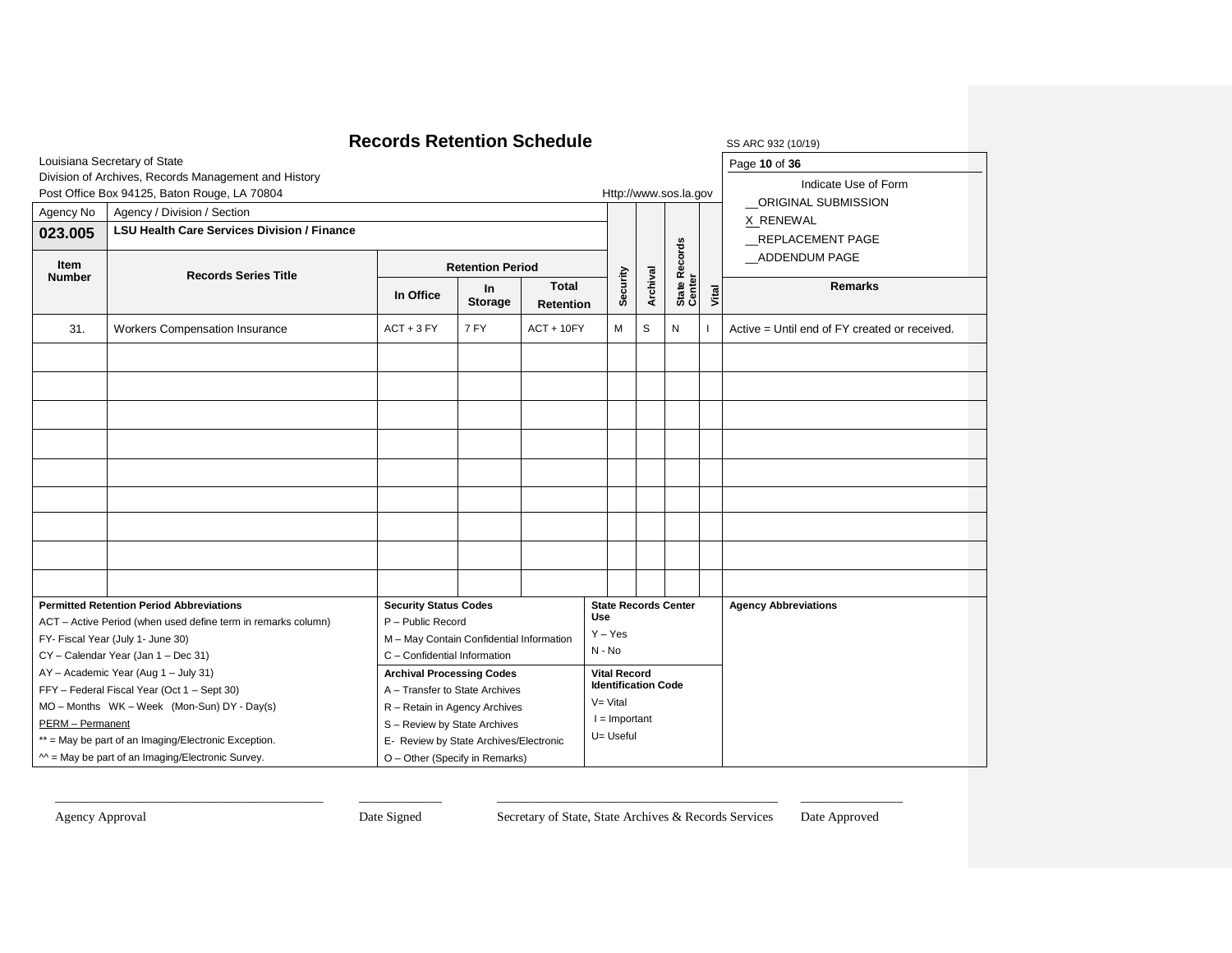### **Records Retention Schedule** SS ARC 932 (10/19)

| SS ARC 932 (10/19 |
|-------------------|
| Page 11 of 36     |

Louisiana Secretary of State

### Division of Archives, Records Management and History

|                                             | Division of Archives, Records Management and History                                                              |                                          |                         |                            |                             | Indicate Use of Form |                       |                                                                         |                                                                         |
|---------------------------------------------|-------------------------------------------------------------------------------------------------------------------|------------------------------------------|-------------------------|----------------------------|-----------------------------|----------------------|-----------------------|-------------------------------------------------------------------------|-------------------------------------------------------------------------|
|                                             | Post Office Box 94125, Baton Rouge, LA 70804                                                                      |                                          |                         |                            |                             |                      | Http://www.sos.la.gov |                                                                         | ORIGINAL SUBMISSION                                                     |
| Agency No                                   | Agency / Division / Section                                                                                       |                                          |                         |                            |                             |                      |                       |                                                                         | X RENEWAL                                                               |
| 023.005                                     | LSU Health Care Services Division / Health Insurance Portability and Accountability Act                           |                                          |                         |                            |                             |                      |                       |                                                                         | REPLACEMENT PAGE                                                        |
|                                             | (HIPPA)                                                                                                           |                                          |                         |                            |                             |                      |                       |                                                                         | ADDENDUM PAGE                                                           |
| Item                                        |                                                                                                                   |                                          | <b>Retention Period</b> |                            |                             | <b>Records</b>       |                       |                                                                         |                                                                         |
| <b>Number</b>                               | <b>Records Series Title</b>                                                                                       |                                          | <b>In</b>               | <b>Total</b>               | Security                    | Archival             | State R<br>Center     |                                                                         | <b>Remarks</b>                                                          |
|                                             |                                                                                                                   | In Office                                | <b>Storage</b>          | Retention                  |                             |                      |                       | Vital                                                                   |                                                                         |
| 1.                                          | Accounting of Disclosures of Protected Health<br>Information                                                      | $ACT + 6FY$                              | $\Omega$                | $ACT + 6FY$                | M                           | S                    | N                     |                                                                         | Active = Until end of FY created or received.<br>45 CFR Parts 160 & 164 |
| 2.                                          | Acknowledgement of Receipt of Notice of Privacy<br>Practices (HIPAA 7515-03)                                      | $ACT + 6FY$                              | $\mathbf 0$             | $ACT + 6FY$                | P                           | S                    | N                     |                                                                         | Active = Until end of FY created or received.<br>45 CFR Parts 160 & 164 |
| 3.                                          | Authorization for Release of Protected Health<br>Information (HIPAA 7501-03)                                      | $ACT + 6FY$                              | $\Omega$                | $ACT + 6FY$                | P                           | S                    | N                     |                                                                         | Active = Until end of FY created or received.<br>45 CFR Parts 160 & 164 |
| 4.                                          | Authorization for Use and Disclosure of Protected<br>Health Information for Marketing Purposes<br>(HIPAA 7517-03) | $ACT + 6FY$                              | $ACT + 6FY$             | P                          | S                           | N                    |                       | Active = Until end of FY created or received.<br>45 CFR Parts 160 & 164 |                                                                         |
| 5.                                          | Business Associate Agreements (HIPAA 7510-03)                                                                     | $ACT + 6FY$                              | $ACT + 6FY$             | P                          | S                           | N                    |                       | Active = Until end of FY contract expires.<br>45 CFR Parts 160 & 164    |                                                                         |
| 6.                                          | Limited Data Set Request & Data Use Agreement<br>(HIPAA 7509-03                                                   | $ACT + 6FY$                              | $\mathbf 0$             | $ACT + 6FY$                | P                           | S                    | N                     |                                                                         | Active = Until end of FY created or received.<br>45 CFR Parts 160 & 164 |
| 7.                                          | Permission to Use & Disclose Protected Health<br>Information (HIPAA 7505-03)                                      | $ACT + 6FY$                              | $\mathbf 0$             | $ACT + 6FY$                | P                           | S                    | N                     |                                                                         | Active = Until end of FY created or received.<br>45 CFR Parts 160 & 164 |
| 8.                                          | Request for Access to Protected Health<br>Information (HIPAA 4503-03)                                             | $ACT + 6FY$                              | $\Omega$                | $ACT + 6FY$                | P                           | S                    | N                     |                                                                         | Active = Until end of FY created or received.<br>45 CFR Parts 160 & 164 |
|                                             | <b>Permitted Retention Period Abbreviations</b>                                                                   | <b>Security Status Codes</b>             |                         |                            | <b>State Records Center</b> |                      |                       |                                                                         | <b>Agency Abbreviations</b>                                             |
|                                             | ACT - Active Period (when used define term in remarks column)                                                     | P - Public Record                        |                         |                            | <b>Use</b>                  |                      |                       |                                                                         |                                                                         |
|                                             | FY- Fiscal Year (July 1- June 30)                                                                                 | M - May Contain Confidential Information |                         |                            | $Y - Yes$                   |                      |                       |                                                                         |                                                                         |
|                                             | CY - Calendar Year (Jan 1 - Dec 31)                                                                               | $N - No$<br>C - Confidential Information |                         |                            |                             |                      |                       |                                                                         |                                                                         |
|                                             | AY - Academic Year (Aug 1 - July 31)                                                                              | <b>Archival Processing Codes</b>         |                         |                            | <b>Vital Record</b>         |                      |                       |                                                                         |                                                                         |
| FFY - Federal Fiscal Year (Oct 1 - Sept 30) | A - Transfer to State Archives                                                                                    |                                          |                         | <b>Identification Code</b> |                             |                      |                       |                                                                         |                                                                         |
|                                             | MO - Months WK - Week (Mon-Sun) DY - Day(s)                                                                       | R - Retain in Agency Archives            | $V = Vital$             |                            |                             |                      |                       |                                                                         |                                                                         |
| PERM - Permanent                            |                                                                                                                   | S - Review by State Archives             | $l =$ Important         |                            |                             |                      |                       |                                                                         |                                                                         |
|                                             | ** = May be part of an Imaging/Electronic Exception.                                                              | E- Review by State Archives/Electronic   | $U = U$ seful           |                            |                             |                      |                       |                                                                         |                                                                         |
|                                             | $M =$ May be part of an Imaging/Electronic Survey.                                                                | O - Other (Specify in Remarks)           |                         |                            |                             |                      |                       |                                                                         |                                                                         |

\_\_\_\_\_\_\_\_\_\_\_\_\_\_\_\_\_\_\_\_\_\_\_\_\_\_\_\_\_\_\_\_\_\_\_\_\_\_\_\_\_\_ \_\_\_\_\_\_\_\_\_\_\_\_\_ \_\_\_\_\_\_\_\_\_\_\_\_\_\_\_\_\_\_\_\_\_\_\_\_\_\_\_\_\_\_\_\_\_\_\_\_\_\_\_\_\_\_\_\_ \_\_\_\_\_\_\_\_\_\_\_\_\_\_\_\_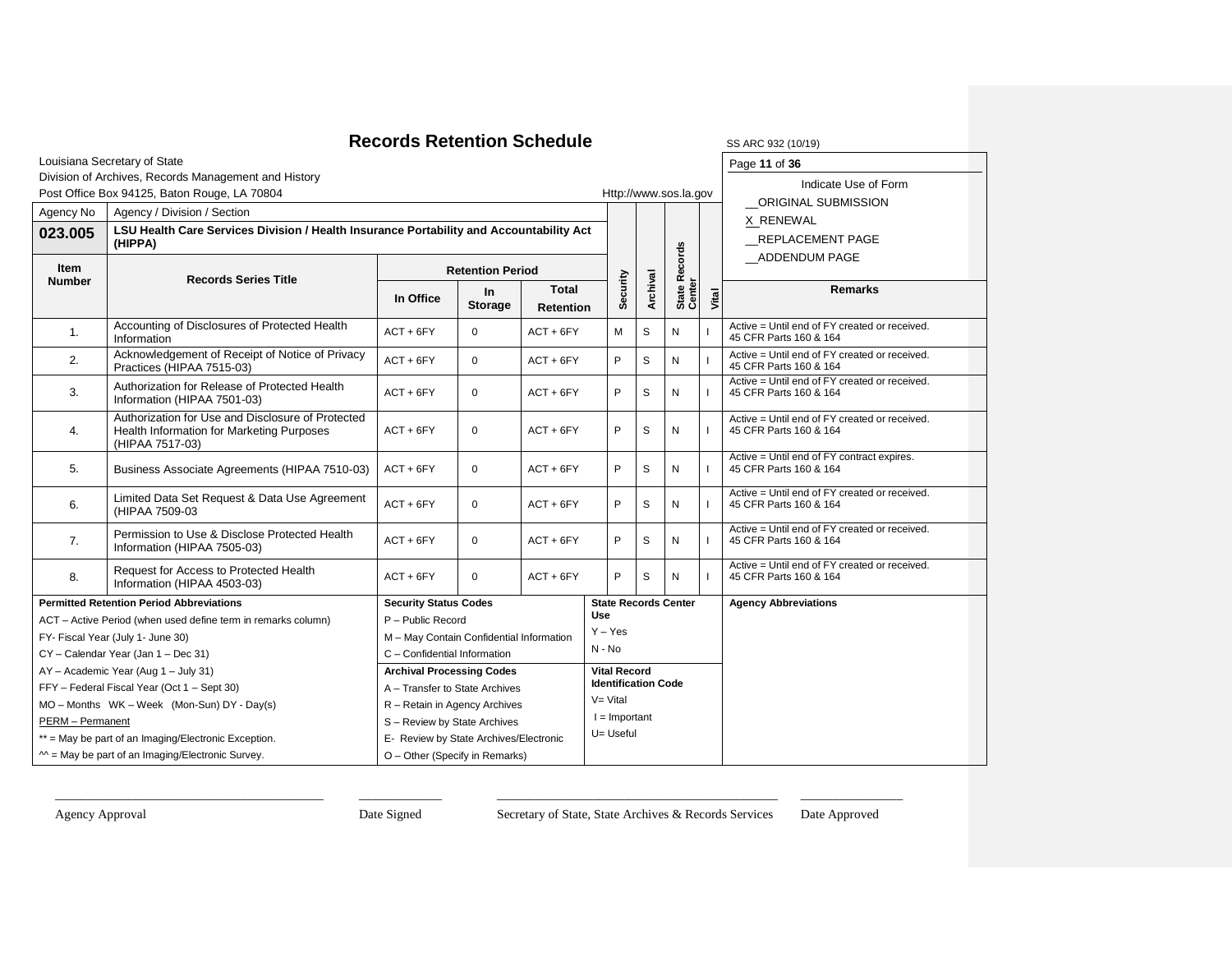# **Records Retention Schedule** SS ARC 932 (10/19)

|                                                                                      | Louisiana Secretary of State                                                                                                                                                                                                    |                                          |                                                                      |             |                                                   |                   |                             |                | Page 12 of 36                                                           |
|--------------------------------------------------------------------------------------|---------------------------------------------------------------------------------------------------------------------------------------------------------------------------------------------------------------------------------|------------------------------------------|----------------------------------------------------------------------|-------------|---------------------------------------------------|-------------------|-----------------------------|----------------|-------------------------------------------------------------------------|
|                                                                                      | Division of Archives, Records Management and History                                                                                                                                                                            |                                          |                                                                      |             |                                                   |                   |                             |                | Indicate Use of Form                                                    |
|                                                                                      | Post Office Box 94125, Baton Rouge, LA 70804                                                                                                                                                                                    |                                          |                                                                      |             |                                                   |                   | Http://www.sos.la.gov       |                | ORIGINAL SUBMISSION                                                     |
| Agency No                                                                            | Agency / Division / Section                                                                                                                                                                                                     |                                          |                                                                      |             |                                                   |                   |                             |                | X RENEWAL                                                               |
| 023.005                                                                              | LSU Health Care Services Division / Health Insurance Portability and Accountability Act<br>(HIPPA)                                                                                                                              |                                          |                                                                      |             |                                                   |                   |                             |                | <b>REPLACEMENT PAGE</b>                                                 |
| Item                                                                                 | <b>Records Series Title</b>                                                                                                                                                                                                     |                                          | <b>Retention Period</b>                                              |             |                                                   |                   | <b>Records</b>              |                | ADDENDUM PAGE                                                           |
| <b>Number</b>                                                                        |                                                                                                                                                                                                                                 | In Office                                | Security<br><b>Total</b><br>In<br><b>Storage</b><br><b>Retention</b> |             | Archival                                          | State F<br>Center | Vital                       | <b>Remarks</b> |                                                                         |
| 9.                                                                                   | Request for Amendment to Protected Health<br>Information & Related Correspondence:<br>Notification of Approval, Notification of Delay in<br>Decision, Notification of Denial, Notification to<br>other Entities (HIPAA 7508-03) | $ACT + 6FY$                              | $\mathbf 0$                                                          | $ACT + 6FY$ | P                                                 | S                 | N                           |                | Active = Until end of FY created or received.<br>45 CFR Parts 160 & 164 |
| 10.                                                                                  | Request for De-identified Information (HIPAA<br>7511-03)                                                                                                                                                                        | $ACT + 6FY$                              | $\mathbf 0$                                                          | $ACT + 6FY$ | P                                                 | S                 | N                           |                | Active = Until end of FY created or received.<br>45 CFR Parts 160 & 164 |
| 11.                                                                                  | Request to Receive Confidential Information by<br>Alternative Means or at Alternative Location<br>(HIPAA 7506-03 & 7521-03)                                                                                                     | $ACT + 6FY$                              | $\mathbf 0$                                                          | $ACT + 6FY$ | P                                                 | S                 | N                           |                | Active = Until end of FY created or received.<br>45 CFR Parts 160 & 164 |
| 12.                                                                                  | Restricting Uses & Disclosures of Protected<br>Health Information: Patient Request, Facility<br>Response & Revoking or Terminating Restriction<br>(HIPAA 7504-03)                                                               | $ACT + 6FY$                              | $\mathbf 0$                                                          | $ACT + 6FY$ | P                                                 | S                 | N                           |                | Active = Until end of FY created or received.<br>45 CFR Parts 160 & 164 |
| 13.                                                                                  | Tracking Form for Disclosure of Protected Health<br>Information                                                                                                                                                                 | $ACT + 6FY$                              | $\mathbf 0$                                                          | $ACT + 6FY$ | M                                                 | S                 | N                           |                | Active = Until end of FY created or received.<br>45 CFR Parts 160 & 164 |
| 14.                                                                                  | (HIPPA 7507-03 & 7525-03) Verification of<br>Treatment Relationship by Health Care Provider-<br>Individual or Entity (211408-1)                                                                                                 | $ACT + 6FY$                              | $\mathbf 0$                                                          | $ACT + 6FY$ | P                                                 | S                 | N                           |                | Active = Until end of FY created or received.<br>45 CFR Parts 160 & 164 |
|                                                                                      | <b>Permitted Retention Period Abbreviations</b>                                                                                                                                                                                 | <b>Security Status Codes</b>             |                                                                      |             |                                                   |                   | <b>State Records Center</b> |                | <b>Agency Abbreviations</b>                                             |
|                                                                                      | ACT - Active Period (when used define term in remarks column)                                                                                                                                                                   | P - Public Record                        |                                                                      |             | Use<br>$Y - Yes$                                  |                   |                             |                |                                                                         |
|                                                                                      | FY- Fiscal Year (July 1- June 30)                                                                                                                                                                                               | M - May Contain Confidential Information |                                                                      |             | $N - No$                                          |                   |                             |                |                                                                         |
|                                                                                      | CY - Calendar Year (Jan 1 - Dec 31)                                                                                                                                                                                             | C - Confidential Information             |                                                                      |             |                                                   |                   |                             |                |                                                                         |
|                                                                                      | AY - Academic Year (Aug 1 - July 31)                                                                                                                                                                                            | <b>Archival Processing Codes</b>         |                                                                      |             | <b>Vital Record</b><br><b>Identification Code</b> |                   |                             |                |                                                                         |
| FFY - Federal Fiscal Year (Oct 1 - Sept 30)                                          |                                                                                                                                                                                                                                 | A - Transfer to State Archives           | $V = Vital$                                                          |             |                                                   |                   |                             |                |                                                                         |
|                                                                                      | MO - Months WK - Week (Mon-Sun) DY - Day(s)                                                                                                                                                                                     | R - Retain in Agency Archives            |                                                                      |             |                                                   |                   |                             |                |                                                                         |
| <b>PERM</b> - Permanent                                                              |                                                                                                                                                                                                                                 | S - Review by State Archives             | $I =$ Important<br>U= Useful                                         |             |                                                   |                   |                             |                |                                                                         |
|                                                                                      | ** = May be part of an Imaging/Electronic Exception.                                                                                                                                                                            |                                          | E- Review by State Archives/Electronic                               |             |                                                   |                   |                             |                |                                                                         |
| $M =$ May be part of an Imaging/Electronic Survey.<br>O - Other (Specify in Remarks) |                                                                                                                                                                                                                                 |                                          |                                                                      |             |                                                   |                   |                             |                |                                                                         |

\_\_\_\_\_\_\_\_\_\_\_\_\_\_\_\_\_\_\_\_\_\_\_\_\_\_\_\_\_\_\_\_\_\_\_\_\_\_\_\_\_\_ \_\_\_\_\_\_\_\_\_\_\_\_\_ \_\_\_\_\_\_\_\_\_\_\_\_\_\_\_\_\_\_\_\_\_\_\_\_\_\_\_\_\_\_\_\_\_\_\_\_\_\_\_\_\_\_\_\_ \_\_\_\_\_\_\_\_\_\_\_\_\_\_\_\_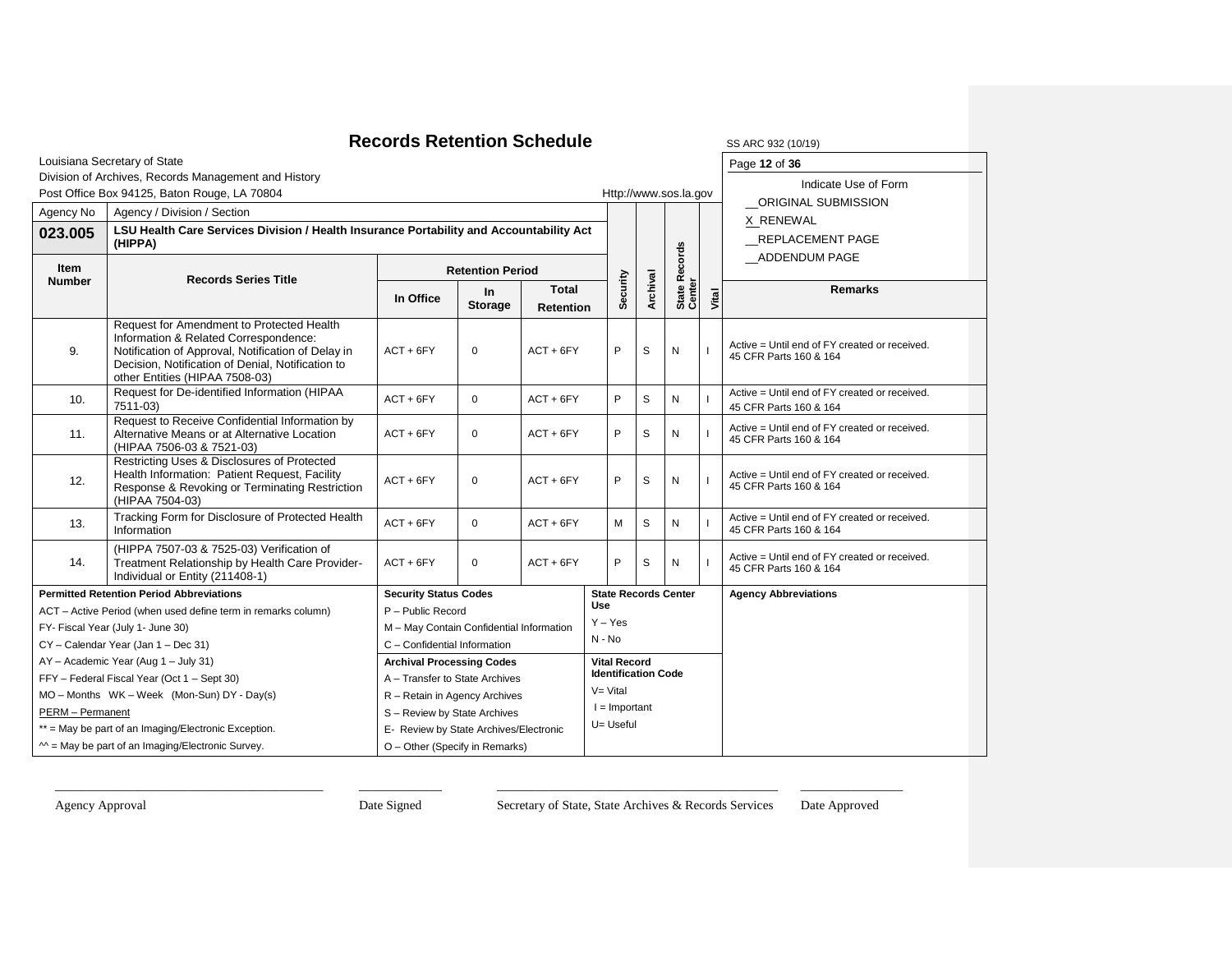#### **Records Retention Schedule** SS ARC 932 (10/19) Louisiana Secretary of State Division of Archives, Records Management and History Post Office Box 94125, Baton Rouge, LA 70804 Http://www.sos.la.gov Page **13** of **36** Indicate Use of Form \_\_ORIGINAL SUBMISSION X RENEWAL \_\_REPLACEMENT PAGE \_\_ADDENDUM PAGE Agency No | Agency / Division / Section **Security Archival State Records**  State Records<br>Center **Vital 023.005 LSU Health Care Services Division / Human Resources Item Records Series Title Retention Period In Office In Storage Total Retention Remarks** 1. Accident/Injury Reports **ACT + 5FY** 0 ACT + 5FY M S N II Active = Until end of FY created or received. 29 CFR 1904.3 2. Affirmative Action Plan Action Action ACT + 4FY 0 ACT + 4FY P S N Active = Until end of FY created or received. La. R.S. 44:36 3. Affordable Care Act Files ACT + 7 CY 0 ACT + 7 CY C `S N V Active = Until end of CY in which offer of insurance was made to employees. 4. Applications (Including Non-Hires)  $\begin{vmatrix} ACT + 2FY & 0 & ACT + 2FY \end{vmatrix}$  M  $\begin{vmatrix} S & Y \end{vmatrix}$ Active = Until end of FY in position is filled. Civil Service Circular 5. Civil Service Certificates of Eligibility ACT + 3FY | 0 ACT + 3FY | M S Y Active = Until end of FY created or received. La. R.S. 44:36 6. Civil Service SF-9's (Inquiry of Availability Form) ACT + 3FY 0 ACT + 3FY M S Y I Active = Until end of FY created or received. La. R.S. 44:36 7. Criminal Background Checks | ACT +3FY 0  $ACT + 3FY$   $C$   $S$   $N$ Active= until end of FY employee separates or is terminated. La. R.S. 44:36 8. Drug Test Results ACT + 3FY 0 ACT + 3FY C S N Active = Until end of FY created or received. La. R.S. 44:36 9. EEO (Equal Employment Opportunity) Reports ACT + 3FY ACT + 3FY P S Y V Active = Until end of FY created or received. La. R.S. 44:36 **Permitted Retention Period Abbreviations** ACT – Active Period (when used define term in remarks column) FY- Fiscal Year (July 1- June 30) CY – Calendar Year (Jan 1 – Dec 31) AY – Academic Year (Aug 1 – July 31) FFY – Federal Fiscal Year (Oct 1 – Sept 30) MO – Months WK – Week (Mon-Sun) DY - Day(s) PERM – Permanent \*\* = May be part of an Imaging/Electronic Exception.  $^{\sim}$  = May be part of an Imaging/Electronic Survey. **Security Status Codes** P – Public Record M – May Contain Confidential Information C – Confidential Information **State Records Center Use** Y – Yes  $N - N_0$ **Agency Abbreviations Archival Processing Codes** A – Transfer to State Archives R – Retain in Agency Archives S – Review by State Archives E- Review by State Archives/Electronic O – Other (Specify in Remarks) **Vital Record Identification Code**  $V= V$ ital  $I =$  Important U= Useful

\_\_\_\_\_\_\_\_\_\_\_\_\_\_\_\_\_\_\_\_\_\_\_\_\_\_\_\_\_\_\_\_\_\_\_\_\_\_\_\_\_\_ \_\_\_\_\_\_\_\_\_\_\_\_\_ \_\_\_\_\_\_\_\_\_\_\_\_\_\_\_\_\_\_\_\_\_\_\_\_\_\_\_\_\_\_\_\_\_\_\_\_\_\_\_\_\_\_\_\_ \_\_\_\_\_\_\_\_\_\_\_\_\_\_\_\_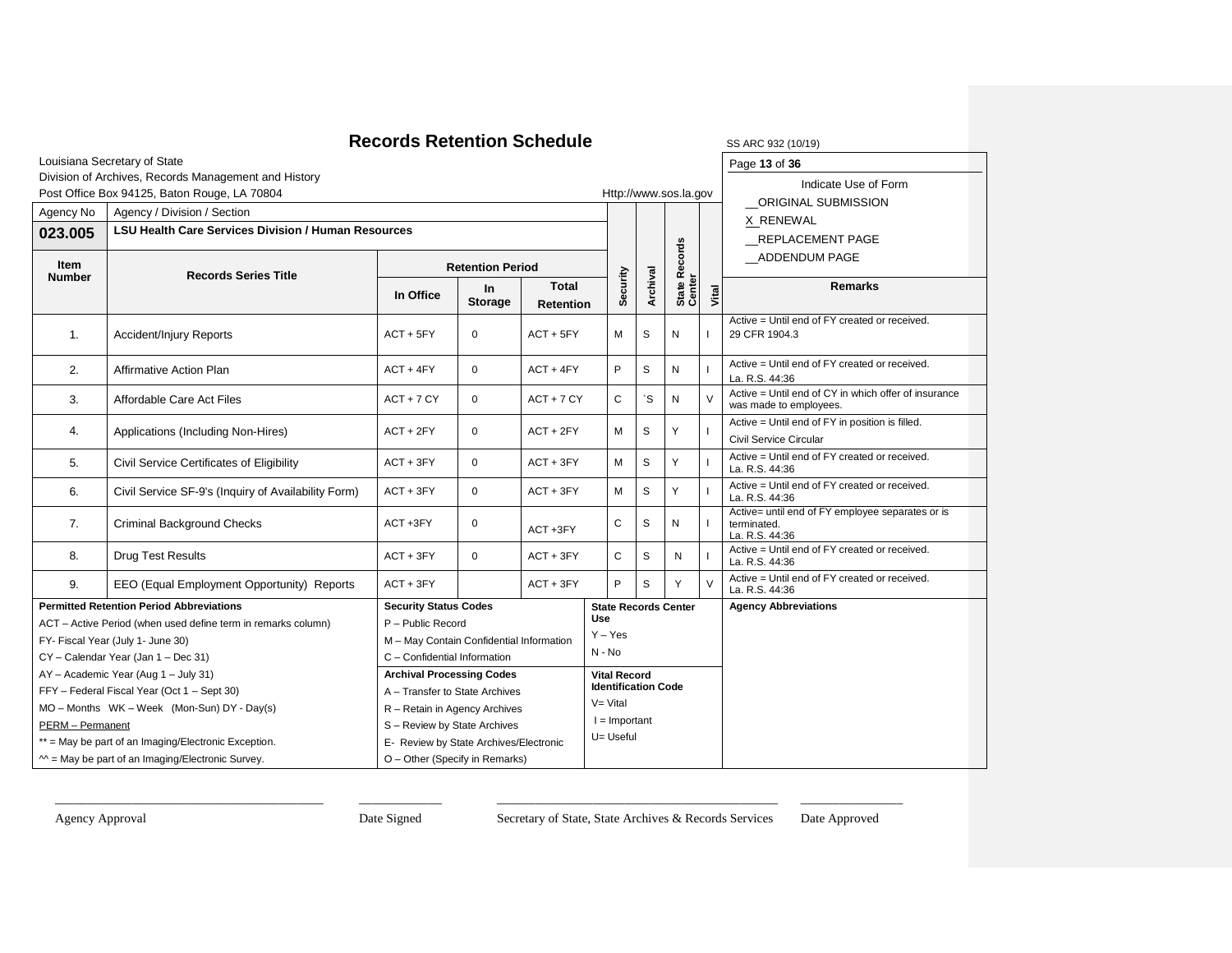#### **Records Retention Schedule** SS ARC 932 (10/19) Louisiana Secretary of State Division of Archives, Records Management and History Post Office Box 94125, Baton Rouge, LA 70804 **Http://www.sos.la.gov** Http://www.sos.la.gov Page **14** of **36** Indicate Use of Form \_\_ORIGINAL SUBMISSION X RENEWAL \_\_REPLACEMENT PAGE \_\_ADDENDUM PAGE Agency No | Agency / Division / Section **Security Archival State Records**  State Records<br>Center **Vital 023.005 LSU Health Care Services Division / Human Resources Item Records Series Title Retention Period In Office In Storage Total Retention Remarks** 10. Employee Grievances ACT + 3FY ACT + 3FY C S Y V Active = Until end of FY in which matter is closed / final decision rendered. 29 CFR 1627.3 LA R.S. 44:36 11. Employee Manuals/Handbooks ACT + 3FY ACT + 3FY ACT + 3FY P S N Active = Until end of FY HCSD employee separates from agency. La. R.S. 44:36 12. Employee Medical Records **ACT + 5FY** ACT + 5FY ACT + 5FY C S N Active = Until end of FY HCSD employee separates from agency. 29 CFR 1627.3 LA R.S. 44:36 13. Employee Payroll Files **ACT + 3FY** ACT + 3FY ACT + 3FY M S N V Active = Until end of FY in which audited. 14. Employee Personnel Files (Including Benefit Records, Leave Registers & Worksheets, Monthly Payroll Registers, Pay Scale Information, Performance Standards, Prior Pay Period Adjustments, Promotion Records, Retirement Records, Salary Records, Transfer Records)  $ACT + 70CY$   $ACT + 70CY$   $M S N V$ Active = Until end of FY HCSD employee separates from agency. LA R.S. 44:36 15. Family and Medical Leave Act (FMLA) ACT + 3 CY ACT + 3 CY M S N V Active = Until end of CY when leave period ends. **Permitted Retention Period Abbreviations** ACT – Active Period (when used define term in remarks column) FY- Fiscal Year (July 1- June 30) CY – Calendar Year (Jan 1 – Dec 31) AY – Academic Year (Aug 1 – July 31) FFY – Federal Fiscal Year (Oct 1 – Sept 30) MO – Months WK – Week (Mon-Sun) DY - Day(s) PERM – Permanent \*\* = May be part of an Imaging/Electronic Exception.  $^{\sim}$  = May be part of an Imaging/Electronic Survey. **Security Status Codes** P – Public Record M – May Contain Confidential Information C – Confidential Information **State Records Center Use** Y – Yes N - No **Agency Abbreviations Archival Processing Codes** A – Transfer to State Archives R – Retain in Agency Archives S – Review by State Archives E- Review by State Archives/Electronic O – Other (Specify in Remarks) **Vital Record Identification Code**  $V=V$ ital  $I =$  Important U= Useful

\_\_\_\_\_\_\_\_\_\_\_\_\_\_\_\_\_\_\_\_\_\_\_\_\_\_\_\_\_\_\_\_\_\_\_\_\_\_\_\_\_\_ \_\_\_\_\_\_\_\_\_\_\_\_\_ \_\_\_\_\_\_\_\_\_\_\_\_\_\_\_\_\_\_\_\_\_\_\_\_\_\_\_\_\_\_\_\_\_\_\_\_\_\_\_\_\_\_\_\_ \_\_\_\_\_\_\_\_\_\_\_\_\_\_\_\_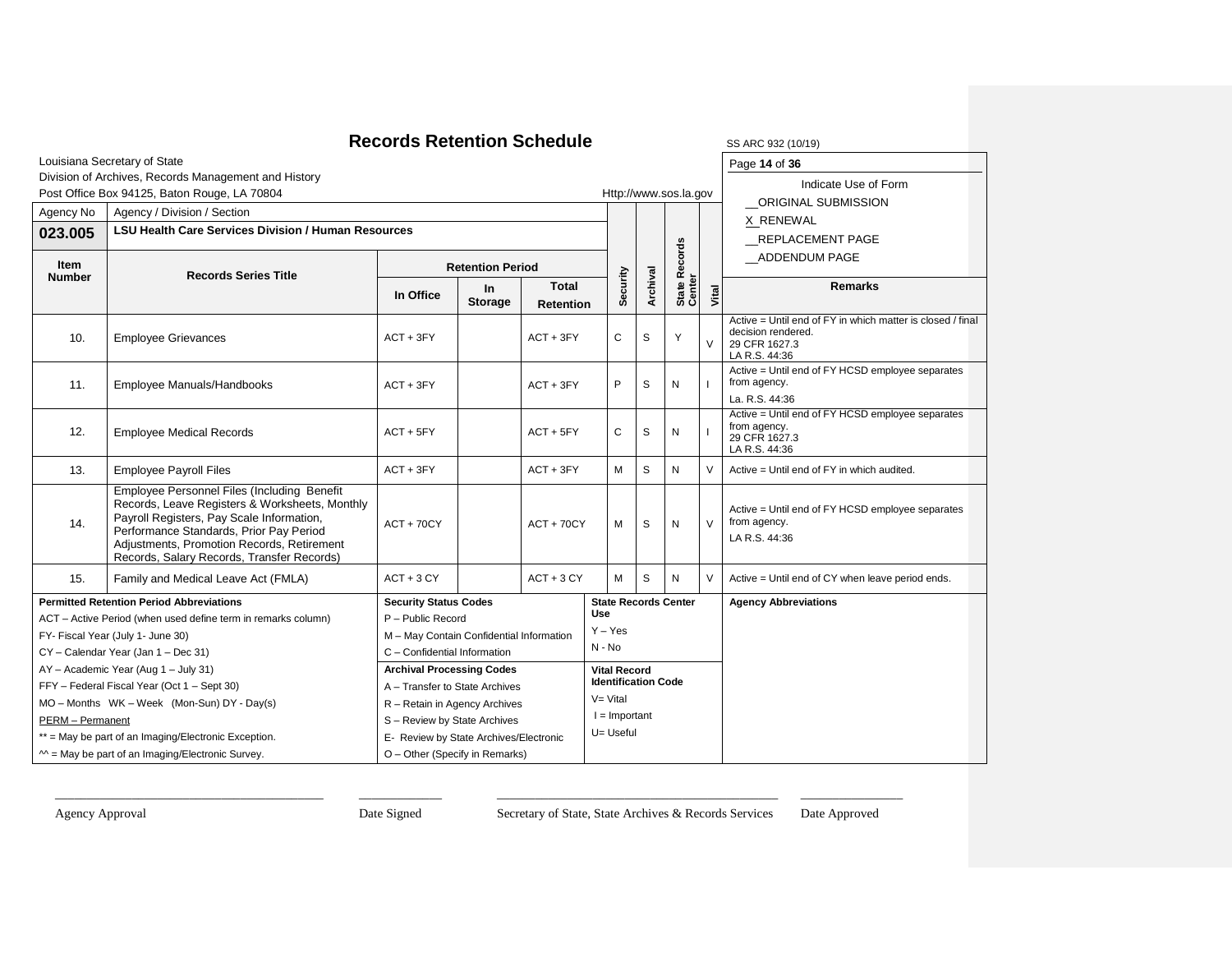#### **Records Retention Schedule** SS ARC 932 (10/19) Louisiana Secretary of State Division of Archives, Records Management and History Post Office Box 94125, Baton Rouge, LA 70804 **Http://www.sos.la.gov** Http://www.sos.la.gov Page **15** of **36** Indicate Use of Form \_\_ORIGINAL SUBMISSION X RENEWAL \_\_REPLACEMENT PAGE \_\_ADDENDUM PAGE Agency No | Agency / Division / Section **Security Archival State Records**  State Records<br>Center **Vital 023.005 LSU Health Care Services Division / Human Resources Item Records Series Title Retention Period In Office In Storage Total Retention Remarks** 16. | Hazard Communication Records | ACT + 30FY | 0  $\,$  | ACT + 30FY | M | S | N Active = Until end of FY created or received. 29 CFR 1910.20; 29 CFR 1910.1001 17. Hazardous Exposure Records including medical<br>records records Aposure Records including medical  $\begin{bmatrix} ACT + 30FY & 0 \\ 4CT + 30FY & 0 \end{bmatrix}$  ACT + 30FY  $\begin{bmatrix} M & S \\ M & S \end{bmatrix}$  N  $\begin{bmatrix} V & W & W \end{bmatrix}$ Active = Until end of FY created or received. 29 CFR 1910.20; 29 CFR 1910.1001 18. I-9's ACT + 3 CY 0 ACT + 3 CY C S N V Active = until end of CY employee separates from agency. 8 USC 1324(b)(3)(A)(B) 19. **IRS Records (W-2, W-9, W-4, 1099, 940, 941,** IRS Records (W-2, W-9, W-4, 1099, 940, 941,  $\begin{bmatrix} \text{ACT} + 5\text{CY} \\ \text{ACT} + 5\text{CY} \end{bmatrix}$   $\begin{bmatrix} \text{ACT} + 5\text{CY} \\ \text{ACT} + 5\text{CY} \end{bmatrix}$   $\begin{bmatrix} \text{C} \\ \text{S} \\ \text{N} \end{bmatrix}$   $\begin{bmatrix} \text{V} \\ \text{V} \end{bmatrix}$ Active = Until end of FY created or received. 26 CFR 301.6501(E)-1 (unconfirmed) 20. Job Descriptions **ACT + 3CY** 0 ACT + 3CY M S Y Active = Until end of CY in which description is superseded. LA R.S. 44:36 21. Layoff Records/Layoff Avoidance Plan Records | ACT + 3FY | 0 | ACT + 3FY | M | S | N | V Active = Until end of FY created or received. 29 CFR 1627.3 LA R.S. 44:36 22. Material Safety Data Sheets ACT + 30FY 0 ACT + 30FY P S N Active = Until end of FY created or received. 29 CFR 1910.20; 29 CFR 1910.1001 **Permitted Retention Period Abbreviations** ACT – Active Period (when used define term in remarks column) FY- Fiscal Year (July 1- June 30) CY – Calendar Year (Jan 1 – Dec 31) AY – Academic Year (Aug 1 – July 31) FFY – Federal Fiscal Year (Oct 1 – Sept 30) MO – Months WK – Week (Mon-Sun) DY - Day(s) PERM – Permanent \*\* = May be part of an Imaging/Electronic Exception.  $^{\sim}$  = May be part of an Imaging/Electronic Survey. **Security Status Codes** P – Public Record M – May Contain Confidential Information C – Confidential Information **State Records Center Use** Y – Yes  $N - N_0$ **Agency Abbreviations IRS = Internal Revenue Service Archival Processing Codes** A – Transfer to State Archives R – Retain in Agency Archives S – Review by State Archives E- Review by State Archives/Electronic O – Other (Specify in Remarks) **Vital Record Identification Code** V= Vital  $I =$  Important U= Useful

\_\_\_\_\_\_\_\_\_\_\_\_\_\_\_\_\_\_\_\_\_\_\_\_\_\_\_\_\_\_\_\_\_\_\_\_\_\_\_\_\_\_ \_\_\_\_\_\_\_\_\_\_\_\_\_ \_\_\_\_\_\_\_\_\_\_\_\_\_\_\_\_\_\_\_\_\_\_\_\_\_\_\_\_\_\_\_\_\_\_\_\_\_\_\_\_\_\_\_\_ \_\_\_\_\_\_\_\_\_\_\_\_\_\_\_\_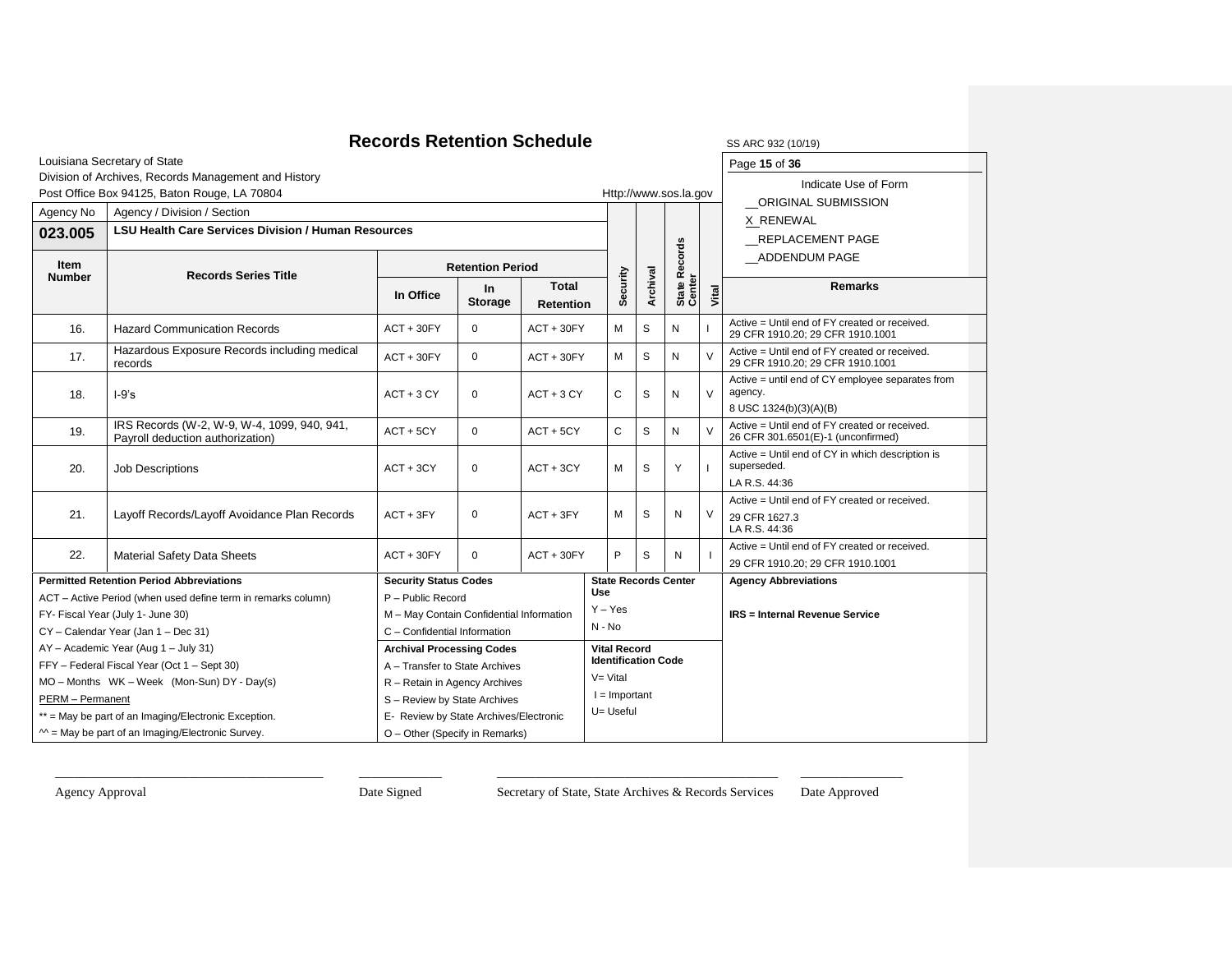| <b>Records Retention Schedule</b><br>SS ARC 932 (10/19)                              |                                                                                                                                                           |                                             |                             |                           |                 |                     |                            |                             |                                                                                   |                                                                 |
|--------------------------------------------------------------------------------------|-----------------------------------------------------------------------------------------------------------------------------------------------------------|---------------------------------------------|-----------------------------|---------------------------|-----------------|---------------------|----------------------------|-----------------------------|-----------------------------------------------------------------------------------|-----------------------------------------------------------------|
|                                                                                      | Louisiana Secretary of State                                                                                                                              |                                             |                             |                           |                 |                     |                            |                             |                                                                                   | Page 16 of 36                                                   |
|                                                                                      | Division of Archives, Records Management and History<br>Post Office Box 94125, Baton Rouge, LA 70804                                                      |                                             |                             |                           |                 |                     |                            | Http://www.sos.la.gov       |                                                                                   | Indicate Use of Form<br>ORIGINAL SUBMISSION                     |
| Agency No                                                                            | Agency / Division / Section                                                                                                                               |                                             |                             |                           |                 |                     |                            |                             |                                                                                   | X RENEWAL                                                       |
| 023.005                                                                              | <b>LSU Health Care Services Division / Human Resources</b>                                                                                                |                                             |                             |                           |                 |                     |                            |                             |                                                                                   | <b>REPLACEMENT PAGE</b>                                         |
| Item<br><b>Number</b>                                                                | <b>Records Series Title</b>                                                                                                                               | <b>Retention Period</b>                     |                             |                           |                 |                     |                            | Records                     |                                                                                   | ADDENDUM PAGE                                                   |
|                                                                                      |                                                                                                                                                           | In Office                                   | <b>In</b><br><b>Storage</b> | Total<br><b>Retention</b> |                 | Security            | Archival                   | State R<br>Center           | Vital                                                                             | <b>Remarks</b>                                                  |
| 23.                                                                                  | Occupational Injury and Illness Annual Summary                                                                                                            | $ACT + 5FY$                                 | $\mathbf 0$                 | $ACT + 5FY$               |                 | M                   | S                          | N                           |                                                                                   | Active = Until end of FY created or received.<br>29 CFR 1904.6  |
| 24.                                                                                  | <b>Organizational Charts</b>                                                                                                                              | <b>PERM</b>                                 | $\Omega$                    | <b>PERM</b>               |                 | P                   | $\mathsf{R}$               | Y                           |                                                                                   | La. R.S. 44:36                                                  |
| 25.                                                                                  | Payroll Correspondence                                                                                                                                    | $ACT + 3 FY$<br>$ACT + 3 FY$<br>$\mathbf 0$ |                             |                           | М               | S                   | N                          |                             | Active = Until end of FY employee separates from<br>agency.<br>LA R.S. 44:36      |                                                                 |
| 26.                                                                                  | Performance Planning and Review (PPR)<br>Records                                                                                                          | $ACT + 5FY$<br>$\mathbf 0$<br>ACT +5FY      |                             |                           | м               | S                   | N                          |                             | Active = Until end of FY HCSD employee separates<br>from agency.<br>LA R.S. 44:36 |                                                                 |
| 27.                                                                                  | Performance Planning and Review (PPR)<br>Planning                                                                                                         | ACT+3FY                                     | $\mathbf{0}$                | ACT+3FY                   |                 | М                   | S                          | N                           |                                                                                   | Active = Until end of FY created or received.<br>La. R.S. 44:36 |
| 28.                                                                                  | Supervisor's File                                                                                                                                         | $ACT + 2CY$                                 | $\Omega$                    | $ACT + 2CY$               |                 | м                   | S                          | N                           |                                                                                   | Active = Until end of CY in which supervision ends.             |
| 29.                                                                                  | Time and Attendance Records (Sign-in Sheets &<br>Leave Requests)                                                                                          | ACT+5FY                                     |                             | ACT+5FY                   |                 | S<br>M              |                            | N                           |                                                                                   | Active = Until end of FY created or received.<br>La. R.S. 44:36 |
|                                                                                      | <b>Permitted Retention Period Abbreviations</b>                                                                                                           | <b>Security Status Codes</b>                |                             |                           | <b>Use</b>      |                     |                            | <b>State Records Center</b> |                                                                                   | <b>Agency Abbreviations</b>                                     |
|                                                                                      | ACT - Active Period (when used define term in remarks column)                                                                                             | P - Public Record                           |                             |                           | $Y - Yes$       |                     |                            |                             |                                                                                   |                                                                 |
|                                                                                      | FY- Fiscal Year (July 1- June 30)                                                                                                                         | M - May Contain Confidential Information    |                             |                           | $N - No$        |                     |                            |                             |                                                                                   |                                                                 |
|                                                                                      | CY - Calendar Year (Jan 1 - Dec 31)                                                                                                                       | C - Confidential Information                |                             |                           |                 | <b>Vital Record</b> |                            |                             |                                                                                   |                                                                 |
|                                                                                      | AY - Academic Year (Aug 1 - July 31)<br><b>Archival Processing Codes</b><br>FFY - Federal Fiscal Year (Oct 1 - Sept 30)<br>A - Transfer to State Archives |                                             |                             |                           |                 |                     | <b>Identification Code</b> |                             |                                                                                   |                                                                 |
| MO - Months WK - Week (Mon-Sun) DY - Day(s)<br>R - Retain in Agency Archives         |                                                                                                                                                           |                                             |                             |                           | $V = Vital$     |                     |                            |                             |                                                                                   |                                                                 |
| PERM - Permanent<br>S - Review by State Archives                                     |                                                                                                                                                           |                                             |                             |                           | $I =$ Important |                     |                            |                             |                                                                                   |                                                                 |
|                                                                                      | ** = May be part of an Imaging/Electronic Exception.<br>E- Review by State Archives/Electronic                                                            |                                             |                             |                           |                 | U= Useful           |                            |                             |                                                                                   |                                                                 |
| $M =$ May be part of an Imaging/Electronic Survey.<br>O - Other (Specify in Remarks) |                                                                                                                                                           |                                             |                             |                           |                 |                     |                            |                             |                                                                                   |                                                                 |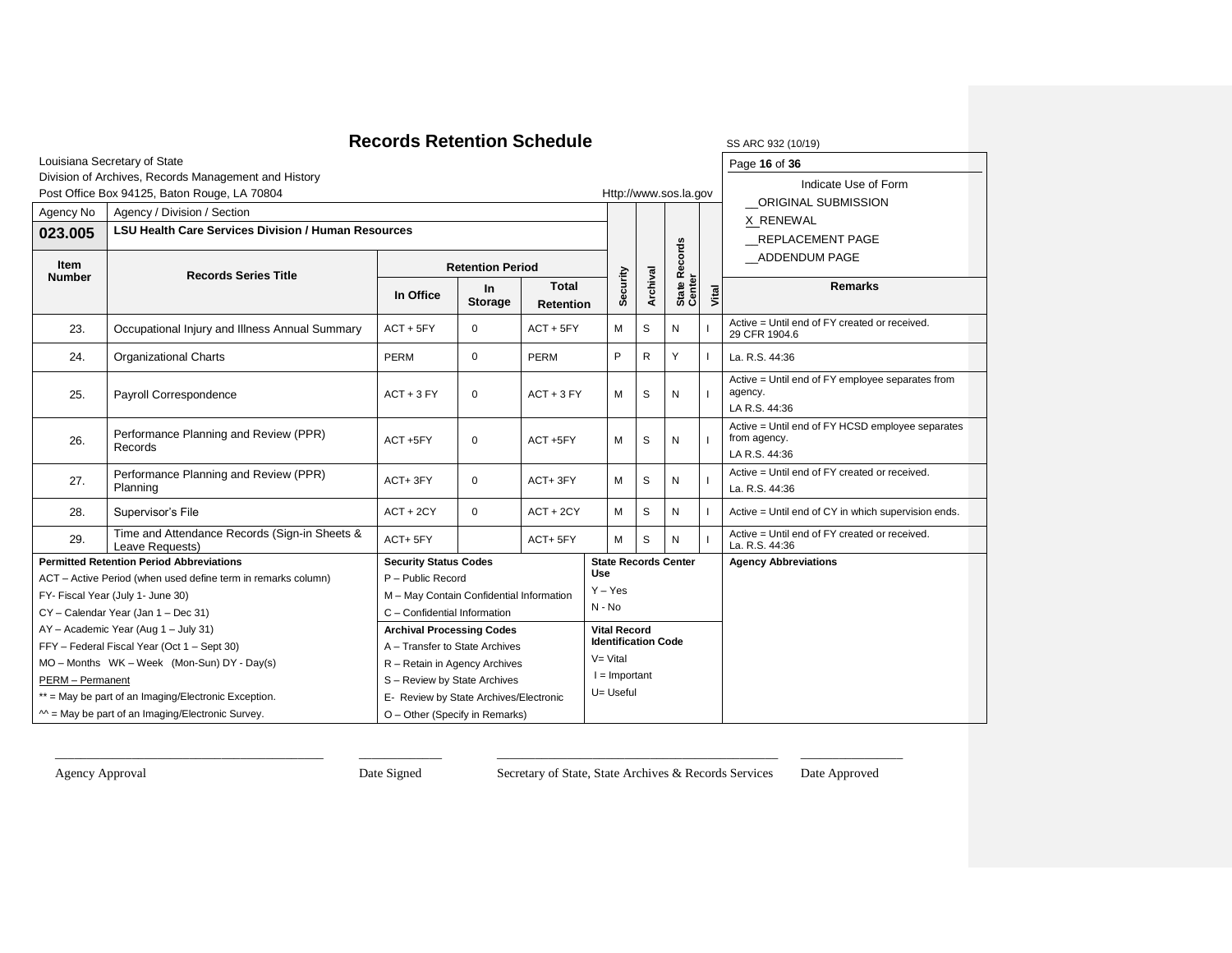|                       | Louisiana Secretary of State                                                        | <b>Records Retention Schedule</b>                                  |                             |                                  |            |                                                   |             |                             |       | SS ARC 932 (10/19)<br>Page 17 of 36                                  |                                                       |
|-----------------------|-------------------------------------------------------------------------------------|--------------------------------------------------------------------|-----------------------------|----------------------------------|------------|---------------------------------------------------|-------------|-----------------------------|-------|----------------------------------------------------------------------|-------------------------------------------------------|
|                       | Division of Archives, Records Management and History                                |                                                                    |                             |                                  |            |                                                   |             |                             |       | Indicate Use of Form                                                 |                                                       |
|                       | Post Office Box 94125, Baton Rouge, LA 70804                                        |                                                                    |                             |                                  |            |                                                   |             | Http://www.sos.la.gov       |       | ORIGINAL SUBMISSION                                                  |                                                       |
| Agency No             | Agency / Division / Section                                                         |                                                                    |                             |                                  |            |                                                   |             |                             |       |                                                                      |                                                       |
| 023.005               | <b>LSU Health Care Services Division / Human Resources</b>                          |                                                                    |                             |                                  |            |                                                   |             |                             |       | X_RENEWAL<br>REPLACEMENT PAGE                                        |                                                       |
| Item<br><b>Number</b> | <b>Records Series Title</b>                                                         |                                                                    | <b>Retention Period</b>     |                                  |            |                                                   |             | Records                     |       | ADDENDUM PAGE                                                        |                                                       |
|                       |                                                                                     | In Office                                                          | <b>In</b><br><b>Storage</b> | <b>Total</b><br><b>Retention</b> |            | Security                                          | Archival    | State R<br>Center           | Vital | <b>Remarks</b>                                                       |                                                       |
| 30.                   | <b>Training Materials</b>                                                           | ACT+3FY                                                            | $\mathbf 0$                 | ACT+3FY                          |            | P                                                 | $\mathsf S$ | N                           |       | Active = Until end of FY in which superseded.<br>La. R.S. 44:36      |                                                       |
| 31.                   | Vacancy Announcements                                                               | ACT+3FY                                                            | $\mathbf 0$                 | ACT+3FY                          |            | P                                                 | S           | N                           |       | Active = Until end of FY created or received.<br>La. R.S. 44:36      |                                                       |
| 32.                   | <b>Worker's Compensation Records</b>                                                | ACT +5CY                                                           | $\mathbf 0$                 | ACT +5CY                         |            | M                                                 | S           | N                           |       | Active = Until end of FY in which employee<br>separates from agency. |                                                       |
| 33.                   | Medical Staff Credentialing and Certification Files                                 | ACT +5CY                                                           | $\mathbf 0$                 | ACT +5CY                         |            | M                                                 | S           | N                           |       | Active = Until end of FY HCSD employee separates<br>from agency.     | <b>Comment [AM4]:</b> Are these records included in a |
|                       |                                                                                     |                                                                    |                             |                                  |            |                                                   |             |                             |       | LA R.S. 44:36                                                        | record series?                                        |
| 34.                   | Tuberculosis Skin Test                                                              | ACT +5CY                                                           | $\mathbf 0$                 | ACT +5CY                         |            | M                                                 | S           | N                           |       | Active = Until end of FY HCSD employee separates<br>from agency.     | <b>Comment [AM5]:</b> Are these records included in a |
|                       |                                                                                     |                                                                    |                             |                                  |            |                                                   |             |                             |       | LA R.S. 44:36                                                        | record series?                                        |
|                       |                                                                                     |                                                                    |                             |                                  |            |                                                   |             |                             |       |                                                                      |                                                       |
|                       |                                                                                     |                                                                    |                             |                                  |            |                                                   |             |                             |       |                                                                      |                                                       |
|                       |                                                                                     |                                                                    |                             |                                  |            |                                                   |             |                             |       |                                                                      |                                                       |
|                       |                                                                                     |                                                                    |                             |                                  |            |                                                   |             |                             |       |                                                                      |                                                       |
|                       |                                                                                     |                                                                    |                             |                                  |            |                                                   |             |                             |       |                                                                      |                                                       |
|                       |                                                                                     |                                                                    |                             |                                  |            |                                                   |             |                             |       |                                                                      |                                                       |
|                       |                                                                                     |                                                                    |                             |                                  |            |                                                   |             |                             |       |                                                                      |                                                       |
|                       | <b>Permitted Retention Period Abbreviations</b>                                     | <b>Security Status Codes</b>                                       |                             |                                  | <b>Use</b> |                                                   |             | <b>State Records Center</b> |       | <b>Agency Abbreviations</b>                                          |                                                       |
|                       | ACT - Active Period (when used define term in remarks column)                       | P - Public Record                                                  |                             |                                  |            | $Y - Yes$                                         |             |                             |       |                                                                      |                                                       |
|                       | FY- Fiscal Year (July 1- June 30)                                                   | M - May Contain Confidential Information                           |                             |                                  | $N - No$   |                                                   |             |                             |       |                                                                      |                                                       |
|                       | CY - Calendar Year (Jan 1 - Dec 31)                                                 | C - Confidential Information                                       |                             |                                  |            |                                                   |             |                             |       |                                                                      |                                                       |
|                       | AY - Academic Year (Aug 1 - July 31)<br>FFY - Federal Fiscal Year (Oct 1 - Sept 30) | <b>Archival Processing Codes</b><br>A - Transfer to State Archives |                             |                                  |            | <b>Vital Record</b><br><b>Identification Code</b> |             |                             |       |                                                                      |                                                       |
|                       | MO - Months WK - Week (Mon-Sun) DY - Day(s)                                         | R - Retain in Agency Archives                                      |                             |                                  |            | $V = Vital$                                       |             |                             |       |                                                                      |                                                       |
| PERM - Permanent      |                                                                                     | S - Review by State Archives                                       |                             |                                  |            | $l =$ Important                                   |             |                             |       |                                                                      |                                                       |
|                       | ** = May be part of an Imaging/Electronic Exception.                                | E- Review by State Archives/Electronic                             |                             |                                  |            | U= Useful                                         |             |                             |       |                                                                      |                                                       |
|                       | $M =$ May be part of an Imaging/Electronic Survey.                                  | O - Other (Specify in Remarks)                                     |                             |                                  |            |                                                   |             |                             |       |                                                                      |                                                       |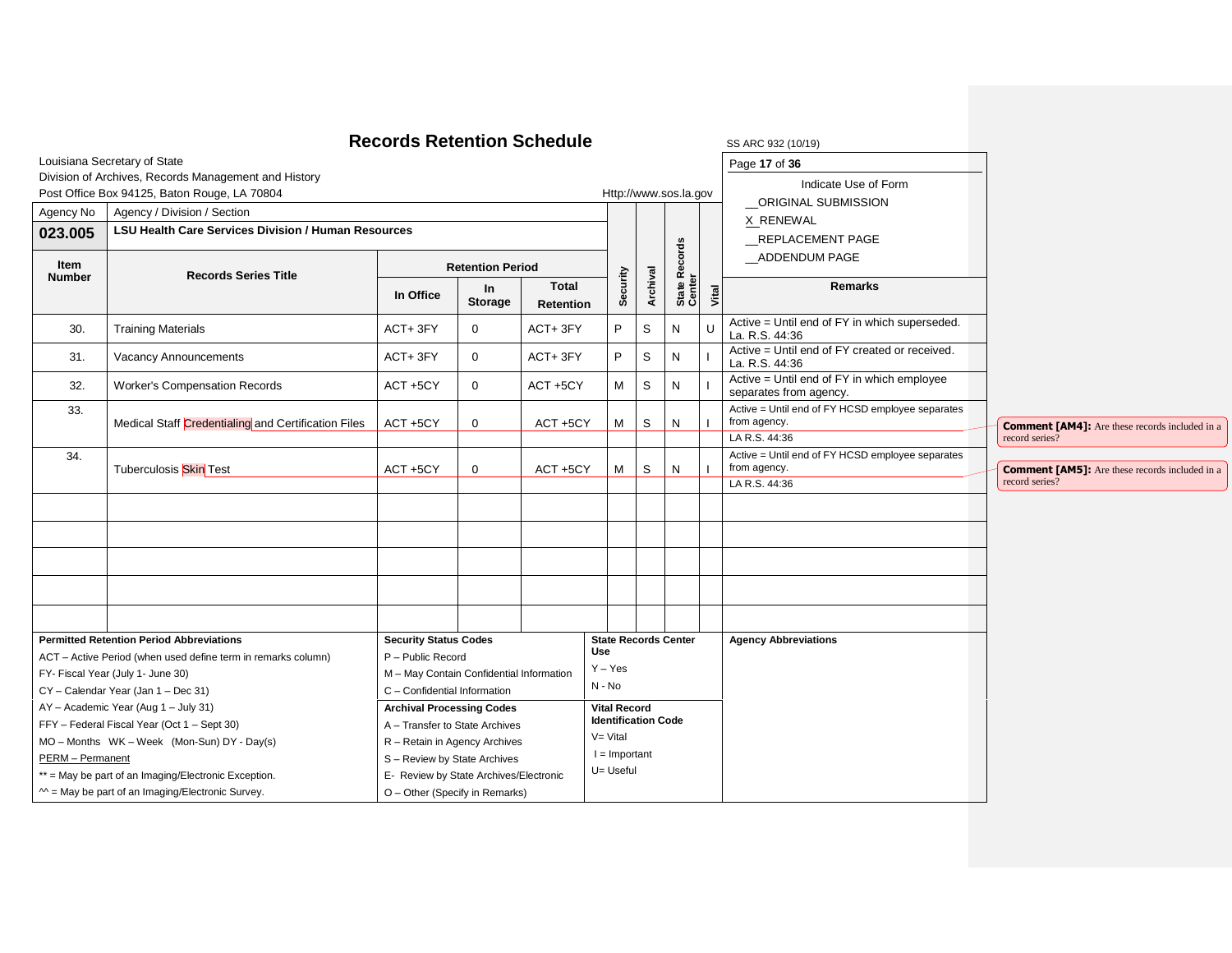# **Records Retention Schedule** SS ARC 932 (10/19)

\_\_\_\_\_\_\_\_\_\_\_\_\_\_\_\_\_\_\_\_\_\_\_\_\_\_\_\_\_\_\_\_\_\_\_\_\_\_\_\_\_\_ \_\_\_\_\_\_\_\_\_\_\_\_\_ \_\_\_\_\_\_\_\_\_\_\_\_\_\_\_\_\_\_\_\_\_\_\_\_\_\_\_\_\_\_\_\_\_\_\_\_\_\_\_\_\_\_\_\_ \_\_\_\_\_\_\_\_\_\_\_\_\_\_\_\_

| Agency Approval         |                                                                      | Date Signed                            |                                          | Secretary of State, State Archives & Records Services |             |                     |                            |                             |       | Date Approved                                                                              |
|-------------------------|----------------------------------------------------------------------|----------------------------------------|------------------------------------------|-------------------------------------------------------|-------------|---------------------|----------------------------|-----------------------------|-------|--------------------------------------------------------------------------------------------|
|                         | Louisiana Secretary of State                                         |                                        |                                          |                                                       |             |                     |                            |                             |       | Page 18 of 36                                                                              |
|                         | Division of Archives, Records Management and History                 |                                        |                                          |                                                       |             |                     |                            |                             |       | Indicate Use of Form                                                                       |
|                         | Post Office Box 94125, Baton Rouge, LA 70804                         |                                        |                                          |                                                       |             |                     |                            | Http://www.sos.la.gov       |       | <b>ORIGINAL SUBMISSION</b>                                                                 |
| Agency No               | Agency / Division / Section                                          |                                        |                                          |                                                       |             |                     |                            |                             |       | X RENEWAL                                                                                  |
| 023.005                 | LSU Health Care Services Division / Laboratory, Therapy, and Imaging |                                        |                                          |                                                       |             |                     |                            |                             |       | REPLACEMENT PAGE                                                                           |
| Item<br><b>Number</b>   | <b>Records Series Title</b>                                          |                                        | <b>Retention Period</b>                  |                                                       |             |                     |                            |                             |       | ADDENDUM PAGE                                                                              |
|                         |                                                                      | In Office                              | <b>In</b><br><b>Storage</b>              | <b>Total</b><br><b>Retention</b>                      |             | Security            | Archival                   | State Records<br>Center     | Vital | <b>Remarks</b>                                                                             |
| 1.                      | Bone Marrow Test Reports - Minors                                    | $ACT + 10FY$                           |                                          | $ACT + 10FY$                                          |             | M                   | S                          | N                           |       | Active = until end of FY patient reaches age of<br>majority.<br>RS 40:2114; RS 40: 1299.96 |
| 2.                      | Bone Marrow Test Reports - Adults                                    | $ACT + 10FY$                           |                                          | $ACT + 10FY$                                          |             | M                   | S                          | N                           |       | Active = until end of FY patient is discharged.<br>RS 40:2114; RS 40: 1299.96              |
| 3.                      | Echocardiogram Tracings - Minors                                     | $ACT + 10FY$                           |                                          | $ACT + 10FY$                                          |             | М                   | S                          | N                           |       | Active = until end of FY patient reaches age of<br>majority.<br>RS 40:2114; RS 40: 1299.96 |
| 4.                      | Echocardiogram Tracings - Adults                                     | $ACT + 10FY$                           |                                          | $ACT + 10FY$                                          |             | М                   | S                          | N                           |       | Active = until end of FY patient is discharged.<br>RS 40:2114; RS 40: 1299.96              |
| 5.                      | Electrocardiogram Tracings - Minors                                  | $ACT + 10FY$                           |                                          | $ACT + 10FY$                                          |             | M                   | S                          | N                           |       | Active = until end of FY patient reaches age of<br>majority.<br>RS 40:2114; RS 40: 1299.96 |
| 6.                      | Electrocardiogram Tracings - Adults                                  | $ACT + 10FY$                           |                                          | $ACT + 10FY$                                          |             | м                   | S                          | N                           |       | Active = until end of FY patient is discharged.<br>RS 40:2114; RS 40: 1299.96              |
|                         |                                                                      |                                        |                                          |                                                       |             |                     |                            |                             |       |                                                                                            |
|                         | <b>Permitted Retention Period Abbreviations</b>                      | <b>Security Status Codes</b>           |                                          |                                                       |             |                     |                            | <b>State Records Center</b> |       | <b>Agency Abbreviations</b>                                                                |
|                         | ACT - Active Period (when used define term in remarks column)        |                                        | P - Public Record                        |                                                       |             |                     |                            |                             |       |                                                                                            |
|                         | FY- Fiscal Year (July 1- June 30)                                    |                                        | M - May Contain Confidential Information |                                                       | $Y - Yes$   |                     |                            |                             |       |                                                                                            |
|                         | CY - Calendar Year (Jan 1 - Dec 31)                                  |                                        | C - Confidential Information             |                                                       | N - No      |                     |                            |                             |       |                                                                                            |
|                         | AY - Academic Year (Aug 1 - July 31)                                 | <b>Archival Processing Codes</b>       |                                          |                                                       |             | <b>Vital Record</b> |                            |                             |       |                                                                                            |
|                         | FFY - Federal Fiscal Year (Oct 1 - Sept 30)                          | A - Transfer to State Archives         |                                          |                                                       | $V = Vital$ |                     | <b>Identification Code</b> |                             |       |                                                                                            |
|                         | MO - Months WK - Week (Mon-Sun) DY - Day(s)                          | R - Retain in Agency Archives          |                                          |                                                       |             | $I =$ Important     |                            |                             |       |                                                                                            |
| <b>PERM</b> - Permanent |                                                                      | S - Review by State Archives           |                                          |                                                       |             | U= Useful           |                            |                             |       |                                                                                            |
|                         | ** = May be part of an Imaging/Electronic Exception.                 | E- Review by State Archives/Electronic |                                          |                                                       |             |                     |                            |                             |       |                                                                                            |
|                         | $M =$ May be part of an Imaging/Electronic Survey.                   | O - Other (Specify in Remarks)         |                                          |                                                       |             |                     |                            |                             |       |                                                                                            |

\_\_\_\_\_\_\_\_\_\_\_\_\_\_\_\_\_\_\_\_\_\_\_\_\_\_\_\_\_\_\_\_\_\_\_\_\_\_\_\_\_\_ \_\_\_\_\_\_\_\_\_\_\_\_\_ \_\_\_\_\_\_\_\_\_\_\_\_\_\_\_\_\_\_\_\_\_\_\_\_\_\_\_\_\_\_\_\_\_\_\_\_\_\_\_\_\_\_\_\_ \_\_\_\_\_\_\_\_\_\_\_\_\_\_\_\_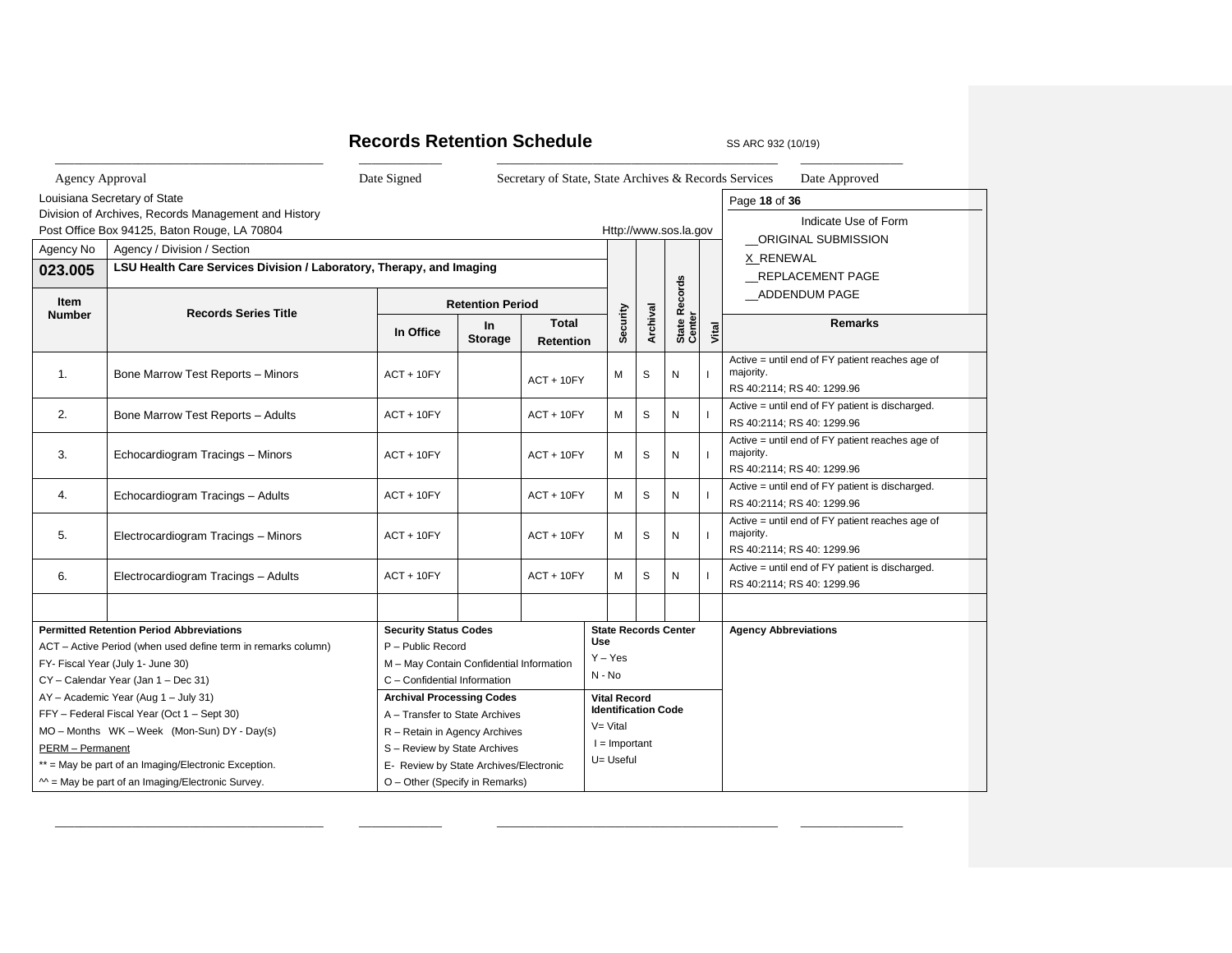|                                          |                                                                                     | <b>Records Retention Schedule</b>                                      |                      |                                                       |                 |                     |                            |                             |       | SS ARC 932 (10/19)                                                                         |  |
|------------------------------------------|-------------------------------------------------------------------------------------|------------------------------------------------------------------------|----------------------|-------------------------------------------------------|-----------------|---------------------|----------------------------|-----------------------------|-------|--------------------------------------------------------------------------------------------|--|
| <b>Agency Approval</b>                   |                                                                                     | Date Signed                                                            |                      | Secretary of State, State Archives & Records Services |                 |                     |                            |                             |       | Date Approved                                                                              |  |
|                                          | Louisiana Secretary of State                                                        |                                                                        |                      |                                                       |                 |                     |                            |                             |       | Page 19 of 36                                                                              |  |
|                                          | Division of Archives, Records Management and History                                |                                                                        |                      |                                                       |                 |                     |                            |                             |       | Indicate Use of Form                                                                       |  |
|                                          | Post Office Box 94125, Baton Rouge, LA 70804                                        |                                                                        |                      |                                                       |                 |                     |                            | Http://www.sos.la.gov       |       | ORIGINAL SUBMISSION                                                                        |  |
| Agency / Division / Section<br>Agency No |                                                                                     |                                                                        |                      |                                                       |                 |                     |                            |                             |       | X RENEWAL                                                                                  |  |
| 023.005                                  |                                                                                     | LSU Health Care Services Division / Laboratory, Therapy, and Imaging   |                      |                                                       |                 |                     |                            |                             |       | REPLACEMENT PAGE                                                                           |  |
| <b>Item</b>                              | <b>Records Series Title</b>                                                         | <b>Retention Period</b>                                                |                      |                                                       |                 |                     |                            | Records                     |       | _ADDENDUM PAGE                                                                             |  |
| <b>Number</b>                            |                                                                                     | In Office                                                              | In<br><b>Storage</b> | <b>Total</b><br><b>Retention</b>                      |                 | Security            | Archival                   | State R<br>Center           | Vital | <b>Remarks</b>                                                                             |  |
| 7.                                       | Electroencephalogram Tracings - Minors                                              | $ACT + 10FY$                                                           | $\mathbf 0$          | $ACT + 10FY$                                          |                 | M                   | S                          | N                           |       | Active = until end of FY patient reaches age of<br>majority.<br>RS 40:2114; RS 40: 1299.96 |  |
| 8.                                       | Electroencephalogram Tracings - Adults                                              | $ACT + 10FY$                                                           | $\mathbf 0$          | $ACT + 10FY$                                          |                 | M                   | S                          | N                           |       | RS 40:2114; RS 40: 1299.96<br>Active = until end of FY patient is discharged.              |  |
| 9.                                       | Electromyograms - Minors                                                            | $ACT + 10FY$                                                           | $\mathbf 0$          | $ACT + 10FY$                                          |                 | М                   | S                          | N                           |       | Active = until end of FY patient reaches age of<br>majority.<br>RS 40:2114; RS 40: 1299.96 |  |
| 10.                                      | Electromyograms - Adults                                                            | $ACT + 10FY$                                                           | $\mathbf 0$          | $ACT + 10FY$                                          |                 | М                   | S                          | N                           |       | Active = until end of FY patient is discharged.<br>RS 40:2114; RS 40: 1299.96              |  |
| 11.                                      | <b>Fetal Monitoring Strips</b>                                                      | $ACT + 5FY$                                                            | $\mathbf 0$          | $ACT + 5FY$                                           |                 | м                   | S                          | N                           |       | Active = Until end of FY created or received.                                              |  |
| 12.                                      | Final Test Reports-Pathology/ Histology/ Cytology                                   | $ACT + 10FY$                                                           | $\Omega$             | $ACT + 10FY$                                          |                 | M                   | S                          | N                           |       | Active = Until end of FY created or received.<br>42 CFR 493.1109; 42 CFR 493.1257          |  |
| 13.                                      | <b>Histopathology Slides</b>                                                        | $ACT + 10FY$                                                           | $\Omega$             | $ACT + 10FY$                                          |                 | M                   | S                          | N                           |       | Active = Until end of FY created or received.<br>42CFR 493.1259(b)                         |  |
|                                          | <b>Permitted Retention Period Abbreviations</b>                                     | <b>Security Status Codes</b>                                           |                      |                                                       | Use             |                     |                            | <b>State Records Center</b> |       | <b>Agency Abbreviations</b>                                                                |  |
|                                          | ACT - Active Period (when used define term in remarks column)                       | P - Public Record                                                      |                      |                                                       | $Y - Yes$       |                     |                            |                             |       |                                                                                            |  |
|                                          | FY- Fiscal Year (July 1- June 30)                                                   | M - May Contain Confidential Information                               |                      |                                                       | $N - No$        |                     |                            |                             |       |                                                                                            |  |
|                                          | CY - Calendar Year (Jan 1 - Dec 31)                                                 | C - Confidential Information                                           |                      |                                                       |                 |                     |                            |                             |       |                                                                                            |  |
|                                          | AY - Academic Year (Aug 1 - July 31)<br>FFY - Federal Fiscal Year (Oct 1 - Sept 30) | <b>Archival Processing Codes</b><br>A - Transfer to State Archives     |                      |                                                       |                 | <b>Vital Record</b> | <b>Identification Code</b> |                             |       |                                                                                            |  |
|                                          | MO - Months WK - Week (Mon-Sun) DY - Day(s)                                         | R - Retain in Agency Archives                                          |                      |                                                       | $V = Vital$     |                     |                            |                             |       |                                                                                            |  |
| PERM - Permanent                         |                                                                                     |                                                                        |                      |                                                       | $l =$ Important |                     |                            |                             |       |                                                                                            |  |
|                                          | ** = May be part of an Imaging/Electronic Exception.                                | S - Review by State Archives<br>E- Review by State Archives/Electronic |                      |                                                       |                 | U= Useful           |                            |                             |       |                                                                                            |  |
|                                          | $M =$ May be part of an Imaging/Electronic Survey.                                  | O - Other (Specify in Remarks)                                         |                      |                                                       |                 |                     |                            |                             |       |                                                                                            |  |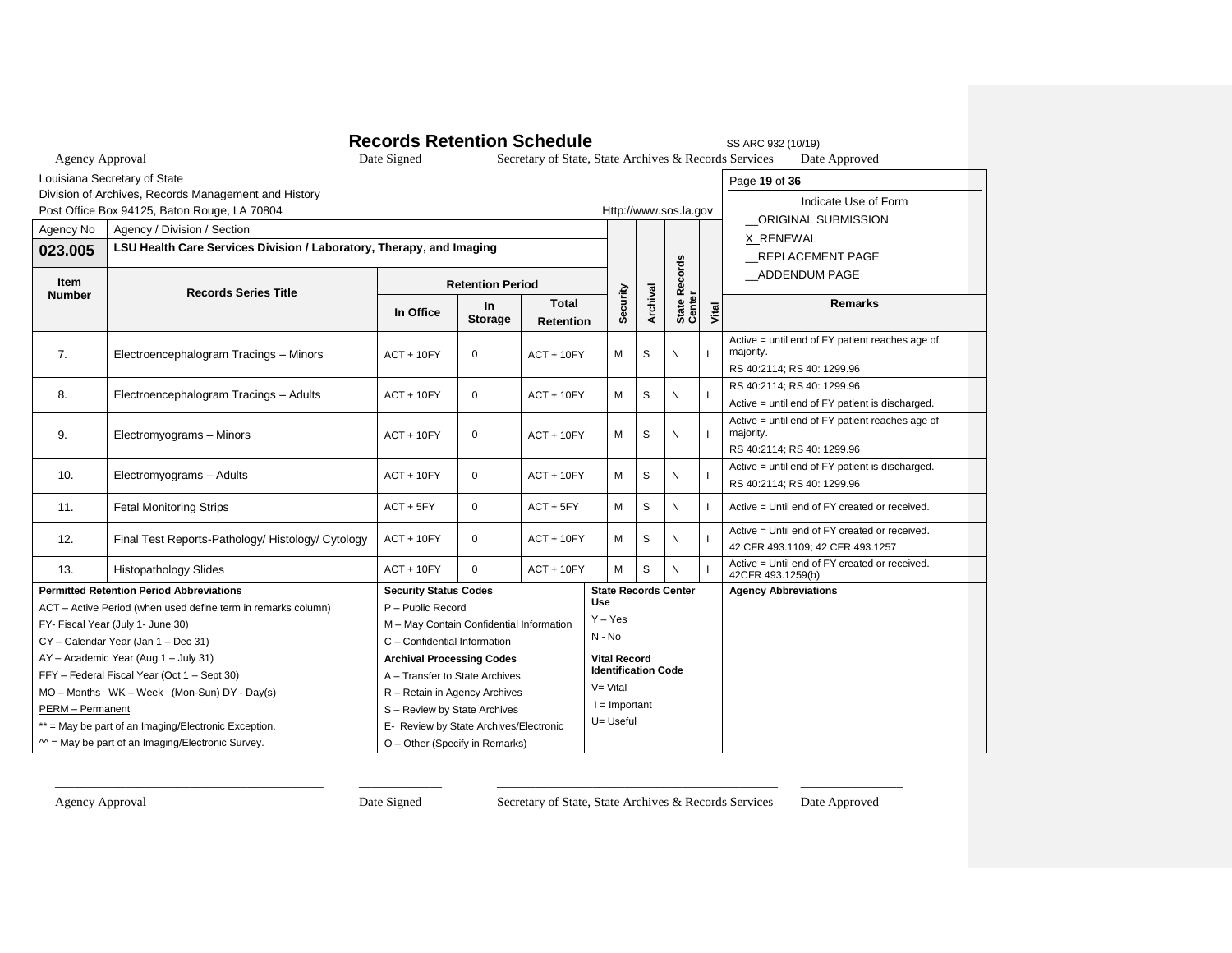#### **Records Retention Schedule** SS ARC 932 (10/19) Louisiana Secretary of State Division of Archives, Records Management and History Post Office Box 94125, Baton Rouge, LA 70804 Http://www.sos.la.gov Page **20** of **36** Indicate Use of Form \_\_ORIGINAL SUBMISSION X RENEWAL \_\_REPLACEMENT PAGE \_\_ADDENDUM PAGE Agency No | Agency / Division / Section **Security Archival State Records**  State Records<br>Center **Vital 023.005 LSU Health Care Services Division / Laboratory, Therapy, and Imaging Item Records Series Title Retention Period In Office In Storage Total Retention Remarks** 14.  $\vert$  HIV Test results (anonymous)  $\vert$  ACT + 2FY  $\vert$  0  $\vert$  ACT + 2FY  $\vert$  M  $\vert$  S  $\vert$  N Active = Until end of FY created or received. 42 CFR 493.1109 15.  $\left|\begin{array}{ccc} HIV \text{ Test results} - \text{Minors} \\ 0 \end{array}\right|$  $ACT + 10FY$   $M S N$ Active = until end of FY patient reaches age of majority. RS 40:2114; RS 40: 1299.96 16.  $\left| \begin{array}{c} HIV \text{ Test results} - \text{Aduits} \\ \end{array} \right|$  ACT + 10FY  $\left| \begin{array}{c} 0 \\ \end{array} \right|$  $ACT + 10FY$   $M S N$ Active = until end of FY patient is discharged. RS 40:2114; RS 40: 1299.96 17. Laboratory Reports- Complete Reports documenting each step in the processing, testing, and reporting of patient specimens to assure the accuracy of the testing  $ACT + 5FY$  0  $ACT + 5FY$  C S N Active = Until end of FY created or received. 42 CFR 493.1109 18. Laboratory Test Requisitions  $\begin{vmatrix} ACT + 2FY & 0 & ACT + 2FY \end{vmatrix}$  ACT + 2FY  $\begin{vmatrix} M & S & N \end{vmatrix}$ Active = Until end of FY created or received. 42 CFR 493.1105 19. Paraffin Blocks **ACT + 2FY** O ACT + 2FY M S N Active = Until end of FY created or received. 42CFR 493.1259(b) 20. Patient Testing Reports - Immunohematology, Patient Testing Reports - Immunonematology,  $\begin{bmatrix} ACT + 5FY \\ 0 \end{bmatrix}$   $\begin{bmatrix} ACT + 5FY \\ 0 \end{bmatrix}$  M  $\begin{bmatrix} S \\ M \end{bmatrix}$  N Active = Until end of FY created or received. 42 CFR 493.1109 **Permitted Retention Period Abbreviations** ACT – Active Period (when used define term in remarks column) FY- Fiscal Year (July 1- June 30) CY – Calendar Year (Jan 1 – Dec 31) AY – Academic Year (Aug 1 – July 31) FFY – Federal Fiscal Year (Oct 1 – Sept 30) MO – Months WK – Week (Mon-Sun) DY - Day(s) PERM – Permanent \*\* = May be part of an Imaging/Electronic Exception. **Security Status Codes** P – Public Record M – May Contain Confidential Information C – Confidential Information **State Records Center Use** Y – Yes N - No **Agency Abbreviations Archival Processing Codes** A – Transfer to State Archives R – Retain in Agency Archives S – Review by State Archives E- Review by State Archives/Electronic **Vital Record Identification Code** V= Vital  $I =$  Important U= Useful

\_\_\_\_\_\_\_\_\_\_\_\_\_\_\_\_\_\_\_\_\_\_\_\_\_\_\_\_\_\_\_\_\_\_\_\_\_\_\_\_\_\_ \_\_\_\_\_\_\_\_\_\_\_\_\_ \_\_\_\_\_\_\_\_\_\_\_\_\_\_\_\_\_\_\_\_\_\_\_\_\_\_\_\_\_\_\_\_\_\_\_\_\_\_\_\_\_\_\_\_ \_\_\_\_\_\_\_\_\_\_\_\_\_\_\_\_

 $^{\sim}$  = May be part of an Imaging/Electronic Survey.

O – Other (Specify in Remarks)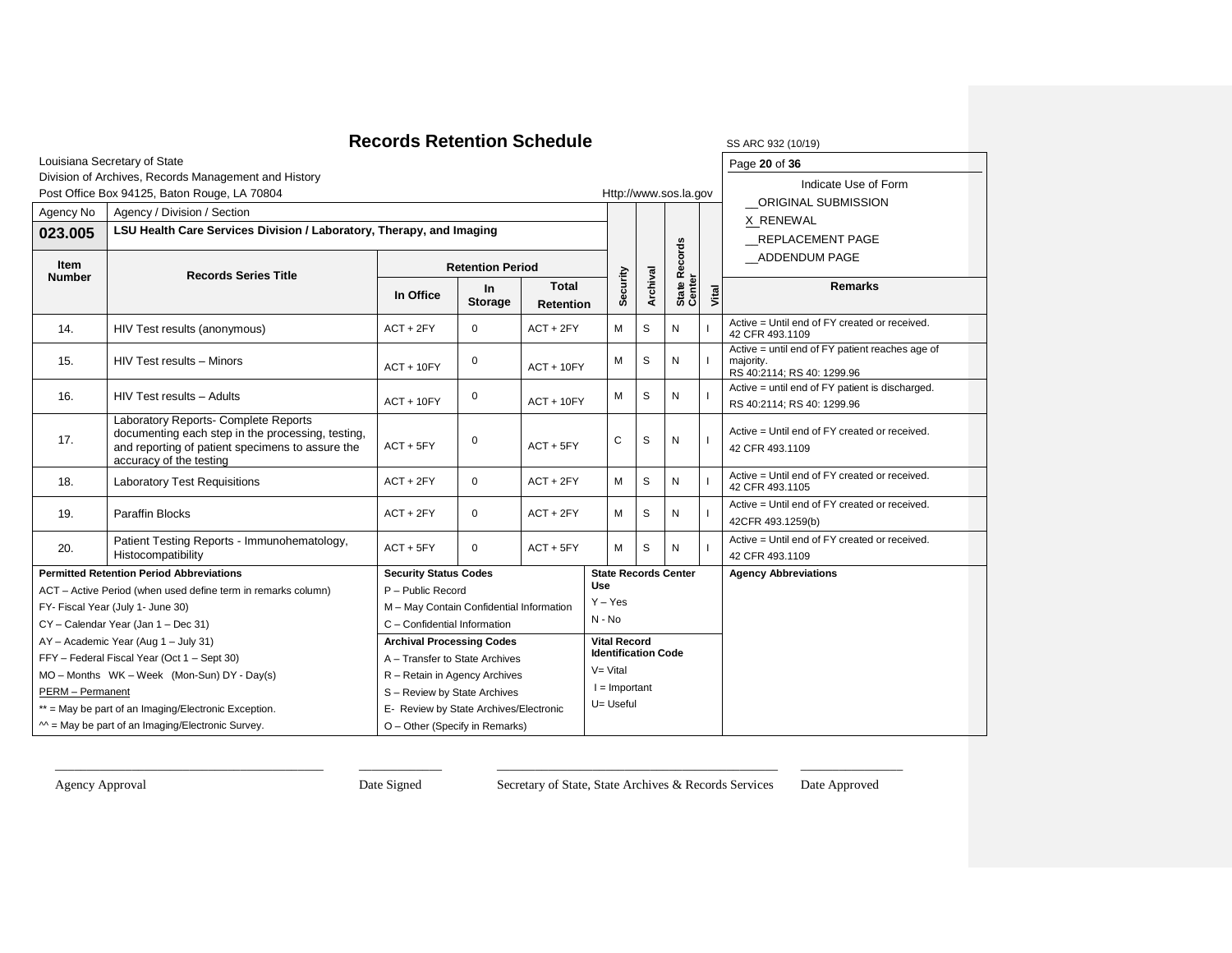#### **Records Retention Schedule** SS ARC 932 (10/19) Louisiana Secretary of State Division of Archives, Records Management and History Post Office Box 94125, Baton Rouge, LA 70804 Http://www.sos.la.gov Page **21** of **36** Indicate Use of Form \_\_ORIGINAL SUBMISSION X RENEWAL \_\_REPLACEMENT PAGE \_\_ADDENDUM PAGE Agency No | Agency / Division / Section **Security Archival State Records**  State Records<br>Center **Vital 023.005 LSU Health Care Services Division / Laboratory, Therapy, and Imaging Item Records Series Title Retention Period In Office In Storage Total Retention Remarks** 21. Performance Records ACT + 5FY 0 ACT + 5FY M S N Active = Until end of FY created or received. 42 CFR 493.903 22. Radioisotopes ACT + 5FY 0 ACT + 5FY M S N Active = Until end of FY created or received. 10 CFR 30.51 23. Requests for tests ACT + 2FY 0 ACT + 2FY M S N I Active = Until end of FY created or received. 42 CFR 493.1105 24. Screening Procedures – Minors ACT + 10FY 0 ACT + 10FY M S Y Active = until end of FY patient reaches age of majority RS 40:2114; RS 40: 1299.96 25. Screening Procedures – Adults ACT + 10FY 0 ACT + 10FY M S Y Active = until end of FY patient is discharged. RS 40:2114; RS 40: 1299.96 26. Slides ACT + 5FY 0 ACT + 5FY M S N I Active = Until end of FY created or received. 42CFR 493.1259 27. Test Procedures-Errors ACT + 5FY 0 ACT + 5FY M S N Active = Until end of CY created or received 42 CFR 493.1219(d)(3) 42 C.F.R. § 493.903(d) 28. Therapy Treatment Records **ACT + 1** 0 ACT + M S N Active = until end of FY patient is discharged. RS 40:2114; RS 40: 1299.96 **Permitted Retention Period Abbreviations** ACT – Active Period (when used define term in remarks column) FY- Fiscal Year (July 1- June 30) CY – Calendar Year (Jan 1 – Dec 31) AY – Academic Year (Aug 1 – July 31) FFY – Federal Fiscal Year (Oct 1 – Sept 30) MO – Months WK – Week (Mon-Sun) DY - Day(s) PERM – Permanent \*\* = May be part of an Imaging/Electronic Exception.  $^{\sim}$  = May be part of an Imaging/Electronic Survey. **Security Status Codes** P – Public Record M – May Contain Confidential Information C – Confidential Information **State Records Center Use** Y – Yes N - No **Agency Abbreviations Archival Processing Codes** A – Transfer to State Archives R – Retain in Agency Archives S – Review by State Archives E- Review by State Archives/Electronic O – Other (Specify in Remarks) **Vital Record Identification Code**  $V = V$ ital  $I =$  Important U= Useful **Comment [AM6]:** How long do you keep these?

\_\_\_\_\_\_\_\_\_\_\_\_\_\_\_\_\_\_\_\_\_\_\_\_\_\_\_\_\_\_\_\_\_\_\_\_\_\_\_\_\_\_ \_\_\_\_\_\_\_\_\_\_\_\_\_ \_\_\_\_\_\_\_\_\_\_\_\_\_\_\_\_\_\_\_\_\_\_\_\_\_\_\_\_\_\_\_\_\_\_\_\_\_\_\_\_\_\_\_\_ \_\_\_\_\_\_\_\_\_\_\_\_\_\_\_\_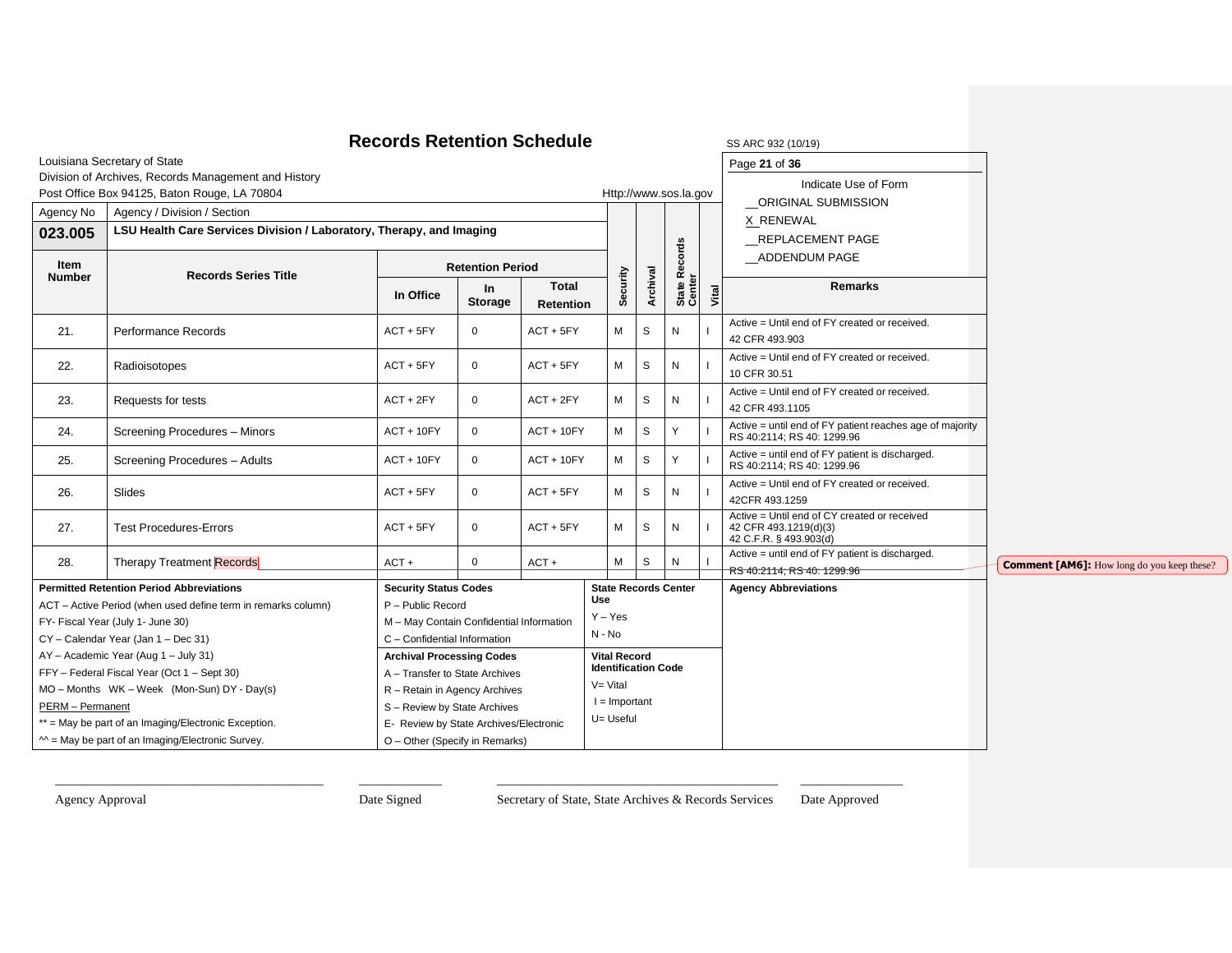|                         |                                                                                                                      | <b>Records Retention Schedule</b>                                  |                         |                           |                                                   |              |                   |        | SS ARC 932 (10/19)                                                            |                                                                                                                           |
|-------------------------|----------------------------------------------------------------------------------------------------------------------|--------------------------------------------------------------------|-------------------------|---------------------------|---------------------------------------------------|--------------|-------------------|--------|-------------------------------------------------------------------------------|---------------------------------------------------------------------------------------------------------------------------|
|                         | Louisiana Secretary of State                                                                                         |                                                                    |                         |                           |                                                   |              |                   |        | Page 22 of 36                                                                 |                                                                                                                           |
|                         | Division of Archives, Records Management and History                                                                 |                                                                    |                         |                           |                                                   |              |                   |        | Indicate Use of Form                                                          |                                                                                                                           |
|                         | Post Office Box 94125, Baton Rouge, LA 70804                                                                         |                                                                    |                         |                           | Http://www.sos.la.gov                             |              |                   |        | _ORIGINAL SUBMISSION                                                          |                                                                                                                           |
| Agency No               | Agency / Division / Section                                                                                          |                                                                    |                         |                           |                                                   |              |                   |        | X_RENEWAL                                                                     |                                                                                                                           |
| 023.005                 | LSU Health Care Services Division / Laboratory, Therapy, and Imaging                                                 |                                                                    |                         |                           |                                                   |              |                   |        | REPLACEMENT PAGE                                                              |                                                                                                                           |
| Item<br><b>Number</b>   | <b>Records Series Title</b>                                                                                          |                                                                    | <b>Retention Period</b> |                           |                                                   |              | <b>Records</b>    |        | ADDENDUM PAGE                                                                 |                                                                                                                           |
|                         |                                                                                                                      | In Office                                                          | In<br><b>Storage</b>    | <b>Total</b><br>Retention | Security                                          | Archival     | State R<br>Center | Vital  | <b>Remarks</b>                                                                |                                                                                                                           |
| 29.                     | Minors (not duplicated in patient records)                                                                           | $ACT + 10FY$                                                       | $\mathbf 0$             | $ACT + 10FY$              | М                                                 | S            | Υ                 |        | Active = Until end of FY created or received.<br>RS 40:2114; RS 40: 1299.96   |                                                                                                                           |
| 30.                     | Adults (not duplicated in patient records                                                                            | $ACT + 10FY$                                                       | $\mathbf 0$             | $ACT + 10FY$              | М                                                 | S            | Υ                 |        | Active = until end of FY patient is discharged.<br>RS 40:2114; RS 40: 1299.96 |                                                                                                                           |
| 31.                     | <b>Wet Tissue</b>                                                                                                    | $ACT + 6MO$                                                        | $\mathbf 0$             | ACT +6MO                  | М                                                 | S            | N                 |        | Active = Until end FY created or received.<br>42CFR 493.1259(b)               |                                                                                                                           |
| 32.                     | <b>Autopsy</b> Reports                                                                                               | <b>PERM</b>                                                        |                         | PERM                      | М                                                 | $\mathsf{R}$ | ٧                 | $\vee$ |                                                                               | <b>Comment [AM7]:</b> Are these records included in                                                                       |
| 33.                     | Equipment Records (calibration and validation,<br>maintenance and inspection, operating<br>instructions and manuals) | ACT+3FY                                                            | $\mathbf 0$             | ACT+3FY                   | P                                                 | S            | N                 |        | Active = until end of FY surplus is processed                                 | any of the other record series?<br><b>Comment [AM8]:</b> Are these records included in<br>any of the other record series? |
| 34.                     | Waived/Exempt Screening and Monitoring Test<br>Records                                                               | $ACT + 10FY$                                                       | $\mathbf 0$             | $ACT + 10FY$              | М                                                 | S            |                   |        | Active = until end of FY patient is discharged.<br>RS 40:2114; RS 40: 1299.96 | <b>Comment [AM9]:</b> Are these records included in                                                                       |
|                         |                                                                                                                      |                                                                    |                         |                           |                                                   |              |                   |        |                                                                               | any of the other record series?                                                                                           |
|                         |                                                                                                                      |                                                                    |                         |                           |                                                   |              |                   |        |                                                                               |                                                                                                                           |
|                         |                                                                                                                      |                                                                    |                         |                           |                                                   |              |                   |        |                                                                               |                                                                                                                           |
|                         | <b>Permitted Retention Period Abbreviations</b>                                                                      | <b>Security Status Codes</b>                                       |                         |                           | <b>State Records Center</b><br><b>Use</b>         |              |                   |        | <b>Agency Abbreviations</b>                                                   |                                                                                                                           |
|                         | ACT - Active Period (when used define term in remarks column)                                                        | P - Public Record                                                  |                         |                           | $Y - Yes$                                         |              |                   |        |                                                                               |                                                                                                                           |
|                         | FY- Fiscal Year (July 1- June 30)                                                                                    | M - May Contain Confidential Information                           |                         |                           | $N - No$                                          |              |                   |        |                                                                               |                                                                                                                           |
|                         | CY - Calendar Year (Jan 1 - Dec 31)<br>AY - Academic Year (Aug 1 - July 31)                                          | C - Confidential Information                                       |                         |                           |                                                   |              |                   |        |                                                                               |                                                                                                                           |
|                         | FFY - Federal Fiscal Year (Oct 1 - Sept 30)                                                                          | <b>Archival Processing Codes</b><br>A - Transfer to State Archives |                         |                           | <b>Vital Record</b><br><b>Identification Code</b> |              |                   |        |                                                                               |                                                                                                                           |
|                         | MO - Months WK - Week (Mon-Sun) DY - Day(s)                                                                          | R - Retain in Agency Archives                                      |                         |                           | $V = V$ ital                                      |              |                   |        |                                                                               |                                                                                                                           |
| <b>PERM</b> - Permanent |                                                                                                                      | S - Review by State Archives                                       |                         |                           | $I =$ Important                                   |              |                   |        |                                                                               |                                                                                                                           |
|                         | ** = May be part of an Imaging/Electronic Exception.                                                                 | E- Review by State Archives/Electronic                             |                         |                           | U= Useful                                         |              |                   |        |                                                                               |                                                                                                                           |
|                         | $M =$ May be part of an Imaging/Electronic Survey.                                                                   | O - Other (Specify in Remarks)                                     |                         |                           |                                                   |              |                   |        |                                                                               |                                                                                                                           |

Agency Approval Date Signed Date Secretary of State, State Archives & Records Services Date Approved

ר ۰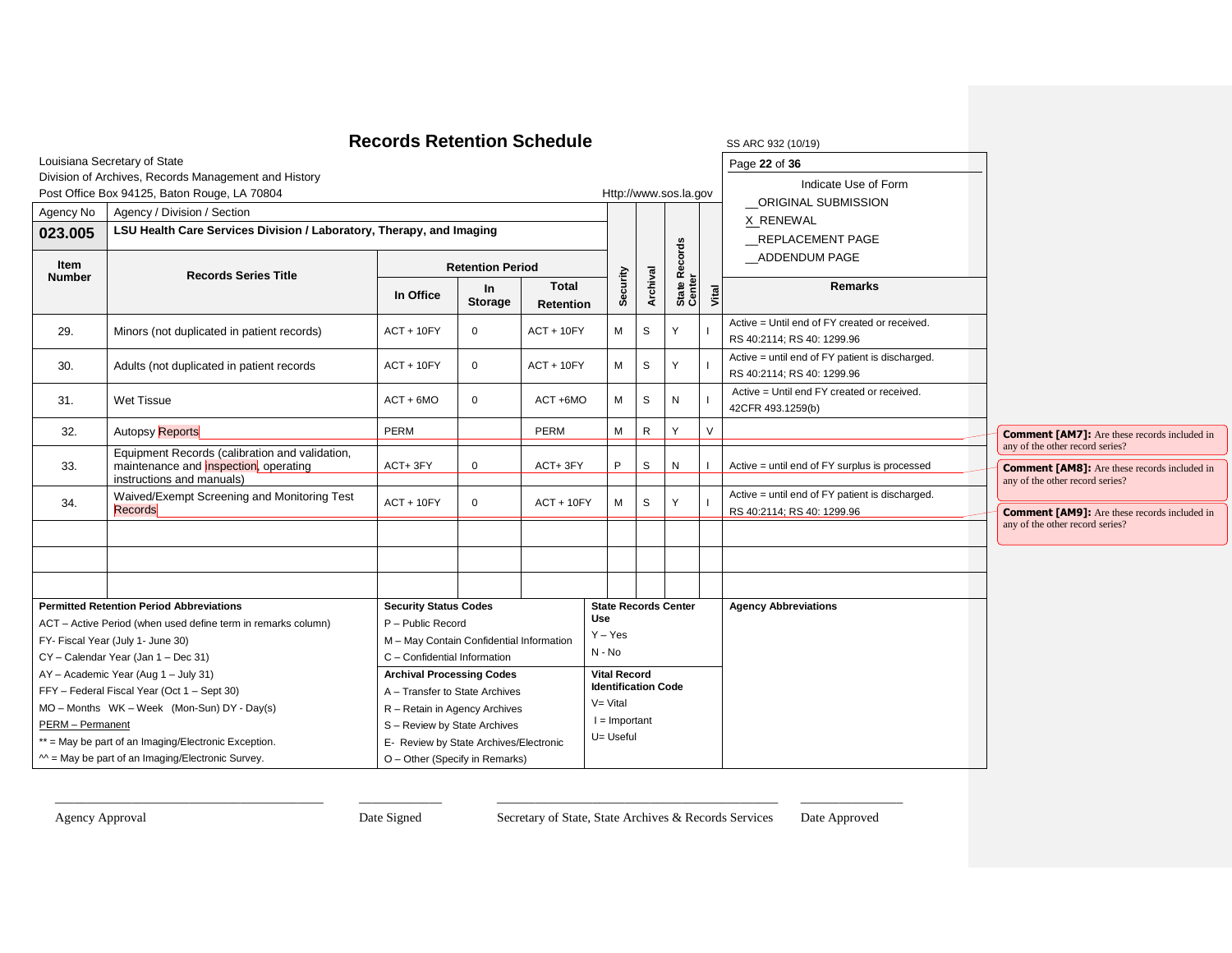|                       |                                                                                    | <b>Records Retention Schedule</b>        |                             |                           |                              |                     |                             |                         |                             | SS ARC 932 (10/19)                                     |
|-----------------------|------------------------------------------------------------------------------------|------------------------------------------|-----------------------------|---------------------------|------------------------------|---------------------|-----------------------------|-------------------------|-----------------------------|--------------------------------------------------------|
|                       | Louisiana Secretary of State                                                       |                                          |                             |                           |                              |                     |                             |                         |                             | Page 23 of 36                                          |
|                       | Division of Archives, Records Management and History                               |                                          |                             |                           |                              |                     |                             |                         |                             | Indicate Use of Form                                   |
|                       | Post Office Box 94125, Baton Rouge, LA 70804                                       |                                          |                             |                           |                              |                     |                             | Http://www.sos.la.gov   |                             | ORIGINAL SUBMISSION                                    |
| Agency No             | Agency / Division / Section                                                        |                                          |                             |                           |                              |                     |                             |                         |                             | X RENEWAL                                              |
| 023.005               | <b>LSU Health Care Services Division / Maintenance</b>                             |                                          |                             |                           |                              |                     |                             |                         |                             | REPLACEMENT PAGE                                       |
| Item<br><b>Number</b> | <b>Records Series Title</b>                                                        |                                          | <b>Retention Period</b>     |                           |                              |                     |                             | State Records<br>Center |                             | ADDENDUM PAGE                                          |
|                       |                                                                                    | In Office                                | <b>In</b><br><b>Storage</b> | Total<br><b>Retention</b> |                              | Security            | Archival                    |                         | Vital                       | <b>Remarks</b>                                         |
| 1.                    | <b>Construction Project Plans</b>                                                  | ACT+10FY                                 | $\mathbf 0$                 | ACT+10FY                  |                              | P                   | S                           | N                       |                             | Active = until end of FY in which project is complete. |
| 2.                    | <b>Building Maintenance Records</b>                                                | ACT+3FY                                  | $\mathbf 0$                 | ACT+3FY                   |                              | P                   | S                           | N                       |                             | Active = until end of FY created or received.          |
| 3.                    | Motor Vehicle Maintenance records                                                  | $ACT + 1FY$                              | $\mathbf 0$                 | $ACT + 1FY$               |                              | P                   | S                           | N                       |                             | Active = until end of FY surplus is processed          |
| 4.                    | Maintenance of Equipment                                                           | $ACT + 1FY$                              | $\mathbf 0$                 | $ACT + 1FY$               |                              | P                   | S                           | N                       |                             | Active = until end of FY surplus is processed          |
| 5.                    | <b>Property Appraisals</b>                                                         | ACT+4FY                                  | $\mathbf 0$                 | ACT+4FY                   |                              | P                   | S                           | N                       |                             | Active = until end of FY created or received.          |
| 6.                    | Repair Records                                                                     | ACT+3FY                                  | $\mathbf 0$                 | ACT+3FY                   |                              | P                   | S                           | N                       |                             | Active = until end of FY created or received.          |
|                       |                                                                                    |                                          |                             |                           |                              |                     |                             |                         |                             |                                                        |
|                       |                                                                                    |                                          |                             |                           |                              |                     |                             |                         |                             |                                                        |
|                       |                                                                                    |                                          |                             |                           |                              |                     |                             |                         |                             |                                                        |
|                       |                                                                                    |                                          |                             |                           |                              |                     |                             |                         |                             |                                                        |
|                       | <b>Permitted Retention Period Abbreviations</b><br><b>Security Status Codes</b>    |                                          |                             |                           |                              |                     | <b>State Records Center</b> |                         | <b>Agency Abbreviations</b> |                                                        |
|                       | ACT - Active Period (when used define term in remarks column)<br>P - Public Record |                                          | <b>Use</b>                  |                           |                              |                     |                             |                         |                             |                                                        |
|                       | FY- Fiscal Year (July 1- June 30)                                                  | M - May Contain Confidential Information |                             |                           | $Y - Yes$                    |                     |                             |                         |                             |                                                        |
|                       | CY - Calendar Year (Jan 1 - Dec 31)                                                | C - Confidential Information             |                             |                           | $N - No$                     |                     |                             |                         |                             |                                                        |
|                       | AY - Academic Year (Aug 1 - July 31)                                               | <b>Archival Processing Codes</b>         |                             |                           |                              | <b>Vital Record</b> | <b>Identification Code</b>  |                         |                             |                                                        |
|                       | FFY - Federal Fiscal Year (Oct 1 - Sept 30)                                        | A - Transfer to State Archives           |                             |                           | $V = Vital$                  |                     |                             |                         |                             |                                                        |
|                       | MO - Months WK - Week (Mon-Sun) DY - Day(s)                                        | R - Retain in Agency Archives            |                             |                           |                              |                     |                             |                         |                             |                                                        |
| PERM - Permanent      |                                                                                    | S - Review by State Archives             |                             |                           | $I =$ Important<br>U= Useful |                     |                             |                         |                             |                                                        |
|                       | ** = May be part of an Imaging/Electronic Exception.                               | E- Review by State Archives/Electronic   |                             |                           |                              |                     |                             |                         |                             |                                                        |
|                       | $M =$ May be part of an Imaging/Electronic Survey.                                 | O - Other (Specify in Remarks)           |                             |                           |                              |                     |                             |                         |                             |                                                        |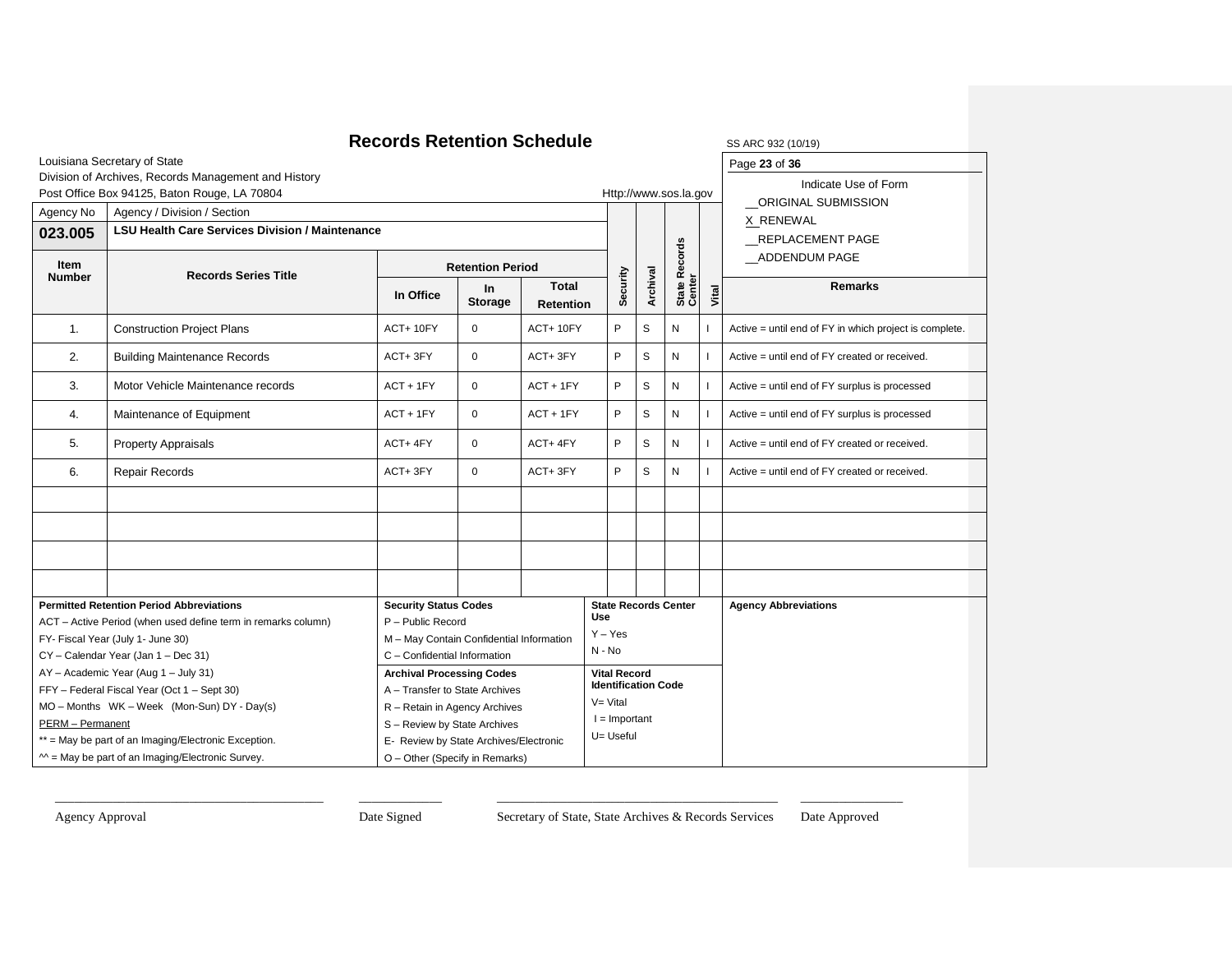### **Records Retention Schedule** SS ARC 932 (10/19)

| SS ARC 932 ( |  |
|--------------|--|
|              |  |

Page **24** of **36**

Indicate Use of Form

Louisiana Secretary of State Division of Archives, Records Management and History

|  | Post Office Box 94125, Baton Rouge, LA 70804 |  |
|--|----------------------------------------------|--|

|                                   | Post Office Box 94125, Baton Rouge, LA 70804                                                                                                 |                                          |                      |                                  |                            |                 |                             | Http://www.sos.la.gov |                             | ORIGINAL SUBMISSION                                                                                           |  |
|-----------------------------------|----------------------------------------------------------------------------------------------------------------------------------------------|------------------------------------------|----------------------|----------------------------------|----------------------------|-----------------|-----------------------------|-----------------------|-----------------------------|---------------------------------------------------------------------------------------------------------------|--|
| Agency No                         | Agency / Division / Section                                                                                                                  |                                          |                      |                                  |                            |                 |                             |                       |                             | X RENEWAL                                                                                                     |  |
| 023.005                           | LSU Health Care Services Division / Medicaid/Medicare/UCC                                                                                    |                                          |                      |                                  |                            |                 |                             |                       |                             | REPLACEMENT PAGE                                                                                              |  |
| Item                              | <b>Records Series Title</b>                                                                                                                  | <b>Retention Period</b>                  |                      |                                  |                            |                 |                             | Records               |                             | ADDENDUM PAGE                                                                                                 |  |
| <b>Number</b>                     |                                                                                                                                              | In Office                                | In<br><b>Storage</b> | <b>Total</b><br><b>Retention</b> |                            | Security        | Archival                    | State R<br>Center     | Vital                       | <b>Remarks</b>                                                                                                |  |
| 1.                                | Billing Material HCFA 1450 and supporting<br>documents                                                                                       | ACT+10FY                                 | $\mathbf 0$          | ACT+10FY                         |                            | М               | S                           | Υ                     |                             | Active = Until end of FY created or received.                                                                 |  |
| 2.                                | Cost Report support documents                                                                                                                | ACT+10FY                                 | $\mathbf 0$          | ACT+10FY                         |                            | M               | S                           | Υ                     |                             | Active = Until end of FY created or received.                                                                 |  |
| 3.                                | Hospital Physician Materials (agreements upon<br>which Part A-Part B allocations are made)                                                   | ACT+10FY                                 | $\mathbf 0$          | ACT+10FY                         |                            | М               | S                           | Y                     |                             | Active = Until end of FY in which agreement ends                                                              |  |
| 4.                                | Medical Records (utilization review committee<br>reports, physician certifications, discharge<br>summaries, patients' medical records, etc.) | ACT+10FY                                 | $\mathbf 0$          | ACT+10FY                         |                            | M               | S                           | Υ                     |                             | Active = Until end of FY created or received.                                                                 |  |
| 5.                                | Medicare & Medicaid claims and supporting<br>documentation including nursing education<br>records                                            | ACT+10FY                                 | $\mathbf 0$          | ACT+10FY                         |                            | M               | S                           | Y                     |                             | Active = Until end of FY created or received.<br>U.S. Dept of Justice<br>Medicare Hospital Manual Section 480 |  |
|                                   |                                                                                                                                              |                                          |                      |                                  |                            |                 |                             |                       |                             |                                                                                                               |  |
|                                   |                                                                                                                                              |                                          |                      |                                  |                            |                 |                             |                       |                             |                                                                                                               |  |
|                                   |                                                                                                                                              |                                          |                      |                                  |                            |                 |                             |                       |                             |                                                                                                               |  |
|                                   | <b>Permitted Retention Period Abbreviations</b>                                                                                              | <b>Security Status Codes</b>             |                      |                                  |                            |                 | <b>State Records Center</b> |                       | <b>Agency Abbreviations</b> |                                                                                                               |  |
|                                   | ACT - Active Period (when used define term in remarks column)                                                                                | P - Public Record                        |                      | <b>Use</b>                       |                            |                 |                             |                       |                             |                                                                                                               |  |
| FY- Fiscal Year (July 1- June 30) |                                                                                                                                              | M - May Contain Confidential Information |                      |                                  | $Y - Yes$                  |                 |                             |                       |                             | UCC = Uniform Commercial Code                                                                                 |  |
|                                   | CY - Calendar Year (Jan 1 - Dec 31)                                                                                                          | C - Confidential Information             |                      |                                  | N - No                     |                 |                             |                       |                             | <b>HCFA</b> = Health Care Finance Administration                                                              |  |
|                                   | AY - Academic Year (Aug 1 - July 31)                                                                                                         | <b>Archival Processing Codes</b>         |                      |                                  | <b>Vital Record</b>        |                 |                             |                       |                             |                                                                                                               |  |
|                                   | FFY - Federal Fiscal Year (Oct 1 - Sept 30)                                                                                                  | A - Transfer to State Archives           |                      |                                  | <b>Identification Code</b> |                 |                             |                       |                             |                                                                                                               |  |
|                                   | MO - Months WK - Week (Mon-Sun) DY - Day(s)                                                                                                  | R - Retain in Agency Archives            |                      |                                  | $V = Vital$                |                 |                             |                       |                             |                                                                                                               |  |
| PERM - Permanent                  |                                                                                                                                              | S - Review by State Archives             |                      |                                  |                            | $I =$ Important |                             |                       |                             |                                                                                                               |  |
|                                   | ** = May be part of an Imaging/Electronic Exception.                                                                                         | E- Review by State Archives/Electronic   |                      |                                  |                            | U= Useful       |                             |                       |                             |                                                                                                               |  |
|                                   | $M = May$ be part of an Imaging/Electronic Survey.                                                                                           | O - Other (Specify in Remarks)           |                      |                                  |                            |                 |                             |                       |                             |                                                                                                               |  |

\_\_\_\_\_\_\_\_\_\_\_\_\_\_\_\_\_\_\_\_\_\_\_\_\_\_\_\_\_\_\_\_\_\_\_\_\_\_\_\_\_\_ \_\_\_\_\_\_\_\_\_\_\_\_\_ \_\_\_\_\_\_\_\_\_\_\_\_\_\_\_\_\_\_\_\_\_\_\_\_\_\_\_\_\_\_\_\_\_\_\_\_\_\_\_\_\_\_\_\_ \_\_\_\_\_\_\_\_\_\_\_\_\_\_\_\_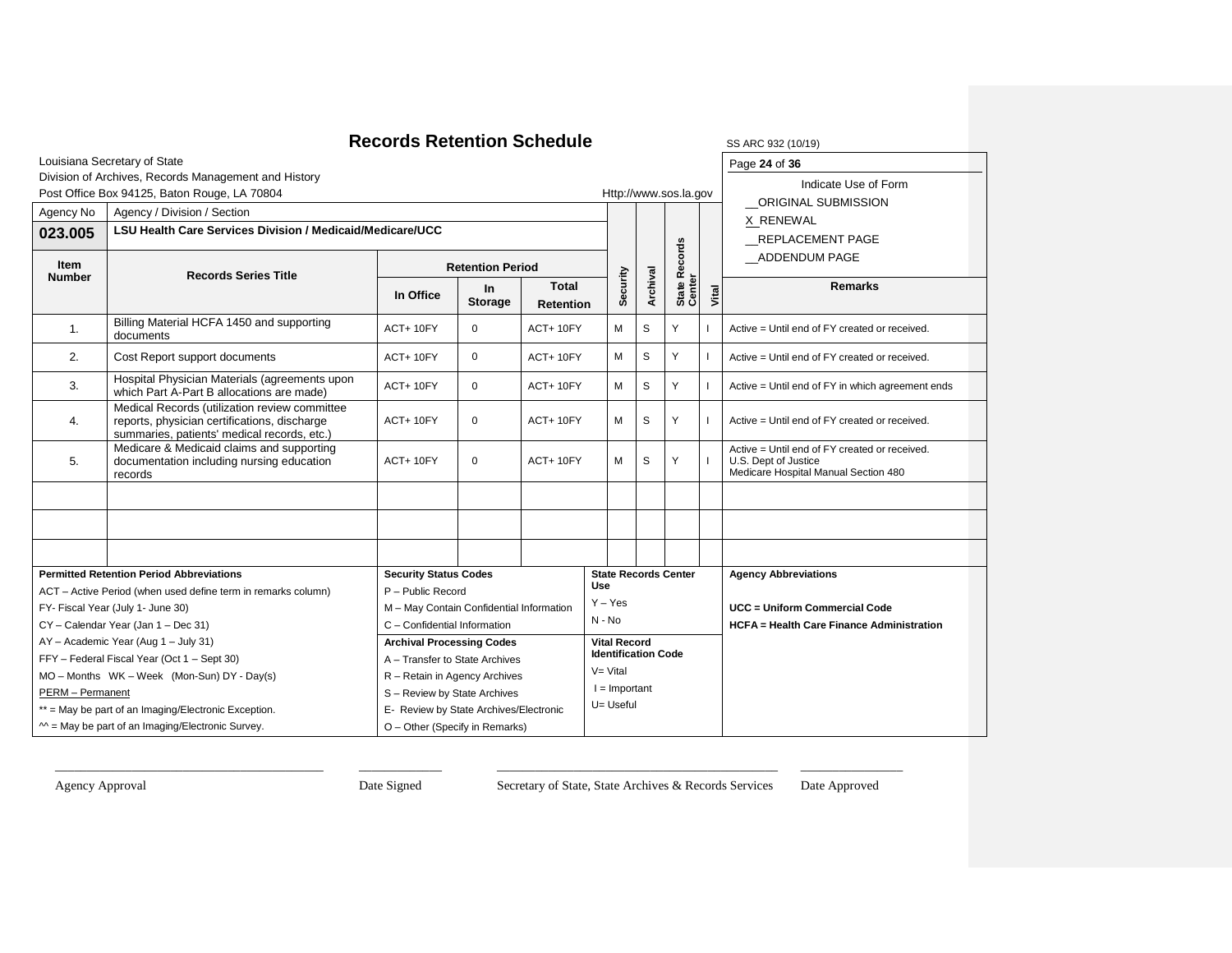|                                                                               |                                                                             | <b>Records Retention Schedule</b>      |                             |                                  |                                |                        |                            |                             |              | SS ARC 932 (10/19)          |
|-------------------------------------------------------------------------------|-----------------------------------------------------------------------------|----------------------------------------|-----------------------------|----------------------------------|--------------------------------|------------------------|----------------------------|-----------------------------|--------------|-----------------------------|
|                                                                               | Louisiana Secretary of State                                                |                                        |                             |                                  |                                |                        |                            | Page 25 of 36               |              |                             |
|                                                                               | Division of Archives, Records Management and History                        |                                        |                             |                                  |                                |                        |                            |                             |              | Indicate Use of Form        |
|                                                                               | Post Office Box 94125, Baton Rouge, LA 70804                                |                                        |                             |                                  |                                |                        |                            | Http://www.sos.la.gov       |              | ORIGINAL SUBMISSION         |
| Agency No                                                                     | Agency / Division / Section                                                 |                                        |                             |                                  |                                |                        |                            |                             |              | X RENEWAL                   |
| 023.005                                                                       | <b>LSU Health Care Services Division / Meeting Records</b>                  |                                        |                             |                                  |                                |                        |                            |                             |              | REPLACEMENT PAGE            |
| Item<br><b>Number</b>                                                         | <b>Records Series Title</b>                                                 | <b>Retention Period</b>                |                             |                                  |                                |                        |                            | Records                     |              | ADDENDUM PAGE               |
|                                                                               |                                                                             | In Office                              | <b>In</b><br><b>Storage</b> | <b>Total</b><br><b>Retention</b> |                                | Security               | Archival                   | State R<br>Center           | Vital        | <b>Remarks</b>              |
| 1.                                                                            | <b>Medical Executive Committee</b>                                          | PERM                                   | PERM                        | PERM                             |                                | $\mathsf{R}$<br>M<br>Y |                            |                             | LA R.S. 44:7 |                             |
| 2.                                                                            | <b>Medical Staff</b>                                                        | <b>PERM</b>                            | <b>PERM</b>                 | PERM                             |                                | М                      | $\mathsf{R}$               | Y                           |              |                             |
| 3.                                                                            | <b>Committee Meetings Minutes</b>                                           | <b>PERM</b><br><b>PERM</b><br>PERM     |                             |                                  |                                | м                      | $\mathsf{R}$               | Y                           |              |                             |
| 4.                                                                            | Ethics & Compliance Policy Development<br><b>Committee Meetings Minutes</b> | <b>PERM</b>                            | PERM                        | PERM                             |                                | М                      | $\mathsf{R}$               | Y                           |              |                             |
| 5.                                                                            | Facility Ethics & Compliance                                                | <b>PERM</b>                            | <b>PERM</b>                 | PERM                             |                                | М                      | $\mathsf{R}$               | Y                           |              |                             |
| 6.                                                                            | <b>Departmental Meeting Minutes</b>                                         | PERM                                   | PERM                        | PERM                             |                                | М                      | $\mathsf{R}$               | Y                           |              |                             |
|                                                                               |                                                                             |                                        |                             |                                  |                                |                        |                            |                             |              |                             |
|                                                                               |                                                                             |                                        |                             |                                  |                                |                        |                            |                             |              |                             |
|                                                                               |                                                                             |                                        |                             |                                  |                                |                        |                            |                             |              |                             |
|                                                                               | <b>Permitted Retention Period Abbreviations</b>                             | <b>Security Status Codes</b>           |                             |                                  |                                |                        |                            | <b>State Records Center</b> |              | <b>Agency Abbreviations</b> |
|                                                                               | ACT - Active Period (when used define term in remarks column)               | P - Public Record                      |                             |                                  | <b>Use</b><br>$Y - Yes$        |                        |                            |                             |              |                             |
| FY- Fiscal Year (July 1- June 30)<br>M - May Contain Confidential Information |                                                                             |                                        |                             |                                  | $N - No$                       |                        |                            |                             |              |                             |
|                                                                               | CY - Calendar Year (Jan 1 - Dec 31)                                         | C - Confidential Information           |                             |                                  |                                |                        |                            |                             |              |                             |
|                                                                               | AY - Academic Year (Aug 1 - July 31)                                        | <b>Archival Processing Codes</b>       |                             |                                  |                                | <b>Vital Record</b>    | <b>Identification Code</b> |                             |              |                             |
|                                                                               | FFY - Federal Fiscal Year (Oct 1 - Sept 30)                                 | A - Transfer to State Archives         |                             |                                  |                                |                        |                            |                             |              |                             |
|                                                                               | MO - Months WK - Week (Mon-Sun) DY - Day(s)                                 | R - Retain in Agency Archives          |                             |                                  | $V = Vital$<br>$I =$ Important |                        |                            |                             |              |                             |
| PERM - Permanent                                                              |                                                                             | S - Review by State Archives           |                             |                                  | U= Useful                      |                        |                            |                             |              |                             |
|                                                                               | ** = May be part of an Imaging/Electronic Exception.                        | E- Review by State Archives/Electronic |                             |                                  |                                |                        |                            |                             |              |                             |
|                                                                               | $M =$ May be part of an Imaging/Electronic Survey.                          | O - Other (Specify in Remarks)         |                             |                                  |                                |                        |                            |                             |              |                             |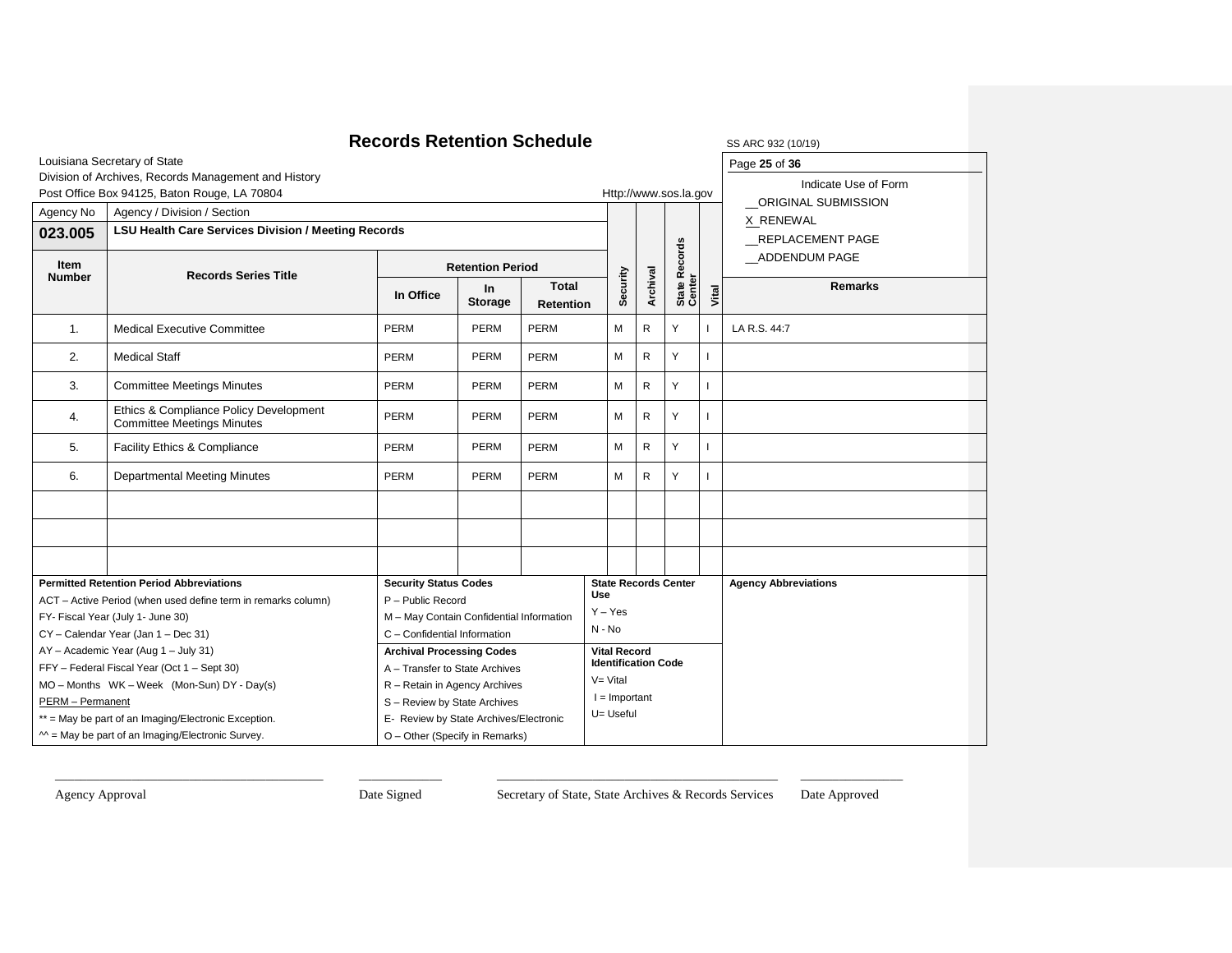|                  |                                                                   | <b>Records Retention Schedule</b>        |                             |                                  |                  |                     |                            |                             |        | SS ARC 932 (10/19)                                           |
|------------------|-------------------------------------------------------------------|------------------------------------------|-----------------------------|----------------------------------|------------------|---------------------|----------------------------|-----------------------------|--------|--------------------------------------------------------------|
|                  | Louisiana Secretary of State                                      |                                          |                             |                                  |                  |                     |                            |                             |        | Page 26 of 36                                                |
|                  | Division of Archives, Records Management and History              |                                          |                             |                                  |                  |                     |                            |                             |        | Indicate Use of Form                                         |
|                  | Post Office Box 94125, Baton Rouge, LA 70804                      |                                          |                             |                                  |                  |                     |                            | Http://www.sos.la.gov       |        | ORIGINAL SUBMISSION                                          |
| Agency No        | Agency / Division / Section                                       |                                          |                             |                                  |                  |                     |                            |                             |        | X RENEWAL                                                    |
| 023.005          | <b>LSU Health Care Services Division / Patient Medical Record</b> |                                          |                             |                                  |                  |                     |                            | <b>REPLACEMENT PAGE</b>     |        |                                                              |
| Item             |                                                                   |                                          |                             |                                  |                  |                     |                            | <b>Records</b>              |        | ADDENDUM PAGE                                                |
| <b>Number</b>    | <b>Records Series Title</b>                                       | <b>Retention Period</b>                  |                             |                                  |                  |                     |                            |                             |        |                                                              |
|                  |                                                                   | In Office                                | <b>In</b><br><b>Storage</b> | <b>Total</b><br><b>Retention</b> |                  | Security            | Archival                   | State Re<br>Center          | Vital  | <b>Remarks</b>                                               |
| $\mathbf{1}$ .   | Medical Records - Adult                                           | $ACT + 10FY$                             |                             | $ACT + 10FY$                     |                  | M                   | S                          | N                           |        | Active = until end of FY patient is discharged<br>RS 40:2144 |
| 2.               | Medical Records - Infant/Child                                    | $ACT + 10FY$                             |                             | $ACT + 10FY$                     |                  | M                   | S                          | N                           |        | Active = until end of FY patient reaches age of majority.    |
| 3.               | Register of Births                                                | <b>PERM</b>                              |                             | <b>PERM</b>                      |                  | M                   | R                          | Y                           | V      | RS 40:34                                                     |
| 4.               | Death Register                                                    | PERM                                     |                             | PERM                             |                  | М                   | R                          | Y                           | $\vee$ | RS 40:34                                                     |
|                  |                                                                   |                                          |                             |                                  |                  |                     |                            |                             |        |                                                              |
|                  |                                                                   |                                          |                             |                                  |                  |                     |                            |                             |        |                                                              |
|                  |                                                                   |                                          |                             |                                  |                  |                     |                            |                             |        |                                                              |
|                  |                                                                   |                                          |                             |                                  |                  |                     |                            |                             |        |                                                              |
|                  |                                                                   |                                          |                             |                                  |                  |                     |                            |                             |        |                                                              |
|                  |                                                                   |                                          |                             |                                  |                  |                     |                            |                             |        |                                                              |
|                  | <b>Permitted Retention Period Abbreviations</b>                   | <b>Security Status Codes</b>             |                             |                                  |                  |                     |                            | <b>State Records Center</b> |        | <b>Agency Abbreviations</b>                                  |
|                  | ACT - Active Period (when used define term in remarks column)     | P - Public Record                        |                             |                                  | Use<br>$Y - Yes$ |                     |                            |                             |        |                                                              |
|                  | FY- Fiscal Year (July 1- June 30)                                 | M - May Contain Confidential Information |                             |                                  | N - No           |                     |                            |                             |        |                                                              |
|                  | CY - Calendar Year (Jan 1 - Dec 31)                               | C - Confidential Information             |                             |                                  |                  |                     |                            |                             |        |                                                              |
|                  | AY - Academic Year (Aug 1 - July 31)                              | <b>Archival Processing Codes</b>         |                             |                                  |                  | <b>Vital Record</b> | <b>Identification Code</b> |                             |        |                                                              |
|                  | FFY - Federal Fiscal Year (Oct 1 - Sept 30)                       | A - Transfer to State Archives           |                             |                                  | V= Vital         |                     |                            |                             |        |                                                              |
|                  | MO - Months WK - Week (Mon-Sun) DY - Day(s)                       | R - Retain in Agency Archives            |                             |                                  |                  | $I =$ Important     |                            |                             |        |                                                              |
| PERM - Permanent |                                                                   | S - Review by State Archives             |                             |                                  |                  | U= Useful           |                            |                             |        |                                                              |
|                  | ** = May be part of an Imaging/Electronic Exception.              | E- Review by State Archives/Electronic   |                             |                                  |                  |                     |                            |                             |        |                                                              |
|                  | $M =$ May be part of an Imaging/Electronic Survey.                | O - Other (Specify in Remarks)           |                             |                                  |                  |                     |                            |                             |        |                                                              |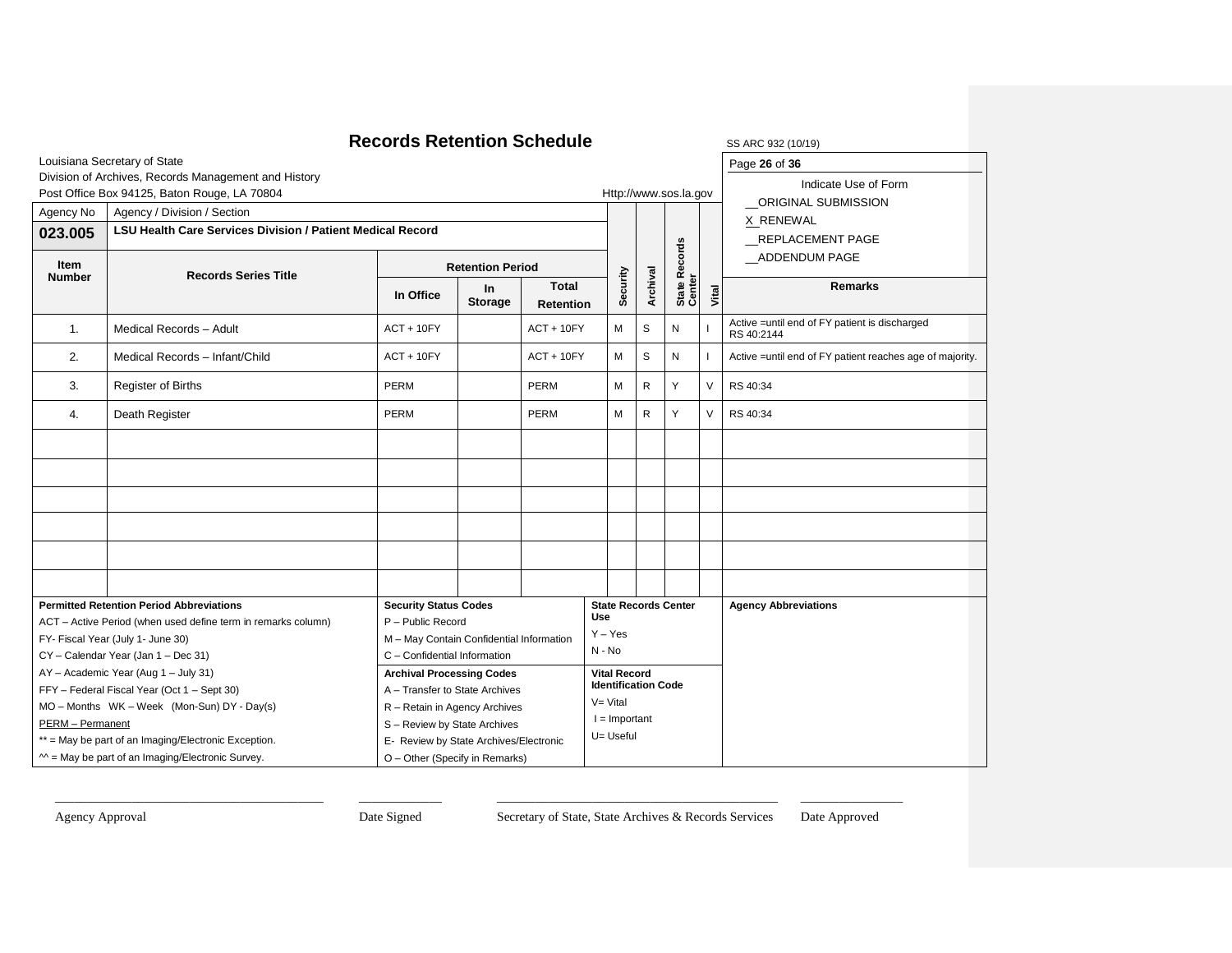### **Records Retention Schedule** SS ARC 932 (10/19)

| SS ARC 932 (10/ |  |
|-----------------|--|
|-----------------|--|

Page **27** of **36**

Indicate Use of Form

Louisiana Secretary of State Division of Archives, Records Management and History

|  |  | Post Office Box 94125, Baton Rouge, LA 70804 |  |  |
|--|--|----------------------------------------------|--|--|

|                  | Post Office Box 94125, Baton Rouge, LA 70804                    |                                              |                                                     |                                  |                            |          |                 | Http://www.sos.la.gov       |               | <b>INQUATE OPE OF FUILL</b>                                                                                                                                              |  |                                                                                                                                        |
|------------------|-----------------------------------------------------------------|----------------------------------------------|-----------------------------------------------------|----------------------------------|----------------------------|----------|-----------------|-----------------------------|---------------|--------------------------------------------------------------------------------------------------------------------------------------------------------------------------|--|----------------------------------------------------------------------------------------------------------------------------------------|
| Agency No        | Agency / Division / Section                                     |                                              |                                                     |                                  |                            |          |                 |                             |               | ORIGINAL SUBMISSION                                                                                                                                                      |  |                                                                                                                                        |
| 023.005          | <b>LSU Health Care Services Division / Pharmacy</b>             |                                              |                                                     |                                  |                            |          |                 |                             |               | X RENEWAL                                                                                                                                                                |  |                                                                                                                                        |
|                  |                                                                 |                                              |                                                     |                                  |                            |          |                 |                             |               | REPLACEMENT PAGE                                                                                                                                                         |  |                                                                                                                                        |
| Item             |                                                                 | <b>Retention Period</b>                      |                                                     |                                  |                            |          | <b>Records</b>  |                             | ADDENDUM PAGE |                                                                                                                                                                          |  |                                                                                                                                        |
| <b>Number</b>    | <b>Records Series Title</b>                                     | In Office                                    | $\ln$<br><b>Storage</b>                             | <b>Total</b><br><b>Retention</b> |                            | Security | Archival        | State R<br>Center           | Vital         | <b>Remarks</b>                                                                                                                                                           |  |                                                                                                                                        |
| 1.               | Alcohol (Tax Free Inventory)                                    | $ACT + 3FY$                                  |                                                     | $ACT + 3FY$                      | P                          |          | S               | N                           | U             | Active= until end of FY alcohol was dispensed.<br>LAC 46:LII.2525; 27 CFR 22.164                                                                                         |  |                                                                                                                                        |
| 2.               | Controlled Substances Dispensed and<br>Administered             | $ACT + 5FY$                                  |                                                     | $ACT + 5FY$                      |                            |          |                 | М                           | S             | N                                                                                                                                                                        |  | Active = until end of FY in which controlled substances<br>dispensed and administered.<br>LAC 46:LIII2525; LAC 46:LII2901-2903; 21 CFR |
|                  |                                                                 |                                              |                                                     |                                  |                            |          |                 |                             |               | Active = Until end of FY created or received.                                                                                                                            |  |                                                                                                                                        |
|                  | 3.<br>Controlled Substances Inventory and Orders<br>$ACT + 5FY$ |                                              |                                                     | $ACT + 5FY$                      | P                          |          | S               | N                           |               | LAC 46:LIII.2525; LAC 46:LIII2545; LAC 46:LIII.2901-                                                                                                                     |  |                                                                                                                                        |
|                  |                                                                 |                                              |                                                     |                                  |                            |          |                 |                             |               | 2903; 21 CFR 1304.04(a)                                                                                                                                                  |  |                                                                                                                                        |
| 4.               | <b>Inspection Reports</b>                                       | $ACT + 4FY$                                  |                                                     | $ACT + 4FY$                      | P                          |          | S               | N                           | $\vee$        | Active = Until end of FY created or received.<br>LAC 46:LIII.2529                                                                                                        |  |                                                                                                                                        |
| 5.               | <b>Methodone Records</b>                                        | $ACT + 5FY$                                  |                                                     | $ACT + 5FY$                      | Μ                          |          | S               | N                           |               | Active = Until end of FY created or received.<br>LAC 46:LII: I.2525; LAC 46:2545; LAC 46:LII2901-<br>2903; 21 CFR 291.505 (d)(13)(ii; 21 CFR 310.505 I.<br>2525; LAC 46: |  |                                                                                                                                        |
| 6.               | <b>Patient Profile</b>                                          | $ACT + 5FY$                                  |                                                     | $ACT + 5FY$                      | м                          |          | S               | N                           |               | Active = Until end of FY created or received.<br>LAC 46:LIII2525; LAC 46:LIII.2901-2903                                                                                  |  |                                                                                                                                        |
| 7.               | <b>Pharmacy Register</b>                                        | $ACT + 5FY$                                  |                                                     | $ACT + 5FY$                      | M                          |          | S               | N                           | $\vee$        | Active= until end of FY in which medication was<br>dispensed.<br>LAC 46:LIII 2911                                                                                        |  |                                                                                                                                        |
|                  | <b>Permitted Retention Period Abbreviations</b>                 | <b>Security Status Codes</b>                 |                                                     |                                  |                            |          |                 | <b>State Records Center</b> |               | <b>Agency Abbreviations</b>                                                                                                                                              |  |                                                                                                                                        |
|                  | ACT - Active Period (when used define term in remarks column)   | P - Public Record                            |                                                     |                                  | Use                        |          |                 |                             |               |                                                                                                                                                                          |  |                                                                                                                                        |
|                  | FY- Fiscal Year (July 1- June 30)                               | M - May Contain Confidential Information     |                                                     |                                  | $Y - Yes$                  |          |                 |                             |               |                                                                                                                                                                          |  |                                                                                                                                        |
|                  | CY - Calendar Year (Jan 1 - Dec 31)                             | C - Confidential Information                 |                                                     |                                  | $N - No$                   |          |                 |                             |               |                                                                                                                                                                          |  |                                                                                                                                        |
|                  | AY - Academic Year (Aug 1 - July 31)                            | <b>Archival Processing Codes</b>             |                                                     |                                  | <b>Vital Record</b>        |          |                 |                             |               |                                                                                                                                                                          |  |                                                                                                                                        |
|                  | FFY - Federal Fiscal Year (Oct 1 - Sept 30)                     | A - Transfer to State Archives               |                                                     |                                  | <b>Identification Code</b> |          |                 |                             |               |                                                                                                                                                                          |  |                                                                                                                                        |
|                  | MO - Months WK - Week (Mon-Sun) DY - Day(s)                     | $V = Vital$<br>R - Retain in Agency Archives |                                                     |                                  |                            |          |                 |                             |               |                                                                                                                                                                          |  |                                                                                                                                        |
| PERM - Permanent |                                                                 | S - Review by State Archives                 |                                                     |                                  |                            |          | $l =$ Important |                             |               |                                                                                                                                                                          |  |                                                                                                                                        |
|                  | ** = May be part of an Imaging/Electronic Exception.            |                                              | U= Useful<br>E- Review by State Archives/Electronic |                                  |                            |          |                 |                             |               |                                                                                                                                                                          |  |                                                                                                                                        |
|                  | $M =$ May be part of an Imaging/Electronic Survey.              | O - Other (Specify in Remarks)               |                                                     |                                  |                            |          |                 |                             |               |                                                                                                                                                                          |  |                                                                                                                                        |

\_\_\_\_\_\_\_\_\_\_\_\_\_\_\_\_\_\_\_\_\_\_\_\_\_\_\_\_\_\_\_\_\_\_\_\_\_\_\_\_\_\_ \_\_\_\_\_\_\_\_\_\_\_\_\_ \_\_\_\_\_\_\_\_\_\_\_\_\_\_\_\_\_\_\_\_\_\_\_\_\_\_\_\_\_\_\_\_\_\_\_\_\_\_\_\_\_\_\_\_ \_\_\_\_\_\_\_\_\_\_\_\_\_\_\_\_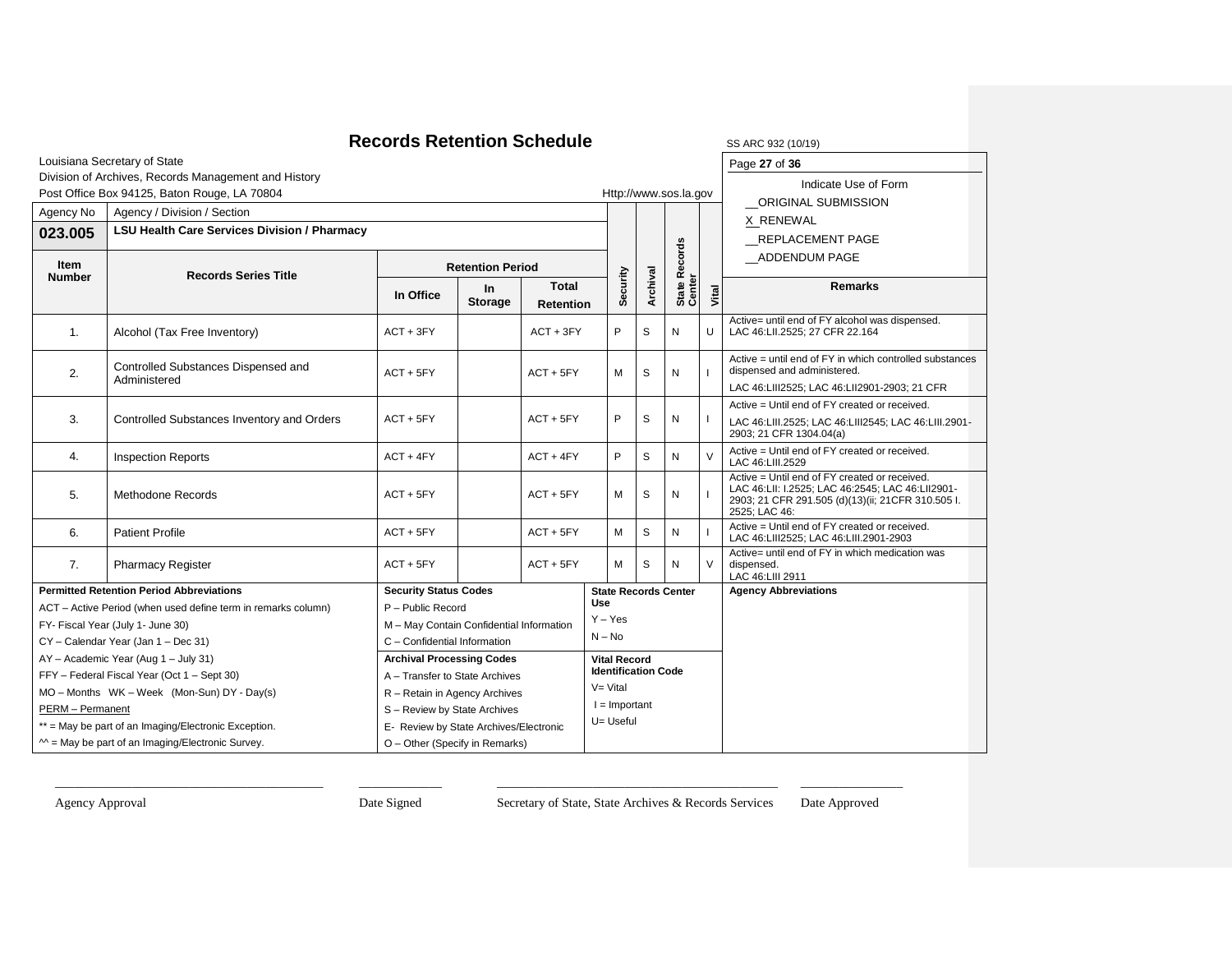|                       | <b>Records Retention Schedule</b>                                        | SS ARC 932 (10/19)                                                       |                                |             |                         |                                                   |                       |                             |                |                                                                                                               |
|-----------------------|--------------------------------------------------------------------------|--------------------------------------------------------------------------|--------------------------------|-------------|-------------------------|---------------------------------------------------|-----------------------|-----------------------------|----------------|---------------------------------------------------------------------------------------------------------------|
|                       | Louisiana Secretary of State                                             | Page 28 of 36                                                            |                                |             |                         |                                                   |                       |                             |                |                                                                                                               |
|                       | Division of Archives, Records Management and History                     |                                                                          |                                |             |                         |                                                   |                       |                             |                | Indicate Use of Form                                                                                          |
|                       | Post Office Box 94125, Baton Rouge, LA 70804                             |                                                                          |                                |             |                         |                                                   | Http://www.sos.la.gov |                             |                | _ORIGINAL SUBMISSION                                                                                          |
| Agency No             | Agency / Division / Section                                              |                                                                          |                                |             |                         |                                                   |                       |                             |                | X RENEWAL                                                                                                     |
| 023.005               | <b>LSU Health Care Services Division / Pharmacy</b>                      |                                                                          |                                |             |                         |                                                   |                       |                             |                | <b>REPLACEMENT PAGE</b>                                                                                       |
| Item<br><b>Number</b> | <b>Records Series Title</b>                                              | <b>Retention Period</b>                                                  |                                |             |                         |                                                   |                       | <b>Records</b>              |                | ADDENDUM PAGE                                                                                                 |
|                       | <b>In</b><br>In Office<br><b>Storage</b>                                 |                                                                          | <b>Total</b><br>Retention      |             | Security                | Archival                                          | State R <sub>v</sub>  | Vital                       | <b>Remarks</b> |                                                                                                               |
| 8.                    | Prescriptions                                                            | ACT + 5FY                                                                | $\mathbf 0$                    | $ACT + 5FY$ |                         | P                                                 | S                     | N                           |                | Active = Until end of FY created or received.<br>LAC 46LIII 2525; LAC 46:LIII 2901-2903; 21CFR<br>1304.04 (h) |
| 9.                    | Radioactive Drugs                                                        | ACT + 5FY                                                                | 0<br>$ACT + 5FY$               |             |                         | P                                                 | S                     | Ν                           | $\vee$         | Active = Until end of FY created or received.<br>LAC 46:LIII2525; LAC 46:LIII.2901-2903                       |
| 10.                   | <b>Recall Records</b>                                                    | $ACT + 4FY$                                                              | $\mathbf{0}$                   | $ACT + 4FY$ |                         | м                                                 | S                     | N                           |                | Active = Until end of FY created or received.<br>LAC 46: LIII.2531                                            |
|                       |                                                                          |                                                                          |                                |             |                         |                                                   |                       |                             |                |                                                                                                               |
|                       |                                                                          |                                                                          |                                |             |                         |                                                   |                       |                             |                |                                                                                                               |
|                       |                                                                          |                                                                          |                                |             |                         |                                                   |                       |                             |                |                                                                                                               |
|                       |                                                                          |                                                                          |                                |             |                         |                                                   |                       |                             |                |                                                                                                               |
|                       |                                                                          |                                                                          |                                |             |                         |                                                   |                       |                             |                |                                                                                                               |
|                       |                                                                          |                                                                          |                                |             |                         |                                                   |                       |                             |                |                                                                                                               |
|                       | <b>Permitted Retention Period Abbreviations</b>                          | <b>Security Status Codes</b>                                             |                                |             |                         |                                                   |                       | <b>State Records Center</b> |                | <b>Agency Abbreviations</b>                                                                                   |
|                       | ACT - Active Period (when used define term in remarks column)            | P - Public Record                                                        |                                |             | <b>Use</b><br>$Y - Yes$ |                                                   |                       |                             |                |                                                                                                               |
|                       | FY- Fiscal Year (July 1- June 30)                                        | M - May Contain Confidential Information                                 |                                |             | N - No                  |                                                   |                       |                             |                |                                                                                                               |
|                       | CY - Calendar Year (Jan 1 - Dec 31)                                      | C - Confidential Information                                             |                                |             |                         |                                                   |                       |                             |                |                                                                                                               |
|                       | AY - Academic Year (Aug 1 - July 31)                                     | <b>Archival Processing Codes</b>                                         |                                |             |                         | <b>Vital Record</b><br><b>Identification Code</b> |                       |                             |                |                                                                                                               |
|                       | FFY - Federal Fiscal Year (Oct 1 - Sept 30)                              |                                                                          | A - Transfer to State Archives |             | $V = Vital$             |                                                   |                       |                             |                |                                                                                                               |
|                       | MO - Months WK - Week (Mon-Sun) DY - Day(s)                              | R - Retain in Agency Archives                                            | $I =$ Important                |             |                         |                                                   |                       |                             |                |                                                                                                               |
|                       | PERM - Permanent<br>** = May be part of an Imaging/Electronic Exception. |                                                                          | S - Review by State Archives   |             | U= Useful               |                                                   |                       |                             |                |                                                                                                               |
|                       | $M =$ May be part of an Imaging/Electronic Survey.                       | E- Review by State Archives/Electronic<br>O - Other (Specify in Remarks) |                                |             |                         |                                                   |                       |                             |                |                                                                                                               |
|                       |                                                                          |                                                                          |                                |             |                         |                                                   |                       |                             |                |                                                                                                               |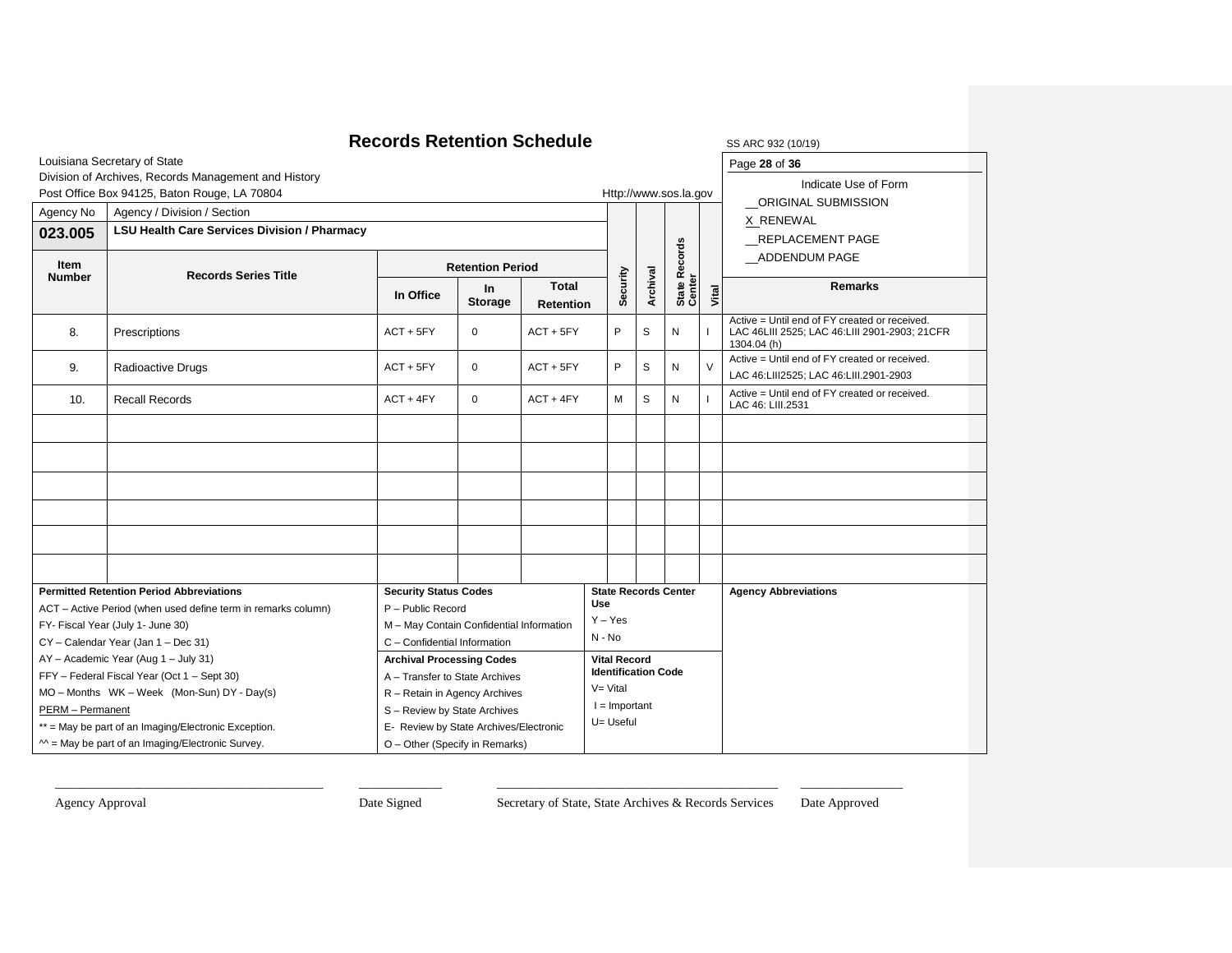| Agency No<br>023.005<br>Item<br><b>Number</b> | Louisiana Secretary of State<br>Division of Archives, Records Management and History<br>Post Office Box 94125, Baton Rouge, LA 70804<br>Agency / Division / Section<br><b>LSU Health Care Services Division / Property Control</b><br><b>Records Series Title</b>                                                                                                                                                                                                    | <b>Records Retention Schedule</b><br>In Office | <b>Retention Period</b><br><b>In</b><br><b>Storage</b>                                                                                                                                                                                                                                                                                                                                                                                               | <b>Total</b>                    | Security | Archival     | Http://www.sos.la.gov<br><b>Records</b><br>State F<br>Center | Vital  | SS ARC 932 (10/19)<br>Page 29 of 36<br>Indicate Use of Form<br>ORIGINAL SUBMISSION<br>X_RENEWAL<br>REPLACEMENT PAGE<br>ADDENDUM PAGE<br><b>Remarks</b> |                                                     |
|-----------------------------------------------|----------------------------------------------------------------------------------------------------------------------------------------------------------------------------------------------------------------------------------------------------------------------------------------------------------------------------------------------------------------------------------------------------------------------------------------------------------------------|------------------------------------------------|------------------------------------------------------------------------------------------------------------------------------------------------------------------------------------------------------------------------------------------------------------------------------------------------------------------------------------------------------------------------------------------------------------------------------------------------------|---------------------------------|----------|--------------|--------------------------------------------------------------|--------|--------------------------------------------------------------------------------------------------------------------------------------------------------|-----------------------------------------------------|
| 1.                                            | <b>Buildings/Additions Cost</b>                                                                                                                                                                                                                                                                                                                                                                                                                                      | PERM                                           |                                                                                                                                                                                                                                                                                                                                                                                                                                                      | <b>Retention</b><br><b>PERM</b> | P        | $\mathsf{R}$ | Y                                                            |        |                                                                                                                                                        |                                                     |
| 2.                                            | Capital Assets (purchase cost greater than<br>$$5,000$ )                                                                                                                                                                                                                                                                                                                                                                                                             | $ACT + 10FY$                                   | $\mathsf 0$                                                                                                                                                                                                                                                                                                                                                                                                                                          | $ACT + 10FY$                    | P        | S            | ${\sf N}$                                                    | $\vee$ | Active = until end of FY asset is disposed.                                                                                                            |                                                     |
| 3.                                            | Non-Capital Assets (purchase cost less than or<br>equal to \$5,000)                                                                                                                                                                                                                                                                                                                                                                                                  | $ACT + 10FY$                                   | $\mathbf 0$                                                                                                                                                                                                                                                                                                                                                                                                                                          | $ACT + 10FY$                    | P        | $\mathbb S$  | ${\sf N}$                                                    | $\vee$ | Active = until end of FY asset is disposed.                                                                                                            | <b>Comment [AM10]:</b> You don't need to keep these |
| 4.                                            | <b>Property Appraisals</b>                                                                                                                                                                                                                                                                                                                                                                                                                                           | PERM                                           |                                                                                                                                                                                                                                                                                                                                                                                                                                                      | PERM                            | P        | R            | Y                                                            |        |                                                                                                                                                        | this long.                                          |
|                                               |                                                                                                                                                                                                                                                                                                                                                                                                                                                                      |                                                |                                                                                                                                                                                                                                                                                                                                                                                                                                                      |                                 |          |              |                                                              |        |                                                                                                                                                        |                                                     |
|                                               |                                                                                                                                                                                                                                                                                                                                                                                                                                                                      |                                                |                                                                                                                                                                                                                                                                                                                                                                                                                                                      |                                 |          |              |                                                              |        |                                                                                                                                                        |                                                     |
|                                               | <b>Permitted Retention Period Abbreviations</b><br>ACT - Active Period (when used define term in remarks column)<br>FY- Fiscal Year (July 1- June 30)<br>CY - Calendar Year (Jan 1 - Dec 31)<br>AY - Academic Year (Aug 1 - July 31)<br>FFY - Federal Fiscal Year (Oct 1 - Sept 30)<br>MO - Months WK - Week (Mon-Sun) DY - Day(s)<br>PERM - Permanent<br>** = May be part of an Imaging/Electronic Exception.<br>$M =$ May be part of an Imaging/Electronic Survey. |                                                | <b>Security Status Codes</b><br>Use<br>P - Public Record<br>$Y - Yes$<br>M - May Contain Confidential Information<br>N - No<br>C - Confidential Information<br><b>Vital Record</b><br><b>Archival Processing Codes</b><br>A - Transfer to State Archives<br>$V = Vital$<br>R - Retain in Agency Archives<br>$I =$ Important<br>S - Review by State Archives<br>U= Useful<br>E- Review by State Archives/Electronic<br>O - Other (Specify in Remarks) |                                 |          |              | <b>State Records Center</b><br><b>Identification Code</b>    |        | <b>Agency Abbreviations</b>                                                                                                                            |                                                     |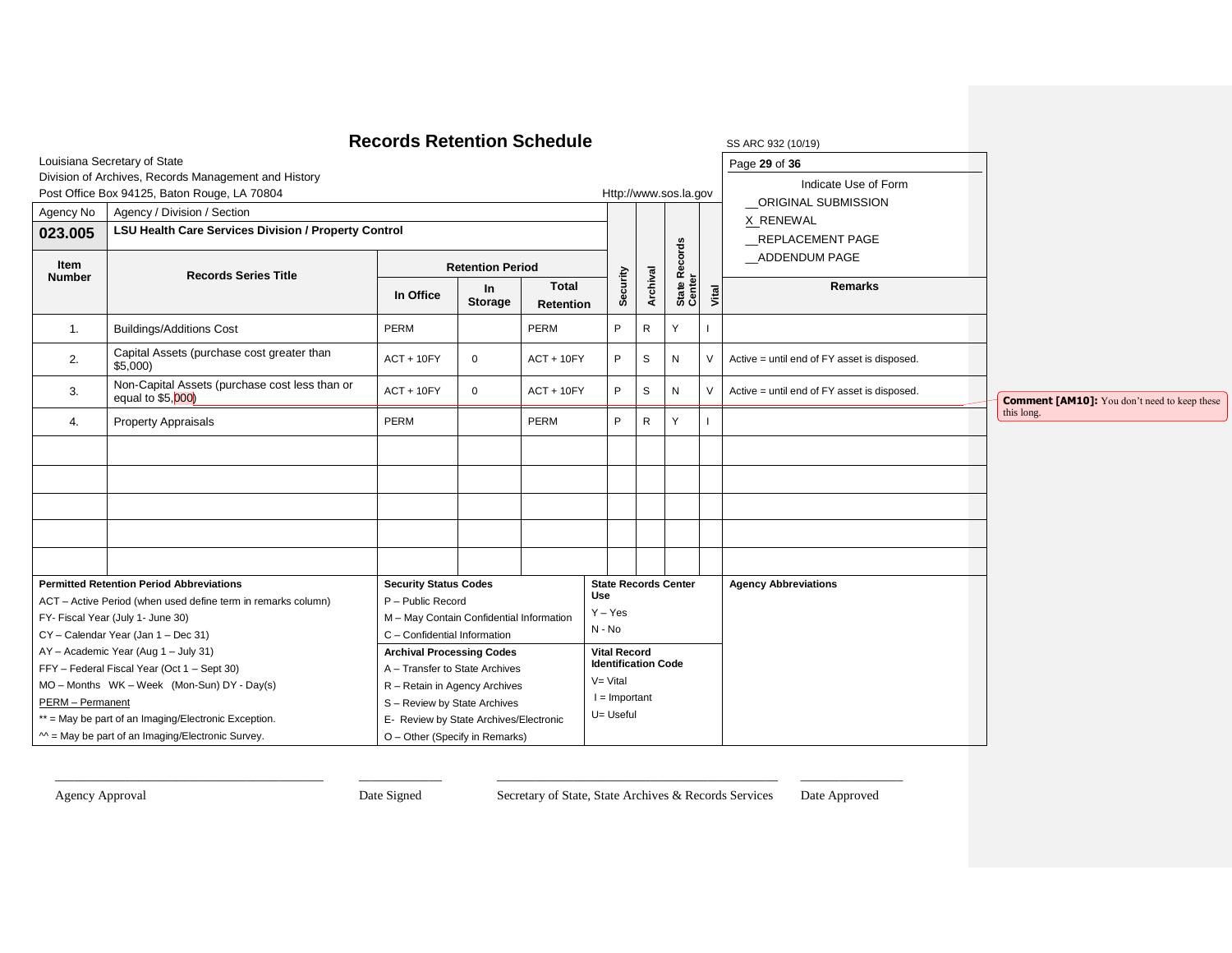|                         | <b>Records Retention Schedule</b>                                                      | SS ARC 932 (10/19)                       |                         |                                  |                 |                            |               |                             |               |                                                                                                         |
|-------------------------|----------------------------------------------------------------------------------------|------------------------------------------|-------------------------|----------------------------------|-----------------|----------------------------|---------------|-----------------------------|---------------|---------------------------------------------------------------------------------------------------------|
|                         | Louisiana Secretary of State                                                           |                                          |                         |                                  |                 |                            | Page 30 of 36 |                             |               |                                                                                                         |
|                         | Division of Archives, Records Management and History                                   |                                          |                         |                                  |                 |                            |               |                             |               | Indicate Use of Form                                                                                    |
|                         | Post Office Box 94125, Baton Rouge, LA 70804                                           |                                          |                         |                                  |                 |                            |               | Http://www.sos.la.gov       |               | ORIGINAL SUBMISSION                                                                                     |
| Agency No               | Agency / Division / Section                                                            |                                          |                         |                                  |                 |                            |               |                             |               | X RENEWAL                                                                                               |
| 023.005                 | LSU Health Care Services Division / Quality Management                                 |                                          |                         |                                  |                 |                            |               |                             |               | <b>REPLACEMENT PAGE</b>                                                                                 |
| Item<br><b>Number</b>   | <b>Records Series Title</b>                                                            |                                          | <b>Retention Period</b> |                                  |                 |                            | Records       |                             | ADDENDUM PAGE |                                                                                                         |
|                         |                                                                                        | In Office                                | $\ln$<br><b>Storage</b> | <b>Total</b><br><b>Retention</b> |                 | Security                   | Archival      | State R<br>Center           | Vital         | <b>Remarks</b>                                                                                          |
| 1.                      | JCAHO (Joint Commission on Accreditation of<br>Healthcare Organization) Survey Reports | PERM                                     |                         | <b>PERM</b>                      |                 | P                          | R             | Υ                           | V             |                                                                                                         |
| 2.                      | <b>Medicare Mortality Report</b>                                                       | <b>PERM</b>                              |                         | PERM                             |                 |                            | R             | Υ                           | $\vee$        |                                                                                                         |
| 3.                      | <b>Surgical Case Review</b>                                                            | ACT+7FY                                  | $\Omega$                | $ACT + 7FY$                      |                 | М                          | S             | N                           |               | Active = Until end of FY created or received.                                                           |
| 4.                      | UR(Utilization Review)/DRG (Diagnosis Related<br>Group) Review Worksheets              | ACT+10FY                                 | $\Omega$                | $ACT+10FY$                       |                 | М                          | S             | N                           |               | Active = Until end of FY created or received.<br>Medicare & Medicaid Guide (PRM-I, 2304.1 P<br>6420385) |
|                         |                                                                                        |                                          |                         |                                  |                 |                            |               |                             |               |                                                                                                         |
|                         |                                                                                        |                                          |                         |                                  |                 |                            |               |                             |               |                                                                                                         |
|                         |                                                                                        |                                          |                         |                                  |                 |                            |               |                             |               |                                                                                                         |
|                         |                                                                                        |                                          |                         |                                  |                 |                            |               |                             |               |                                                                                                         |
|                         |                                                                                        |                                          |                         |                                  |                 |                            |               |                             |               |                                                                                                         |
|                         | <b>Permitted Retention Period Abbreviations</b>                                        | <b>Security Status Codes</b>             |                         |                                  |                 |                            |               | <b>State Records Center</b> |               | <b>Agency Abbreviations</b>                                                                             |
|                         | ACT - Active Period (when used define term in remarks column)                          | P - Public Record                        |                         |                                  | <b>Use</b>      |                            |               |                             |               |                                                                                                         |
|                         | FY- Fiscal Year (July 1- June 30)                                                      | M - May Contain Confidential Information |                         |                                  | $Y - Yes$       |                            |               |                             |               |                                                                                                         |
|                         | CY - Calendar Year (Jan 1 - Dec 31)                                                    | C - Confidential Information             |                         |                                  | $N - No$        |                            |               |                             |               |                                                                                                         |
|                         | AY - Academic Year (Aug 1 - July 31)                                                   | <b>Archival Processing Codes</b>         |                         |                                  |                 | <b>Vital Record</b>        |               |                             |               |                                                                                                         |
|                         | FFY - Federal Fiscal Year (Oct 1 - Sept 30)                                            | A - Transfer to State Archives           |                         |                                  | $V = Vital$     | <b>Identification Code</b> |               |                             |               |                                                                                                         |
|                         | MO - Months WK - Week (Mon-Sun) DY - Day(s)                                            | R - Retain in Agency Archives            |                         |                                  |                 |                            |               |                             |               |                                                                                                         |
| <b>PERM</b> - Permanent |                                                                                        | S - Review by State Archives             |                         |                                  | $I =$ Important |                            |               |                             |               |                                                                                                         |
|                         | ** = May be part of an Imaging/Electronic Exception.                                   | E- Review by State Archives/Electronic   |                         |                                  | U= Useful       |                            |               |                             |               |                                                                                                         |
|                         | $M =$ May be part of an Imaging/Electronic Survey.                                     | O - Other (Specify in Remarks)           |                         |                                  |                 |                            |               |                             |               |                                                                                                         |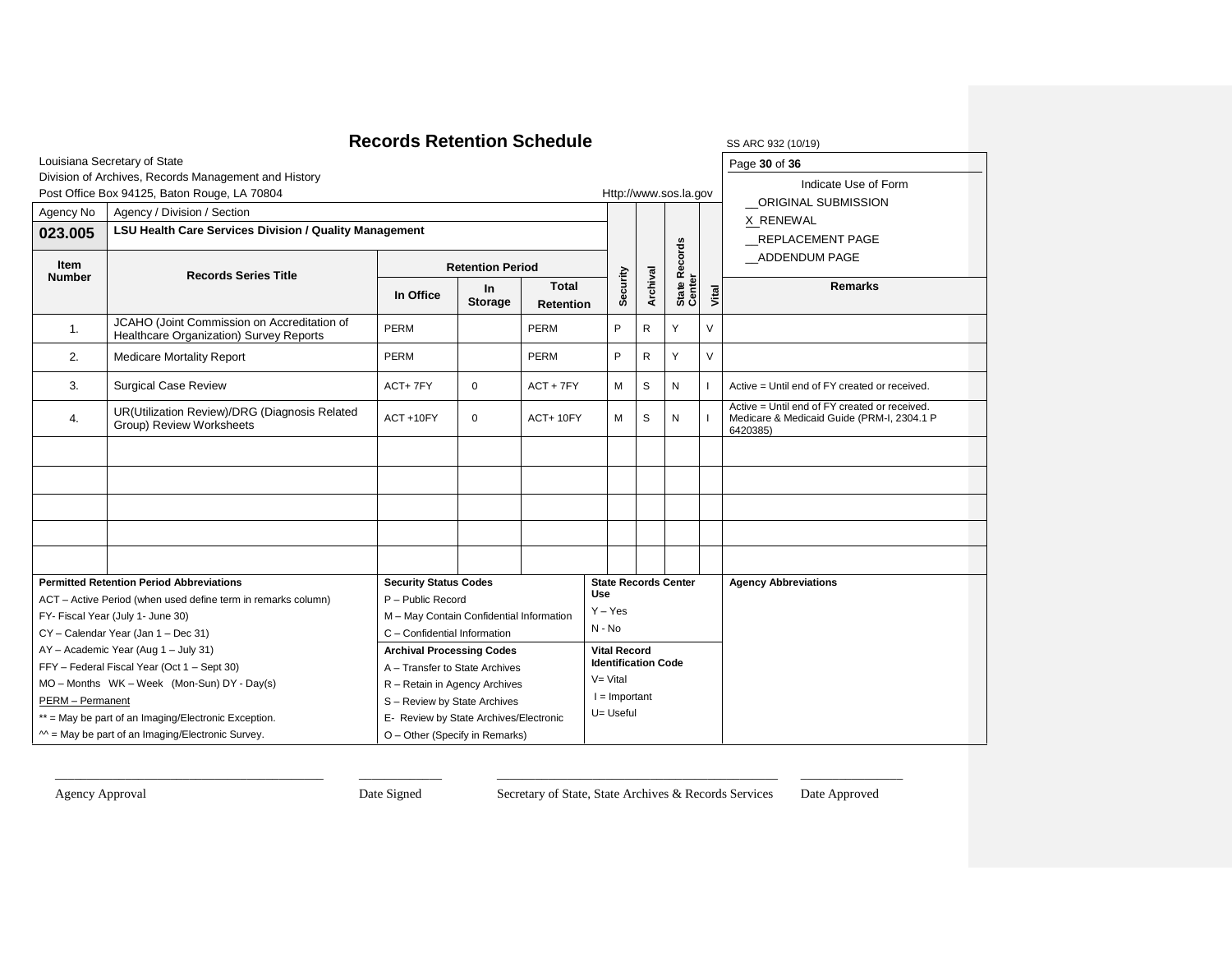### **Records Retention Schedule**

| SS ARC 932 (10/19 |  |
|-------------------|--|
| Page 31 of 36     |  |

Louisiana Secretary of State

### Division of Archives, Records Management and History

|                  | Division of Archives, Records Management and History<br>Post Office Box 94125, Baton Rouge, LA 70804 |                                          |                            | Http://www.sos.la.gov            |                                                   | Indicate Use of Form |                   |       |                                                                                              |
|------------------|------------------------------------------------------------------------------------------------------|------------------------------------------|----------------------------|----------------------------------|---------------------------------------------------|----------------------|-------------------|-------|----------------------------------------------------------------------------------------------|
| Agency No        | Agency / Division / Section                                                                          |                                          |                            |                                  |                                                   |                      |                   |       | ORIGINAL SUBMISSION                                                                          |
| 023.005          | LSU Health Care Services Division / Radiation Protection Program                                     |                                          |                            |                                  |                                                   |                      |                   |       | X RENEWAL                                                                                    |
|                  |                                                                                                      |                                          |                            |                                  |                                                   |                      |                   |       | REPLACEMENT PAGE                                                                             |
| Item             | <b>Records Series Title</b>                                                                          | <b>Retention Period</b>                  |                            |                                  | Records                                           |                      | ADDENDUM PAGE     |       |                                                                                              |
| <b>Number</b>    |                                                                                                      | In Office                                | $\ln$<br><b>Storage</b>    | <b>Total</b><br><b>Retention</b> | Security                                          | Archival             | State F<br>Center | Vital | <b>Remarks</b>                                                                               |
| $\mathbf{1}$ .   | <b>Credential License and Certification Records</b>                                                  | $ACT + 7FY$                              | $\mathbf 0$                | $ACT + 7FY$                      | м                                                 | S                    | N                 |       | Active = until end of FY employee separates or<br>terminated from agency<br>LAC 46:LXVI.1213 |
| 2.               | <b>Environmental Exposure</b>                                                                        | $ACT + 1FY$                              | $ACT + 1FY$<br>$\mathbf 0$ |                                  | м                                                 | S                    | N                 |       | Active = until end of FY license terminates or expires.<br>LAC 33:XV.472                     |
| 3.               | Mammograms                                                                                           | $ACT + 10FY$                             | $\mathbf 0$                | $ACT + 10FY$                     | м                                                 | S                    | N                 |       | Active = until end of FY created or received.<br><b>FDA Guidance</b>                         |
| 4.               | <b>Planned Special Exposure</b>                                                                      | $ACT + 4FY$                              | $\mathbf 0$<br>$ACT + 4FY$ |                                  | М                                                 | S                    | N                 |       | Active = until end FY employee is terminated from<br>agency.<br>LAC 33:XV.472; LAC 33.SV.475 |
| 5.               | Radiation Equipment Minor Maintenance                                                                | $ACT + 4FY$                              | $\mathbf 0$                | $ACT + 4FY$                      | P                                                 | S                    | N                 |       | Active = until end of FY created or received.<br>LAC 33:XV.472                               |
| 6.               | <b>Radiation Detection Instrumentation</b>                                                           | $ACT + 3FY$                              | $\mathbf 0$                | $ACT + 3FY$                      | P                                                 | S                    | N                 |       | Active = until end of FY created or received.<br>LAC 33:XV.472                               |
| 7.               | Radiation Monitoring Records (human exposure)                                                        | $ACT + 1FY$                              | $\mathbf 0$                | $ACT + 1FY$                      | M                                                 | S                    | N                 |       | Active = until end of FY license terminates or expires.<br>LAC 33:XV.472                     |
|                  | <b>Permitted Retention Period Abbreviations</b>                                                      | <b>Security Status Codes</b>             |                            |                                  | <b>State Records Center</b>                       |                      |                   |       | <b>Agency Abbreviations</b>                                                                  |
|                  | ACT - Active Period (when used define term in remarks column)                                        | P - Public Record                        |                            |                                  | Use<br>$Y - Yes$                                  |                      |                   |       |                                                                                              |
|                  | FY- Fiscal Year (July 1- June 30)                                                                    | M - May Contain Confidential Information |                            |                                  | $N - No$                                          |                      |                   |       |                                                                                              |
|                  | CY - Calendar Year (Jan 1 - Dec 31)                                                                  | C - Confidential Information             |                            |                                  |                                                   |                      |                   |       |                                                                                              |
|                  | AY - Academic Year (Aug 1 - July 31)                                                                 | <b>Archival Processing Codes</b>         |                            |                                  | <b>Vital Record</b><br><b>Identification Code</b> |                      |                   |       |                                                                                              |
|                  | FFY - Federal Fiscal Year (Oct 1 - Sept 30)                                                          | A - Transfer to State Archives           |                            |                                  | $V = Vital$                                       |                      |                   |       |                                                                                              |
|                  | MO - Months WK - Week (Mon-Sun) DY - Day(s)                                                          | R - Retain in Agency Archives            | $I =$ Important            |                                  |                                                   |                      |                   |       |                                                                                              |
| PERM - Permanent |                                                                                                      | S - Review by State Archives             | U= Useful                  |                                  |                                                   |                      |                   |       |                                                                                              |
|                  | ** = May be0 part of an Imaging/Electronic Exception.                                                | E- Review by State Archives/Electronic   |                            |                                  |                                                   |                      |                   |       |                                                                                              |
|                  | $M =$ May be part of an Imaging/Electronic Survey.                                                   | O - Other (Specify in Remarks)           |                            |                                  |                                                   |                      |                   |       |                                                                                              |

\_\_\_\_\_\_\_\_\_\_\_\_\_\_\_\_\_\_\_\_\_\_\_\_\_\_\_\_\_\_\_\_\_\_\_\_\_\_\_\_\_\_ \_\_\_\_\_\_\_\_\_\_\_\_\_ \_\_\_\_\_\_\_\_\_\_\_\_\_\_\_\_\_\_\_\_\_\_\_\_\_\_\_\_\_\_\_\_\_\_\_\_\_\_\_\_\_\_\_\_ \_\_\_\_\_\_\_\_\_\_\_\_\_\_\_\_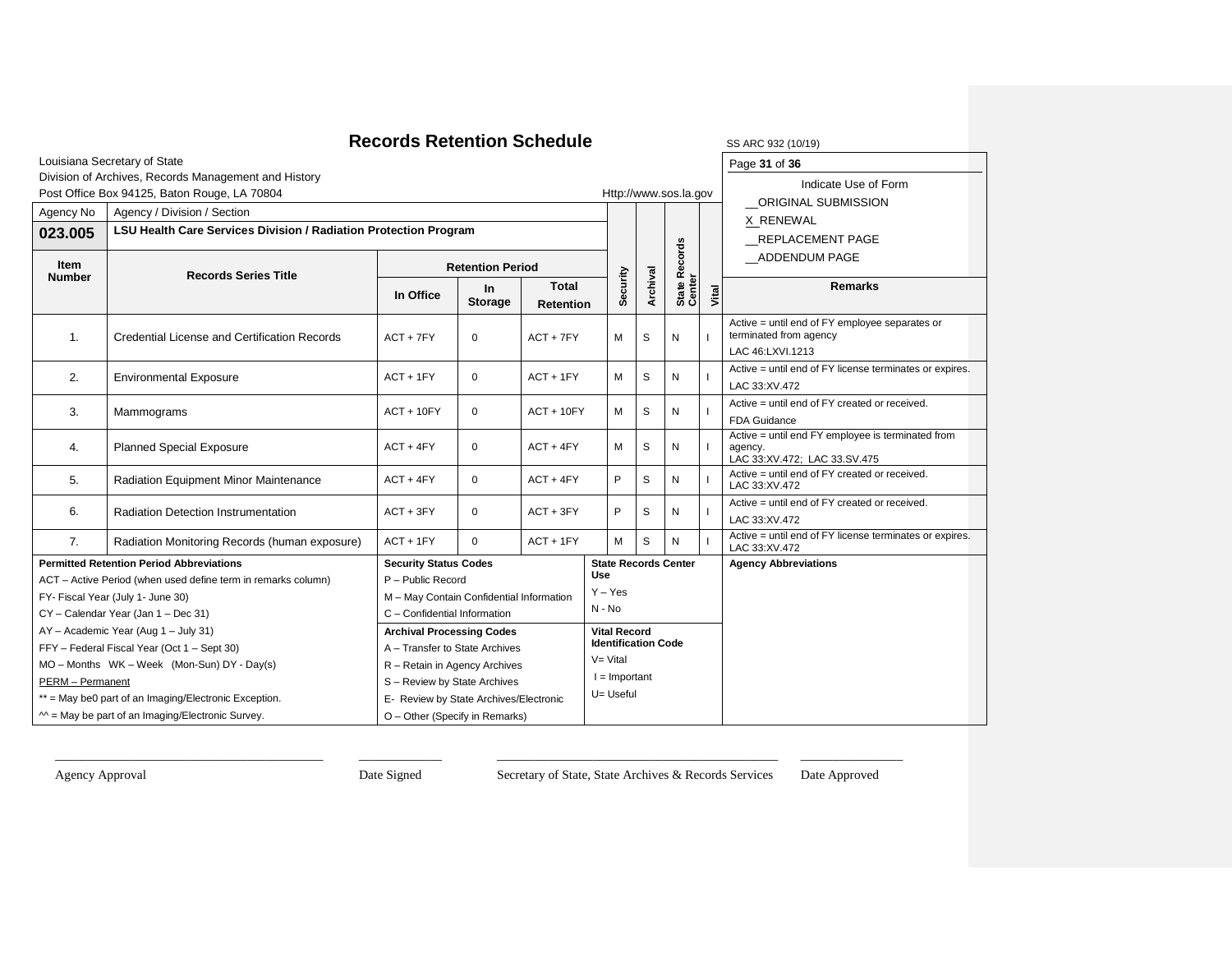| Louisiana Secretary of State<br>Page 32 of 36<br>Division of Archives, Records Management and History<br>Indicate Use of Form<br>Post Office Box 94125, Baton Rouge, LA 70804<br>Http://www.sos.la.gov<br>ORIGINAL SUBMISSION<br>Agency No<br>Agency / Division / Section<br>X RENEWAL<br>LSU Health Care Services Division / Radiation Protection Program<br>023.005<br><b>REPLACEMENT PAGE</b> |  |
|--------------------------------------------------------------------------------------------------------------------------------------------------------------------------------------------------------------------------------------------------------------------------------------------------------------------------------------------------------------------------------------------------|--|
|                                                                                                                                                                                                                                                                                                                                                                                                  |  |
|                                                                                                                                                                                                                                                                                                                                                                                                  |  |
|                                                                                                                                                                                                                                                                                                                                                                                                  |  |
|                                                                                                                                                                                                                                                                                                                                                                                                  |  |
|                                                                                                                                                                                                                                                                                                                                                                                                  |  |
| ADDENDUM PAGE                                                                                                                                                                                                                                                                                                                                                                                    |  |
| Item<br><b>Retention Period</b><br><b>Records Series Title</b><br><b>Number</b>                                                                                                                                                                                                                                                                                                                  |  |
| State Records<br>Center<br>Security<br>Archival<br><b>Total</b><br><b>Remarks</b><br>In.<br>Vital<br>In Office<br><b>Storage</b><br><b>Retention</b>                                                                                                                                                                                                                                             |  |
| Radiation Monitoring Records (Radioactive<br>Active = until end of FY created or received.<br>$\mathbf 0$<br>M<br>S<br>N<br>8.<br>$ACT + 3FY$<br>$ACT + 3FY$<br>LAC 33:XV.472<br>Materials)                                                                                                                                                                                                      |  |
| Active = until end of FY created or received.<br>M<br>S<br>${\sf N}$<br>9.<br>Radiology Surveys Records<br>$ACT + 3FY$<br>$\Omega$<br>$ACT + 3FY$<br>LAC 33:XV.472                                                                                                                                                                                                                               |  |
| Active = until end of FY created or received.<br>M<br>10.<br>$\mathbf 0$<br>S<br>N<br><b>Testing (Sealed Sources)</b><br>$ACT + 5FY$<br>$ACT + 5FY$<br>$\mathbf{I}$<br>LAC 33:XV.473                                                                                                                                                                                                             |  |
| Active = Until end of FY created or received.<br><b>Testing (Entry Control Devices)</b><br>M<br>S<br>${\sf N}$<br>11.<br>ACT+4FY<br>$\mathbf 0$<br>ACT+4FY<br>LAC 33:XV.473                                                                                                                                                                                                                      |  |
|                                                                                                                                                                                                                                                                                                                                                                                                  |  |
|                                                                                                                                                                                                                                                                                                                                                                                                  |  |
|                                                                                                                                                                                                                                                                                                                                                                                                  |  |
|                                                                                                                                                                                                                                                                                                                                                                                                  |  |
|                                                                                                                                                                                                                                                                                                                                                                                                  |  |
|                                                                                                                                                                                                                                                                                                                                                                                                  |  |
| <b>Permitted Retention Period Abbreviations</b><br><b>Security Status Codes</b><br><b>State Records Center</b><br><b>Agency Abbreviations</b><br>Use                                                                                                                                                                                                                                             |  |
| P - Public Record<br>ACT - Active Period (when used define term in remarks column)<br>$Y - Yes$                                                                                                                                                                                                                                                                                                  |  |
| M - May Contain Confidential Information<br>FY- Fiscal Year (July 1- June 30)<br>N - No                                                                                                                                                                                                                                                                                                          |  |
| CY - Calendar Year (Jan 1 - Dec 31)<br>C - Confidential Information                                                                                                                                                                                                                                                                                                                              |  |
| AY - Academic Year (Aug 1 - July 31)<br><b>Archival Processing Codes</b><br><b>Vital Record</b><br><b>Identification Code</b>                                                                                                                                                                                                                                                                    |  |
| FFY - Federal Fiscal Year (Oct 1 - Sept 30)<br>A - Transfer to State Archives<br>V= Vital<br>MO - Months WK - Week (Mon-Sun) DY - Day(s)                                                                                                                                                                                                                                                         |  |
| R - Retain in Agency Archives<br>$l =$ Important<br>PERM - Permanent                                                                                                                                                                                                                                                                                                                             |  |
| S - Review by State Archives<br>U= Useful<br>** = May be part of an Imaging/Electronic Exception.<br>E- Review by State Archives/Electronic                                                                                                                                                                                                                                                      |  |
| $M =$ May be part of an Imaging/Electronic Survey.<br>O - Other (Specify in Remarks)                                                                                                                                                                                                                                                                                                             |  |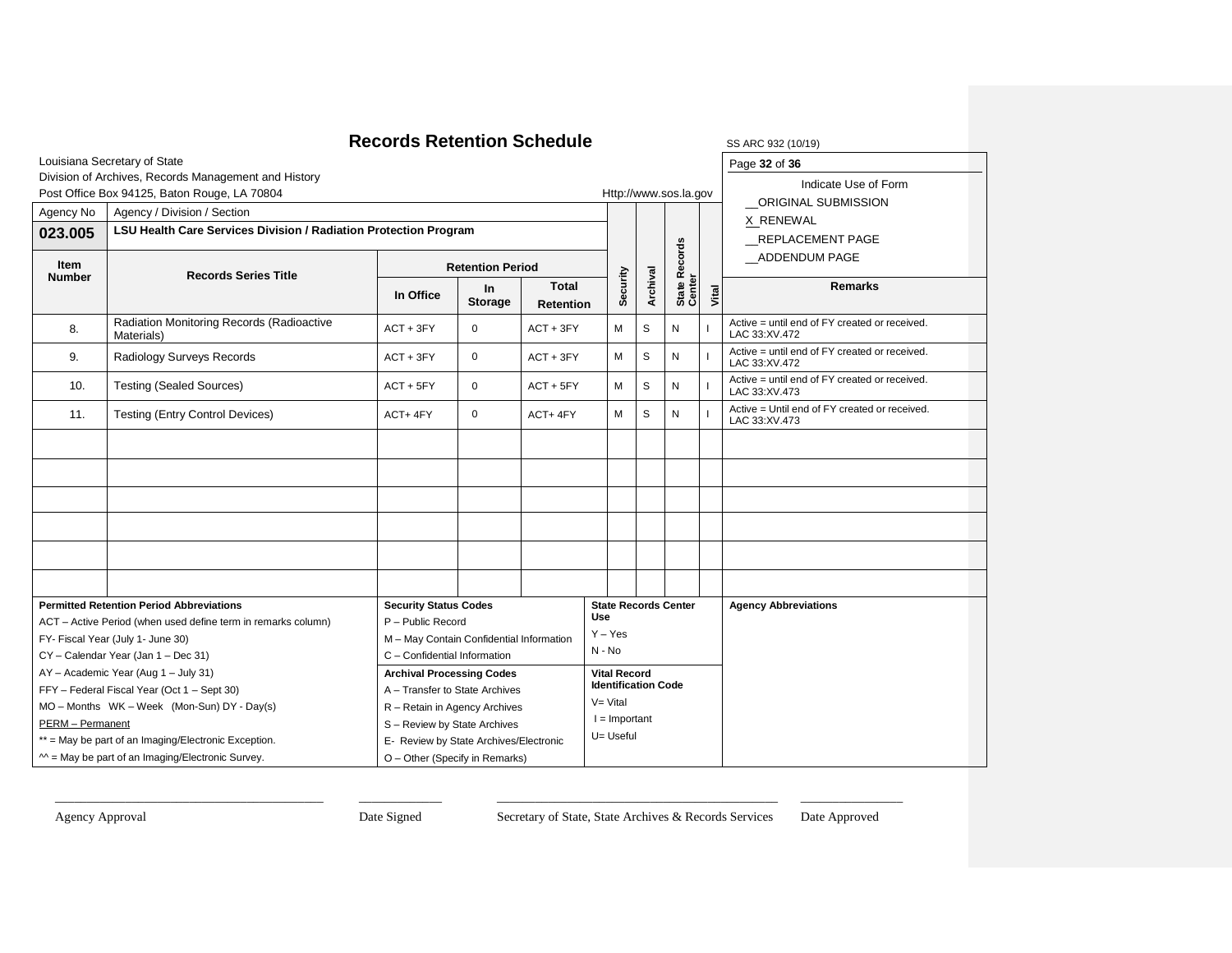|                  | <b>Records Retention Schedule</b>                             | SS ARC 932 (10/19)                                                     |                         |                                  |                       |                              |                            |                             |       |                                                        |
|------------------|---------------------------------------------------------------|------------------------------------------------------------------------|-------------------------|----------------------------------|-----------------------|------------------------------|----------------------------|-----------------------------|-------|--------------------------------------------------------|
|                  | Louisiana Secretary of State                                  | Page 33 of 36                                                          |                         |                                  |                       |                              |                            |                             |       |                                                        |
|                  | Division of Archives, Records Management and History          |                                                                        |                         |                                  |                       |                              |                            |                             |       | Indicate Use of Form                                   |
|                  | Post Office Box 94125, Baton Rouge, LA 70804                  |                                                                        |                         |                                  | Http://www.sos.la.gov |                              |                            |                             |       | ORIGINAL SUBMISSION                                    |
| Agency No        | Agency / Division / Section                                   |                                                                        |                         |                                  |                       |                              |                            |                             |       | X RENEWAL                                              |
| 023.005          | <b>LSU Health Care Services Division / Research Records</b>   |                                                                        |                         |                                  |                       |                              |                            |                             |       | REPLACEMENT PAGE                                       |
| Item             |                                                               |                                                                        |                         |                                  |                       |                              |                            |                             |       | ADDENDUM PAGE                                          |
| <b>Number</b>    | <b>Records Series Title</b>                                   |                                                                        | <b>Retention Period</b> |                                  |                       |                              |                            |                             |       |                                                        |
|                  |                                                               | In Office                                                              | In<br><b>Storage</b>    | <b>Total</b><br><b>Retention</b> |                       | Security                     | Archival                   | State Records<br>Center     | Vital | <b>Remarks</b>                                         |
| $\mathbf{1}$ .   | Human Experiment Records                                      | PERM                                                                   | PERM                    | PERM                             |                       | C                            | R                          | Y                           |       | LAC 46:LIII.2551                                       |
| 2.               | Medical Research                                              | $ACT + 10FY$                                                           | $\mathbf{0}$            | $ACT + 10FY$                     |                       | C                            | S                          | N                           |       | Active = until end of FY research project is concluded |
|                  |                                                               |                                                                        |                         |                                  |                       |                              |                            |                             |       |                                                        |
|                  |                                                               |                                                                        |                         |                                  |                       |                              |                            |                             |       |                                                        |
|                  |                                                               |                                                                        |                         |                                  |                       |                              |                            |                             |       |                                                        |
|                  |                                                               |                                                                        |                         |                                  |                       |                              |                            |                             |       |                                                        |
|                  |                                                               |                                                                        |                         |                                  |                       |                              |                            |                             |       |                                                        |
|                  |                                                               |                                                                        |                         |                                  |                       |                              |                            |                             |       |                                                        |
|                  |                                                               |                                                                        |                         |                                  |                       |                              |                            |                             |       |                                                        |
|                  |                                                               |                                                                        |                         |                                  |                       |                              |                            |                             |       |                                                        |
|                  | <b>Permitted Retention Period Abbreviations</b>               | <b>Security Status Codes</b>                                           |                         |                                  |                       |                              |                            | <b>State Records Center</b> |       | <b>Agency Abbreviations</b>                            |
|                  | ACT - Active Period (when used define term in remarks column) | P - Public Record                                                      |                         |                                  | Use<br>$Y - Yes$      |                              |                            |                             |       |                                                        |
|                  | FY- Fiscal Year (July 1- June 30)                             | M - May Contain Confidential Information                               |                         |                                  | N - No                |                              |                            |                             |       |                                                        |
|                  | CY - Calendar Year (Jan 1 - Dec 31)                           | C - Confidential Information                                           |                         |                                  |                       |                              |                            |                             |       |                                                        |
|                  | AY - Academic Year (Aug 1 - July 31)                          | <b>Archival Processing Codes</b>                                       |                         |                                  |                       | <b>Vital Record</b>          | <b>Identification Code</b> |                             |       |                                                        |
|                  | FFY - Federal Fiscal Year (Oct 1 - Sept 30)                   | A - Transfer to State Archives                                         |                         |                                  | $V = Vital$           |                              |                            |                             |       |                                                        |
|                  | MO - Months WK - Week (Mon-Sun) DY - Day(s)                   | R - Retain in Agency Archives                                          |                         |                                  |                       |                              |                            |                             |       |                                                        |
| PERM - Permanent |                                                               | S - Review by State Archives<br>E- Review by State Archives/Electronic |                         |                                  |                       | $I =$ Important<br>U= Useful |                            |                             |       |                                                        |
|                  | ** = May be part of an Imaging/Electronic Exception.          |                                                                        |                         |                                  |                       |                              |                            |                             |       |                                                        |
|                  | $M =$ May be part of an Imaging/Electronic Survey.            | O - Other (Specify in Remarks)                                         |                         |                                  |                       |                              |                            |                             |       |                                                        |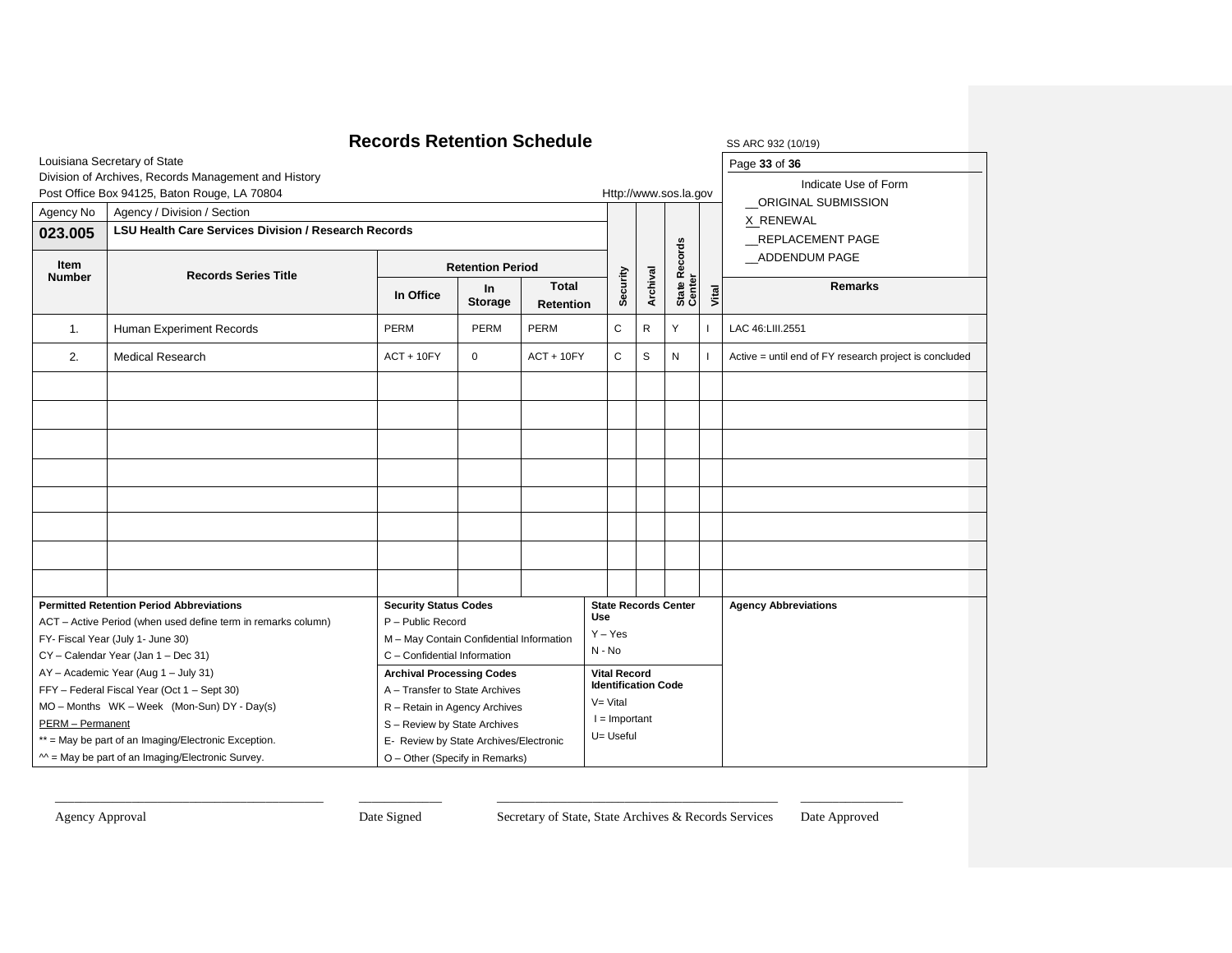|                |                                                               | <b>Records Retention Schedule</b>         |                                                                        |                                  |                       |                     |                              |                             |        | SS ARC 932 (10/19)                                                                        |  |  |
|----------------|---------------------------------------------------------------|-------------------------------------------|------------------------------------------------------------------------|----------------------------------|-----------------------|---------------------|------------------------------|-----------------------------|--------|-------------------------------------------------------------------------------------------|--|--|
|                | Louisiana Secretary of State                                  | Page 34 of 36                             |                                                                        |                                  |                       |                     |                              |                             |        |                                                                                           |  |  |
|                | Division of Archives, Records Management and History          |                                           |                                                                        |                                  |                       |                     |                              |                             |        | Indicate Use of Form                                                                      |  |  |
|                | Post Office Box 94125, Baton Rouge, LA 70804                  |                                           |                                                                        |                                  | Http://www.sos.la.gov |                     |                              |                             |        | ORIGINAL SUBMISSION                                                                       |  |  |
| Agency No      | Agency / Division / Section                                   |                                           |                                                                        |                                  |                       |                     |                              |                             |        | X RENEWAL                                                                                 |  |  |
| 023.005        | LSU Health Care Services Division / Safety                    |                                           |                                                                        |                                  |                       |                     |                              |                             |        | REPLACEMENT PAGE                                                                          |  |  |
|                |                                                               |                                           |                                                                        |                                  |                       |                     |                              |                             |        | _ADDENDUM PAGE                                                                            |  |  |
| Item<br>Number | <b>Records Series Title</b>                                   |                                           | <b>Retention Period</b>                                                |                                  |                       |                     |                              |                             |        |                                                                                           |  |  |
|                |                                                               | In Office                                 | In.<br><b>Storage</b>                                                  | <b>Total</b><br><b>Retention</b> |                       | Security            | Archival                     | State Records<br>Center     | Vital  | <b>Remarks</b>                                                                            |  |  |
| $\mathbf{1}$ . | Disaster Recovery Plan                                        | $ACT + 3FY$                               | <b>PERM</b>                                                            | PERM                             |                       | P                   | A                            | Y                           | $\vee$ | Active = until end of FY superseded.<br>Transfer to State Archives 3 FY after superseded. |  |  |
| 2.             | Procedural Incident Reports                                   | $ACT + 4FY$                               | $\mathbf 0$<br>$ACT + 4FY$                                             |                                  |                       | P                   | S                            | N                           | V      | Active = Until end of FY created or received.                                             |  |  |
| 3.             | Safety Inspections                                            | $ACT + 4FY$<br>$ACT + 4FY$<br>$\mathbf 0$ |                                                                        |                                  |                       | P                   | S                            | N                           | $\vee$ | Active = Until end of FY created or received.                                             |  |  |
|                |                                                               |                                           |                                                                        |                                  |                       |                     |                              |                             |        |                                                                                           |  |  |
|                |                                                               |                                           |                                                                        |                                  |                       |                     |                              |                             |        |                                                                                           |  |  |
|                |                                                               |                                           |                                                                        |                                  |                       |                     |                              |                             |        |                                                                                           |  |  |
|                |                                                               |                                           |                                                                        |                                  |                       |                     |                              |                             |        |                                                                                           |  |  |
|                |                                                               |                                           |                                                                        |                                  |                       |                     |                              |                             |        |                                                                                           |  |  |
|                |                                                               |                                           |                                                                        |                                  |                       |                     |                              |                             |        |                                                                                           |  |  |
|                |                                                               |                                           |                                                                        |                                  |                       |                     |                              |                             |        |                                                                                           |  |  |
|                | <b>Permitted Retention Period Abbreviations</b>               | <b>Security Status Codes</b>              |                                                                        |                                  | <b>Use</b>            |                     |                              | <b>State Records Center</b> |        | <b>Agency Abbreviations</b>                                                               |  |  |
|                | ACT - Active Period (when used define term in remarks column) | P - Public Record                         |                                                                        |                                  | $Y - Yes$             |                     |                              |                             |        |                                                                                           |  |  |
|                | FY- Fiscal Year (July 1- June 30)                             | M - May Contain Confidential Information  |                                                                        |                                  | N - No                |                     |                              |                             |        |                                                                                           |  |  |
|                | CY - Calendar Year (Jan 1 - Dec 31)                           | C - Confidential Information              |                                                                        |                                  |                       |                     |                              |                             |        |                                                                                           |  |  |
|                | AY - Academic Year (Aug 1 - July 31)                          | <b>Archival Processing Codes</b>          |                                                                        |                                  |                       | <b>Vital Record</b> | <b>Identification Code</b>   |                             |        |                                                                                           |  |  |
|                | FFY - Federal Fiscal Year (Oct 1 - Sept 30)                   | A - Transfer to State Archives            |                                                                        |                                  | $V = Vital$           |                     |                              |                             |        |                                                                                           |  |  |
|                | MO - Months WK - Week (Mon-Sun) DY - Day(s)                   |                                           | R - Retain in Agency Archives                                          |                                  |                       |                     |                              |                             |        |                                                                                           |  |  |
|                | PERM - Permanent                                              |                                           | S - Review by State Archives<br>E- Review by State Archives/Electronic |                                  |                       |                     | $I =$ Important<br>U= Useful |                             |        |                                                                                           |  |  |
|                | ** = May be part of an Imaging/Electronic Exception.          |                                           |                                                                        |                                  |                       |                     |                              |                             |        |                                                                                           |  |  |
|                | $M =$ May be part of an Imaging/Electronic Survey.            | O - Other (Specify in Remarks)            |                                                                        |                                  |                       |                     |                              |                             |        |                                                                                           |  |  |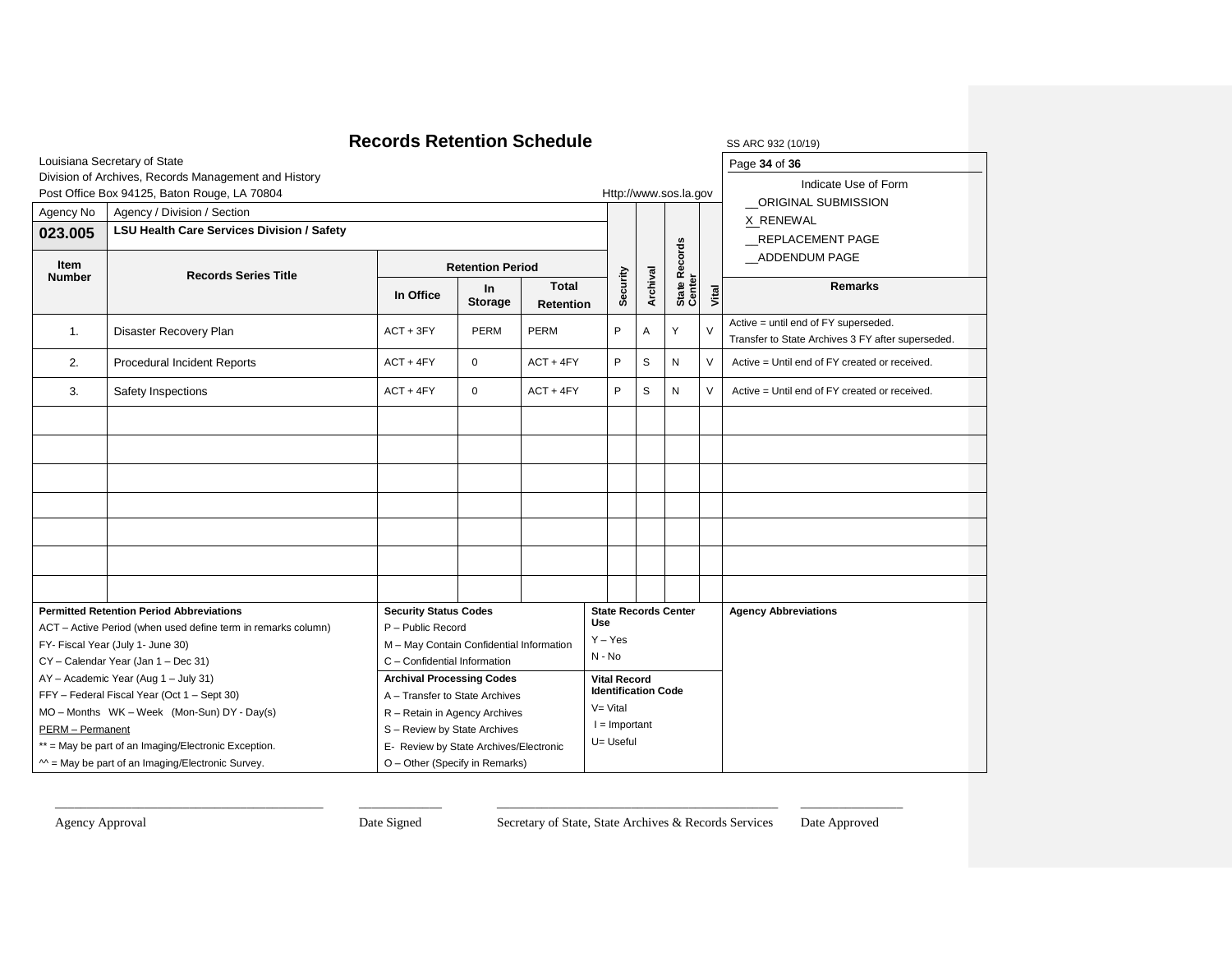|                                                      |                                                               | <b>Records Retention Schedule</b>        |                                                 |                                  |                     |          |                            |                             |       | SS ARC 932 (10/19)                                    |                                                                                                              |
|------------------------------------------------------|---------------------------------------------------------------|------------------------------------------|-------------------------------------------------|----------------------------------|---------------------|----------|----------------------------|-----------------------------|-------|-------------------------------------------------------|--------------------------------------------------------------------------------------------------------------|
|                                                      | Louisiana Secretary of State                                  |                                          |                                                 |                                  |                     |          |                            |                             |       | Page 35 of 36                                         |                                                                                                              |
|                                                      | Division of Archives, Records Management and History          |                                          |                                                 |                                  |                     |          |                            |                             |       | Indicate Use of Form                                  |                                                                                                              |
|                                                      | Post Office Box 94125, Baton Rouge, LA 70804                  |                                          |                                                 |                                  |                     |          |                            | Http://www.sos.la.gov       |       | _ORIGINAL SUBMISSION                                  |                                                                                                              |
| Agency No                                            | Agency / Division / Section                                   |                                          |                                                 |                                  |                     |          |                            |                             |       | X RENEWAL                                             |                                                                                                              |
| 023.005                                              | <b>LSU Health Care Services Division / Security</b>           |                                          |                                                 |                                  |                     |          |                            |                             |       | REPLACEMENT PAGE                                      |                                                                                                              |
| Item<br><b>Number</b>                                | <b>Records Series Title</b>                                   |                                          | <b>Retention Period</b>                         |                                  |                     |          |                            | <b>Records</b>              |       | _ADDENDUM PAGE                                        |                                                                                                              |
|                                                      |                                                               | In Office                                | In<br><b>Storage</b>                            | <b>Total</b><br><b>Retention</b> |                     | Security | Archival                   | State Re<br>Center          | Vital | <b>Remarks</b>                                        |                                                                                                              |
| 1.                                                   | <b>Abandoned Property Records</b>                             | $ACT + 3FY$                              | $\mathbf 0$                                     | $ACT + 3FY$                      |                     | M        | S                          | N                           |       | Active = Until end of FY created or received.         |                                                                                                              |
| 2.                                                   | <b>Patient Personal Property</b>                              | $ACT + 3FY$                              | $\mathbf 0$                                     | $ACT + 3FY$                      |                     | M        | $\mbox{{\sc s}}$           | ${\sf N}$                   | U     | Active= Until end of FY patient discharged.           |                                                                                                              |
| 3.                                                   | <b>Security Disturbances</b>                                  | $ACT + 3FY$                              | $\mathbf 0$                                     | $ACT + 3FY$                      |                     | M        | S                          | N                           |       | Active = Until end of FY in which disturbance occurs. |                                                                                                              |
| 4.                                                   | <b>Security Video</b>                                         | $ACT + 2 CY$                             | $\mathbf 0$                                     | $ACT + 2 CY$                     |                     | P        | S                          | N                           | U     | Active = Until end of CY recorded.                    | <b>Comment [AM11]:</b> If you leave security video<br>off your schedule, you will be required to keep it for |
| 5.                                                   | <b>Building Key Logs</b>                                      | $ACT + 3FY$                              | $\mathbf 0$                                     | $ACT + 3FY$                      |                     | M        | S                          | N                           |       | Active = Until end of FY created or received.         | three years. How often do you write over your tapes?<br><b>Comment [AM12]:</b> Do you keep these records?    |
| 6.                                                   | Vehicle Key Logs                                              | $ACT + 3FY$                              | $\mathbf 0$                                     | $ACT + 3FY$                      |                     | M        | S                          | N                           |       | Active = Until end of FY created or received.         | <b>Comment [AM13]:</b> Do you keep these records?                                                            |
|                                                      |                                                               |                                          |                                                 |                                  |                     |          |                            |                             |       |                                                       |                                                                                                              |
|                                                      |                                                               |                                          |                                                 |                                  |                     |          |                            |                             |       |                                                       |                                                                                                              |
|                                                      |                                                               |                                          |                                                 |                                  |                     |          |                            |                             |       |                                                       |                                                                                                              |
|                                                      |                                                               |                                          |                                                 |                                  |                     |          |                            |                             |       |                                                       |                                                                                                              |
|                                                      | <b>Permitted Retention Period Abbreviations</b>               | <b>Security Status Codes</b>             |                                                 |                                  |                     |          |                            | <b>State Records Center</b> |       | <b>Agency Abbreviations</b>                           |                                                                                                              |
|                                                      | ACT - Active Period (when used define term in remarks column) | P - Public Record                        |                                                 |                                  | Use                 |          |                            |                             |       |                                                       |                                                                                                              |
|                                                      | FY- Fiscal Year (July 1- June 30)                             | M - May Contain Confidential Information |                                                 |                                  | $Y - Yes$           |          |                            |                             |       |                                                       |                                                                                                              |
|                                                      | CY - Calendar Year (Jan 1 - Dec 31)                           | C - Confidential Information             |                                                 |                                  | N - No              |          |                            |                             |       |                                                       |                                                                                                              |
|                                                      | AY - Academic Year (Aug 1 - July 31)                          | <b>Archival Processing Codes</b>         |                                                 |                                  | <b>Vital Record</b> |          |                            |                             |       |                                                       |                                                                                                              |
|                                                      | FFY - Federal Fiscal Year (Oct 1 - Sept 30)                   | A - Transfer to State Archives           |                                                 |                                  |                     |          | <b>Identification Code</b> |                             |       |                                                       |                                                                                                              |
|                                                      | MO - Months WK - Week (Mon-Sun) DY - Day(s)                   | R - Retain in Agency Archives            |                                                 |                                  | $V = Vital$         |          |                            |                             |       |                                                       |                                                                                                              |
| PERM - Permanent                                     |                                                               |                                          | $I =$ Important<br>S - Review by State Archives |                                  |                     |          |                            |                             |       |                                                       |                                                                                                              |
| ** = May be part of an Imaging/Electronic Exception. |                                                               | E- Review by State Archives/Electronic   |                                                 |                                  | U= Useful           |          |                            |                             |       |                                                       |                                                                                                              |
| $M = May$ be part of an Imaging/Electronic Survey.   |                                                               | O - Other (Specify in Remarks)           |                                                 |                                  |                     |          |                            |                             |       |                                                       |                                                                                                              |